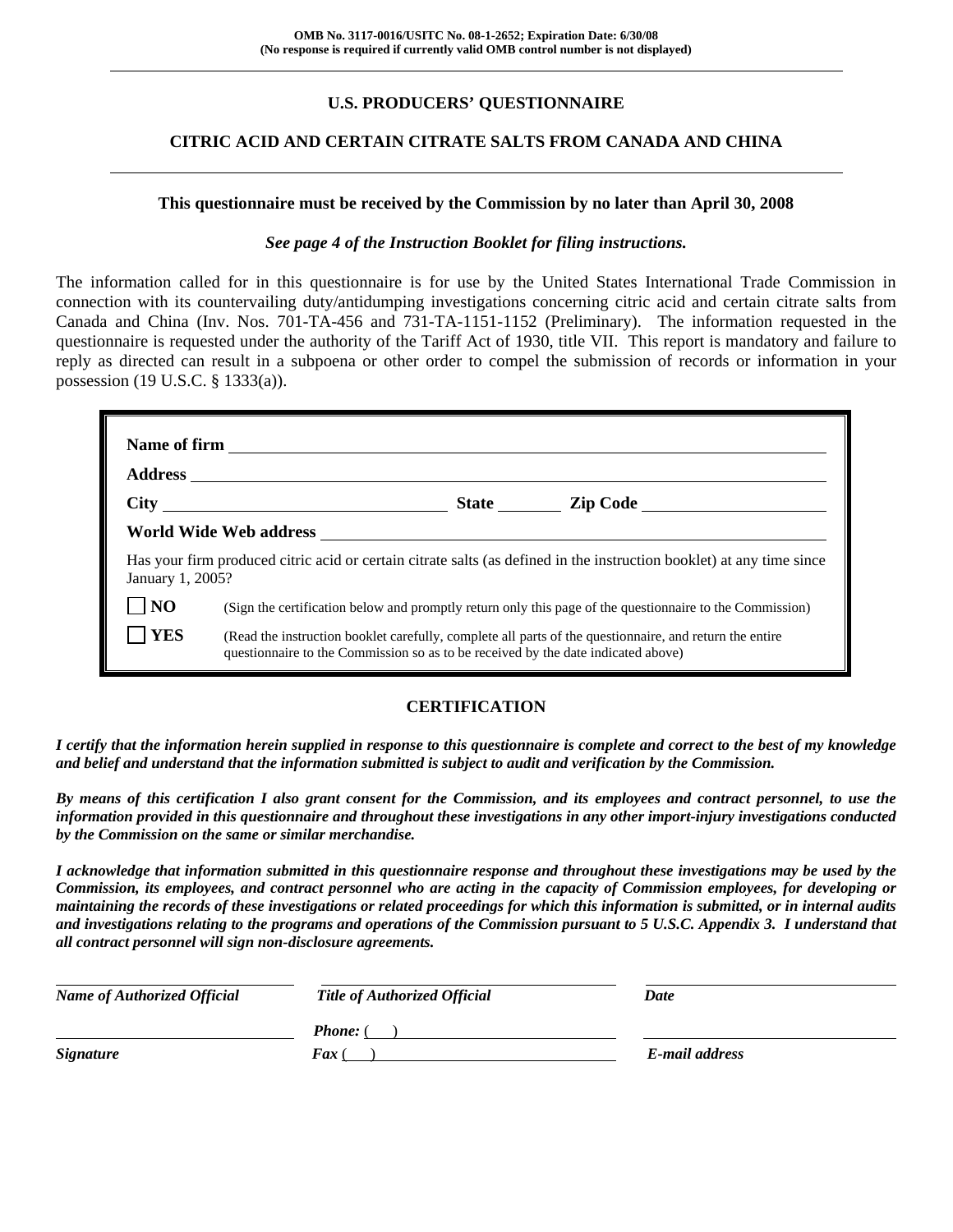## **PART I.—GENERAL INFORMATION**

 $\overline{a}$ 

 $\overline{a}$ 

l

The questions in this questionnaire have been reviewed with market participants to ensure that issues of concern are adequately addressed and that data requests are sufficient, meaningful, and as limited as possible. Public reporting burden for this questionnaire is estimated to average 50 hours per response, including the time for reviewing instructions, searching existing data sources, gathering the data needed, and completing and reviewing the questionnaire. Send comments regarding the accuracy of this burden estimate or any other aspect of this collection of information, including suggestions for reducing the burden, to the Office of Investigations, U.S. International Trade Commission, 500 E Street, SW, Washington, DC 20436.

I-1a. Please report below the actual number of hours required and the cost to your firm of preparing the reply to this questionnaire and completing the form.

**hours** <u>hours</u> dollars

- I-1b. We are interested in any comments you may have for improving this questionnaire in general or the clarity of specific questions. Please attach such comments to your response or send them to the above address.
- I-2. Provide the name and address of establishment(s) covered by this questionnaire (see page 3 of the instruction booklet for reporting guidelines). If your firm is publicly traded, please specify the stock exchange and trading symbol.

 $\overline{a}$ I-3. Do you support or oppose the petition?  $\Box$  Support  $\Box$  Oppose  $\Box$  Take no position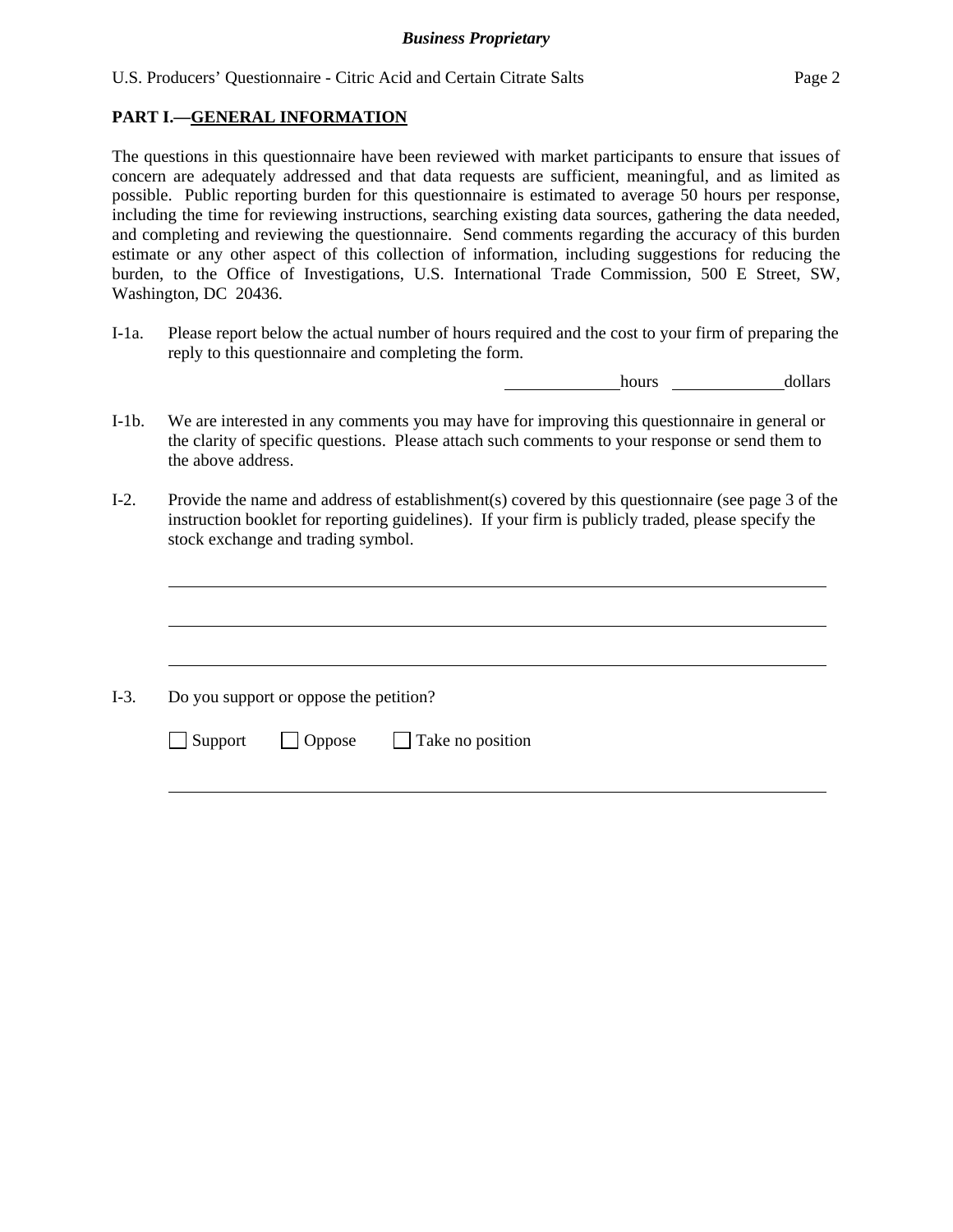|        |           |                                                     | U.S. Producers' Questionnaire - Citric Acid and Certain Citrate Salts                                                                                                                                                                                                                              | Page 3                        |
|--------|-----------|-----------------------------------------------------|----------------------------------------------------------------------------------------------------------------------------------------------------------------------------------------------------------------------------------------------------------------------------------------------------|-------------------------------|
|        |           | PART I.--GENERAL INFORMATION--Continued             |                                                                                                                                                                                                                                                                                                    |                               |
| $I-4.$ |           |                                                     | Is your firm owned, in whole or in part, by any other firm?                                                                                                                                                                                                                                        |                               |
|        | No        |                                                     | $\Box$ Yes--List the following information                                                                                                                                                                                                                                                         |                               |
|        | Firm name |                                                     | <b>Address</b>                                                                                                                                                                                                                                                                                     | <b>Extent of</b><br>ownership |
|        |           |                                                     |                                                                                                                                                                                                                                                                                                    |                               |
| $I-5.$ | States?   |                                                     | Does your firm have any related firms, either domestic or foreign, which are engaged in<br>importing citric acid or certain citrate salts from Canada or China into the United States or which<br>are engaged in exporting citric acid or certain citrate salts from Canada or China to the United |                               |
|        | No        |                                                     | Yes--List the following information                                                                                                                                                                                                                                                                |                               |
|        | Firm name |                                                     | <b>Address</b>                                                                                                                                                                                                                                                                                     | <b>Affiliation</b>            |
|        |           |                                                     |                                                                                                                                                                                                                                                                                                    |                               |
|        |           |                                                     |                                                                                                                                                                                                                                                                                                    |                               |
| $I-6.$ |           | production of citric acid or certain citrate salts? | Does your firm have any related firms, either domestic or foreign, which are engaged in the                                                                                                                                                                                                        |                               |
|        | No        |                                                     | Yes--List the following information                                                                                                                                                                                                                                                                |                               |
|        | Firm name |                                                     | <b>Address</b>                                                                                                                                                                                                                                                                                     | <b>Affiliation</b>            |
|        |           |                                                     |                                                                                                                                                                                                                                                                                                    |                               |
|        |           |                                                     |                                                                                                                                                                                                                                                                                                    |                               |
|        |           |                                                     |                                                                                                                                                                                                                                                                                                    |                               |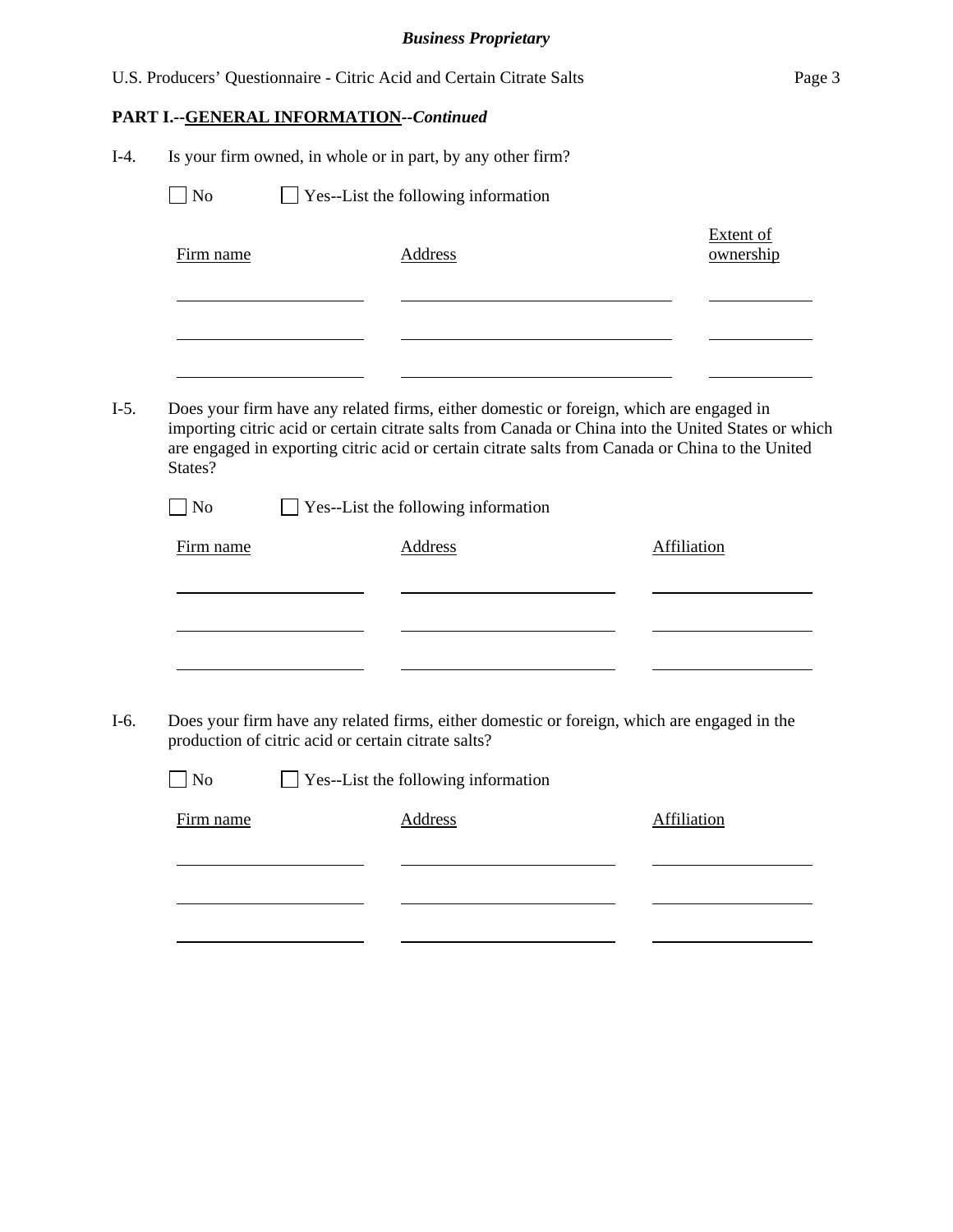U.S. Producers' Questionnaire - Citric Acid and Certain Citrate Salts Page 4

# **PART II.--TRADE AND RELATED INFORMATION**

Further information on this part of the questionnaire can be obtained from Chris Cassise (202-708-5408), chris.cassise@usitc.gov). Supply all data requested on a calendar-year basis.

II-1. Who should be contacted regarding the requested trade and related information?

Company contact: Name and title  $($ Phone number E-mail address II-2. Has your firm experienced any plant openings, relocations, expansions, acquisitions, consolidations, closures, or prolonged shutdowns because of strikes or equipment failure; curtailment of production because of shortages of materials; or any other change in the character of your operations or organization relating to the production of citric acid or certain citrate salts since January 1, 2005?  $\Box$  No  $\Box$  Yes--Supply details as to the time, nature, and significance of such changes.  $\overline{a}$  $\overline{a}$  $\overline{a}$ II-3. Does your firm produce other products on the same equipment and machinery used in the production of citric acid or certain citrate salts?  $\Box$  No  $\Box$  Yes--List the following information. Basis for allocation of capacity data (*e.g.*, sales): Products produced on same equipment and share of total production in 2007 (in percent): Product Percent Citric acid Sodium citrate Potassium citrate l l l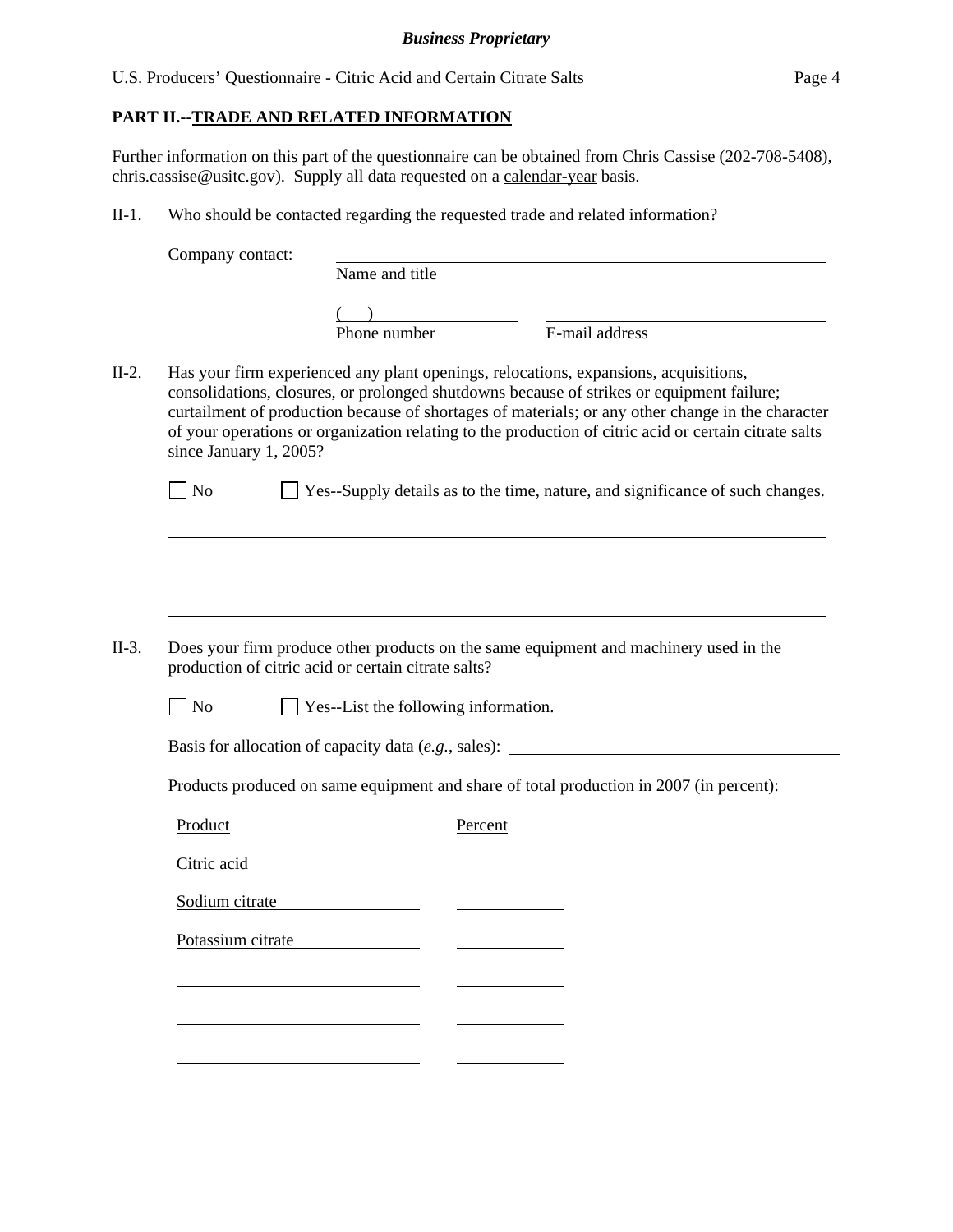| $II-4.$ | Please describe the constraint(s) that set the limit(s) on your production capacity and your ability<br>to shift production capacity between products.                                  |  |  |  |  |  |
|---------|-----------------------------------------------------------------------------------------------------------------------------------------------------------------------------------------|--|--|--|--|--|
|         |                                                                                                                                                                                         |  |  |  |  |  |
| $II-5.$ | Does your firm produce other products using the same production and related workers employed<br>to produce citric acid or certain citrate salts?                                        |  |  |  |  |  |
|         | $\Box$ No<br>$\Box$ Yes--List the following information.                                                                                                                                |  |  |  |  |  |
|         | Basis for allocation of capacity data (e.g., sales): ____________________________                                                                                                       |  |  |  |  |  |
|         | Products produced using the same workers and share of total production in 2006 (in percent):                                                                                            |  |  |  |  |  |
|         | Product<br>Percent                                                                                                                                                                      |  |  |  |  |  |
|         | Citric acid Citric and Citric acid                                                                                                                                                      |  |  |  |  |  |
|         | Sodium citrate                                                                                                                                                                          |  |  |  |  |  |
|         | Potassium citrate                                                                                                                                                                       |  |  |  |  |  |
|         | <u> 1989 - Johann Barn, amerikansk politiker (</u>                                                                                                                                      |  |  |  |  |  |
|         |                                                                                                                                                                                         |  |  |  |  |  |
|         | the contract of the contract of the contract of the contract of the contract of                                                                                                         |  |  |  |  |  |
| II-6.   | Since January 1, 2005, has your firm been involved in a toll agreement (see definition in the<br>instruction booklet) regarding the production of citric acid or certain citrate salts? |  |  |  |  |  |
|         |                                                                                                                                                                                         |  |  |  |  |  |
| $II-7.$ | Does your firm produce citric acid or certain citrate salts in a foreign trade zone (FTZ)?                                                                                              |  |  |  |  |  |
|         | $\Box$ No                                                                                                                                                                               |  |  |  |  |  |
| $II-8.$ | Since January 1, 2005, has your firm imported citric acid or certain citrate salts?                                                                                                     |  |  |  |  |  |
|         | $\Box$ No<br>Yes--COMPLETE AND RETURN A U.S. IMPORTERS'<br><b>QUESTIONNAIRE</b>                                                                                                         |  |  |  |  |  |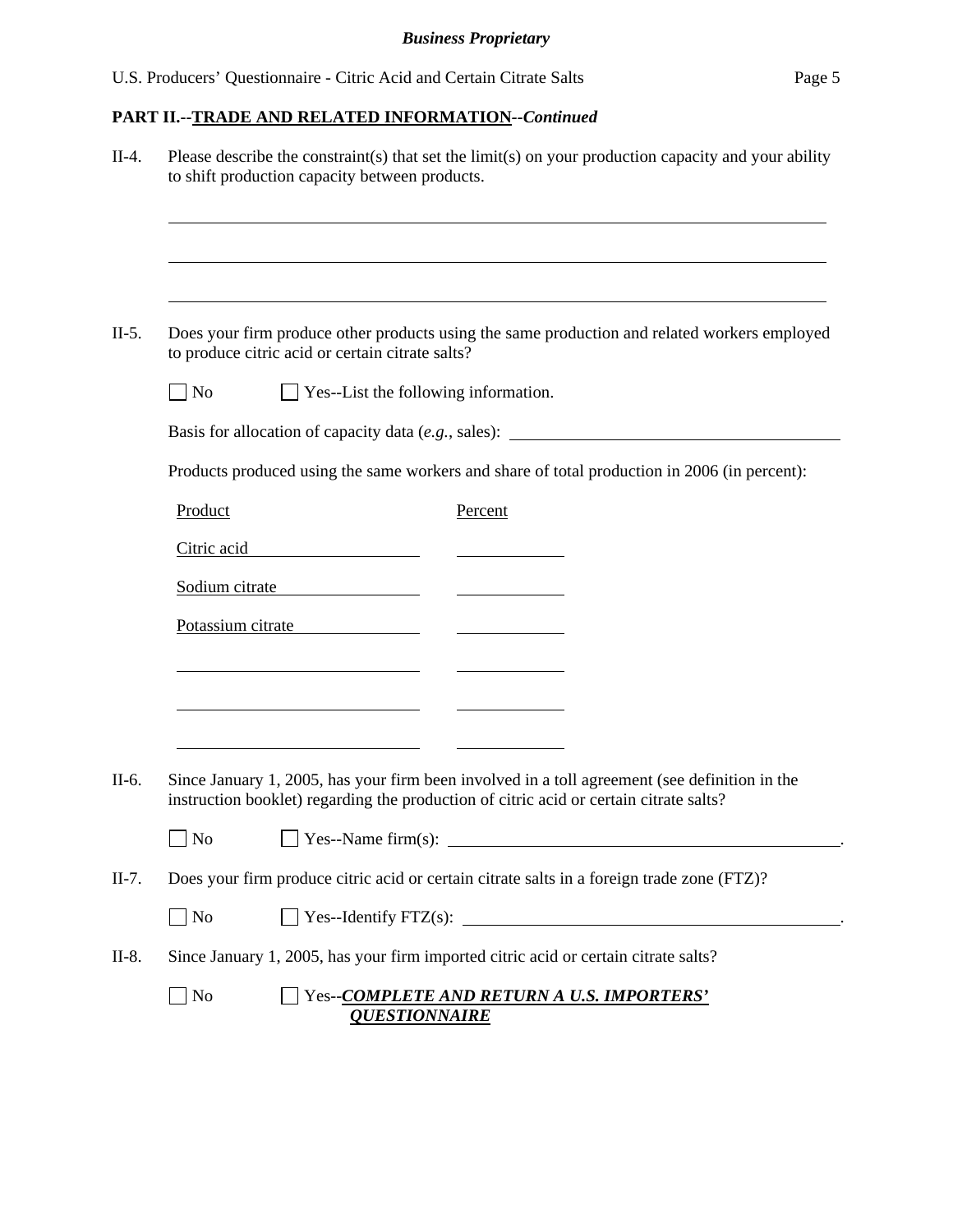II-9a. **Citric Acid and Certain Citrate Salts.** Report your firm's production capacity, production, shipments, inventories, and employment related to the production of citric acid and certain citrate salts in your U.S. establishment(s) during the specified periods. (See definitions in the instruction booklet.) Please note that tables II-9b, II-9c, and II-9d are subsets of and should equal table II-9a.

|                                                     | Quantity (in 1,000 dry pounds) and value (in \$1,000) |                       |      |      |               |  |
|-----------------------------------------------------|-------------------------------------------------------|-----------------------|------|------|---------------|--|
|                                                     |                                                       | <b>Calendar years</b> |      |      | January-March |  |
| <b>Item</b>                                         | 2005                                                  | 2006                  | 2007 | 2007 | 2008          |  |
| Average production capacity <sup>1</sup> (quantity) |                                                       |                       |      |      |               |  |
| Beginning-of-period inventories (quantity)          |                                                       |                       |      |      |               |  |
| <b>Production</b> (quantity)                        |                                                       |                       |      |      |               |  |
| U.S. shipments:                                     |                                                       |                       |      |      |               |  |
| <b>Commercial shipments:</b>                        |                                                       |                       |      |      |               |  |
| Quantity of commercial shipments                    |                                                       |                       |      |      |               |  |
| Value of commercial shipments                       |                                                       |                       |      |      |               |  |
| Internal consumption:                               |                                                       |                       |      |      |               |  |
| Quantity of internal consumption                    |                                                       |                       |      |      |               |  |
| Value <sup>2</sup> of internal consumption          |                                                       |                       |      |      |               |  |
| <b>Transfers to related firms:</b>                  |                                                       |                       |      |      |               |  |
| Quantity of transfers                               |                                                       |                       |      |      |               |  |
| Value <sup>2</sup> of transfers                     |                                                       |                       |      |      |               |  |
| Export shipments: <sup>3</sup>                      |                                                       |                       |      |      |               |  |
| Quantity of export shipments                        |                                                       |                       |      |      |               |  |
| Value of export shipments                           |                                                       |                       |      |      |               |  |
| End-of-period inventories <sup>4</sup> (quantity)   |                                                       |                       |      |      |               |  |
| <b>Channels of distribution:</b>                    |                                                       |                       |      |      |               |  |
| U.S. shipments to distributors (quantity)           |                                                       |                       |      |      |               |  |
| U.S. shipments to end users (quantity)              |                                                       |                       |      |      |               |  |
| <b>Employment data:</b>                             |                                                       |                       |      |      |               |  |
| Average number of PRWs (number)                     |                                                       |                       |      |      |               |  |
| Hours worked by PRWs (1,000 hours)                  |                                                       |                       |      |      |               |  |
| Wages paid to PRWs (value)                          |                                                       |                       |      |      |               |  |

reported capacity (use additional pages as necessary).

 $\overline{a}$ <sup>2</sup> Internal consumption and transfers to related firms must be valued at fair market value. In the event that you use a different basis for valuing these transactions, please specify that basis (*e.g.*, cost, cost plus, *etc.*) and provide value data using that basis for 2005, 2006, and 2007 below:

<sup>3</sup> Identify your principal export markets: Identify your principal export markets: .

 <sup>4</sup> Reconciliation of data.--Please note that the **quantities** reported above should reconcile as follows: beginning-of-period inventories, plus production, less total shipments, equals end-of-period inventories. Do the data reported reconcile?

 $\Box$  Yes  $\Box$  No--Please explain:

  $\overline{a}$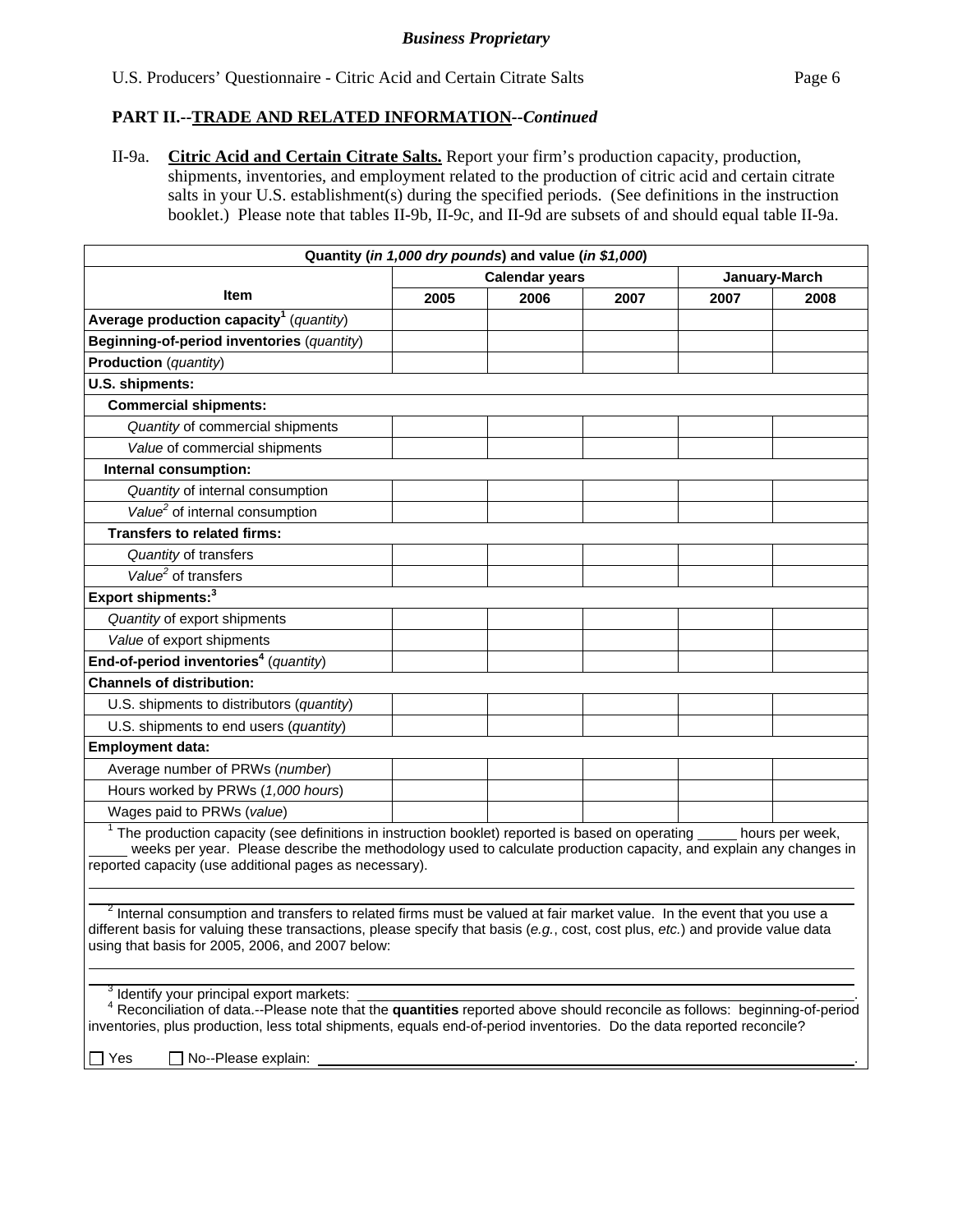II-9b. **Citric Acid.** Report your firm's production capacity, production, shipments, inventories, and employment related to the production of citric acid in your U.S. establishment(s) during the specified periods. (See definitions in the instruction booklet.)

| Quantity (in 1,000 dry pounds) and value (in \$1,000)                                                                                                                                                                                                                                                                   |                       |      |      |                 |           |
|-------------------------------------------------------------------------------------------------------------------------------------------------------------------------------------------------------------------------------------------------------------------------------------------------------------------------|-----------------------|------|------|-----------------|-----------|
|                                                                                                                                                                                                                                                                                                                         | <b>Calendar years</b> |      |      | January-March   |           |
| <b>Item</b>                                                                                                                                                                                                                                                                                                             | 2005                  | 2006 | 2007 | 2007            | 2008      |
| Average production capacity <sup>1</sup> (quantity)                                                                                                                                                                                                                                                                     |                       |      |      |                 |           |
| Beginning-of-period inventories (quantity)                                                                                                                                                                                                                                                                              |                       |      |      |                 |           |
| <b>Production</b> (quantity)                                                                                                                                                                                                                                                                                            |                       |      |      |                 |           |
| U.S. shipments:                                                                                                                                                                                                                                                                                                         |                       |      |      |                 |           |
| <b>Commercial shipments:</b>                                                                                                                                                                                                                                                                                            |                       |      |      |                 |           |
| Quantity of commercial shipments                                                                                                                                                                                                                                                                                        |                       |      |      |                 |           |
| Value of commercial shipments                                                                                                                                                                                                                                                                                           |                       |      |      |                 |           |
| Internally consumed to produce--                                                                                                                                                                                                                                                                                        |                       |      |      |                 |           |
| Sodium citrate                                                                                                                                                                                                                                                                                                          |                       |      |      |                 |           |
| Quantity of internal consumption                                                                                                                                                                                                                                                                                        |                       |      |      |                 |           |
| Value <sup>2</sup> of internal consumption                                                                                                                                                                                                                                                                              |                       |      |      |                 |           |
| <b>Potassium citrate</b>                                                                                                                                                                                                                                                                                                |                       |      |      |                 |           |
| Quantity of internal consumption                                                                                                                                                                                                                                                                                        |                       |      |      |                 |           |
| Value <sup>2</sup> of internal consumption                                                                                                                                                                                                                                                                              |                       |      |      |                 |           |
| Other products (                                                                                                                                                                                                                                                                                                        |                       |      |      |                 |           |
| Quantity of internal consumption                                                                                                                                                                                                                                                                                        |                       |      |      |                 |           |
| Value <sup>2</sup> of internal consumption                                                                                                                                                                                                                                                                              |                       |      |      |                 |           |
| <b>Transfers to related firms:</b>                                                                                                                                                                                                                                                                                      |                       |      |      |                 |           |
| Quantity of transfers                                                                                                                                                                                                                                                                                                   |                       |      |      |                 |           |
| Value <sup>2</sup> of transfers                                                                                                                                                                                                                                                                                         |                       |      |      |                 |           |
| Export shipments: <sup>3</sup>                                                                                                                                                                                                                                                                                          |                       |      |      |                 |           |
| Quantity of export shipments                                                                                                                                                                                                                                                                                            |                       |      |      |                 |           |
| Value of export shipments                                                                                                                                                                                                                                                                                               |                       |      |      |                 |           |
| End-of-period inventories <sup>4</sup> (quantity)                                                                                                                                                                                                                                                                       |                       |      |      |                 |           |
| <b>Channels of distribution:</b>                                                                                                                                                                                                                                                                                        |                       |      |      |                 |           |
| U.S. shipments to distributors (quantity)                                                                                                                                                                                                                                                                               |                       |      |      |                 |           |
| U.S. shipments to end users (quantity)                                                                                                                                                                                                                                                                                  |                       |      |      |                 |           |
| <b>Employment data:</b>                                                                                                                                                                                                                                                                                                 |                       |      |      |                 |           |
| Average number of PRWs (number)                                                                                                                                                                                                                                                                                         |                       |      |      |                 |           |
| Hours worked by PRWs (1,000 hours)                                                                                                                                                                                                                                                                                      |                       |      |      |                 |           |
| Wages paid to PRWs (value)                                                                                                                                                                                                                                                                                              |                       |      |      |                 |           |
|                                                                                                                                                                                                                                                                                                                         |                       |      |      |                 |           |
| <sup>1</sup> The production capacity (see definitions in instruction booklet) reported is based on operating<br>year. Please describe the methodology used to calculate production capacity, and explain any changes in reported capacity (use additional<br>pages as necessary).                                       |                       |      |      | hours per week, | weeks per |
| <sup>2</sup> Internal consumption and transfers to related firms must be valued at fair market value. In the event that you use a different basis for<br>valuing these transactions, please specify that basis (e.g., cost, cost plus, etc.) and provide value data using that basis for 2005, 2006, and<br>2007 below: |                       |      |      |                 |           |
| <sup>3</sup> Identify your principal export markets:<br><sup>4</sup> Reconciliation of data.--Please note that the quantities reported above should reconcile as follows: beginning-of-period inventories,<br>plus production, less total shipments, equals end-of-period inventories. Do the data reported reconcile?  |                       |      |      |                 |           |

 $\Box$  Yes  $\Box$  No--Please explain: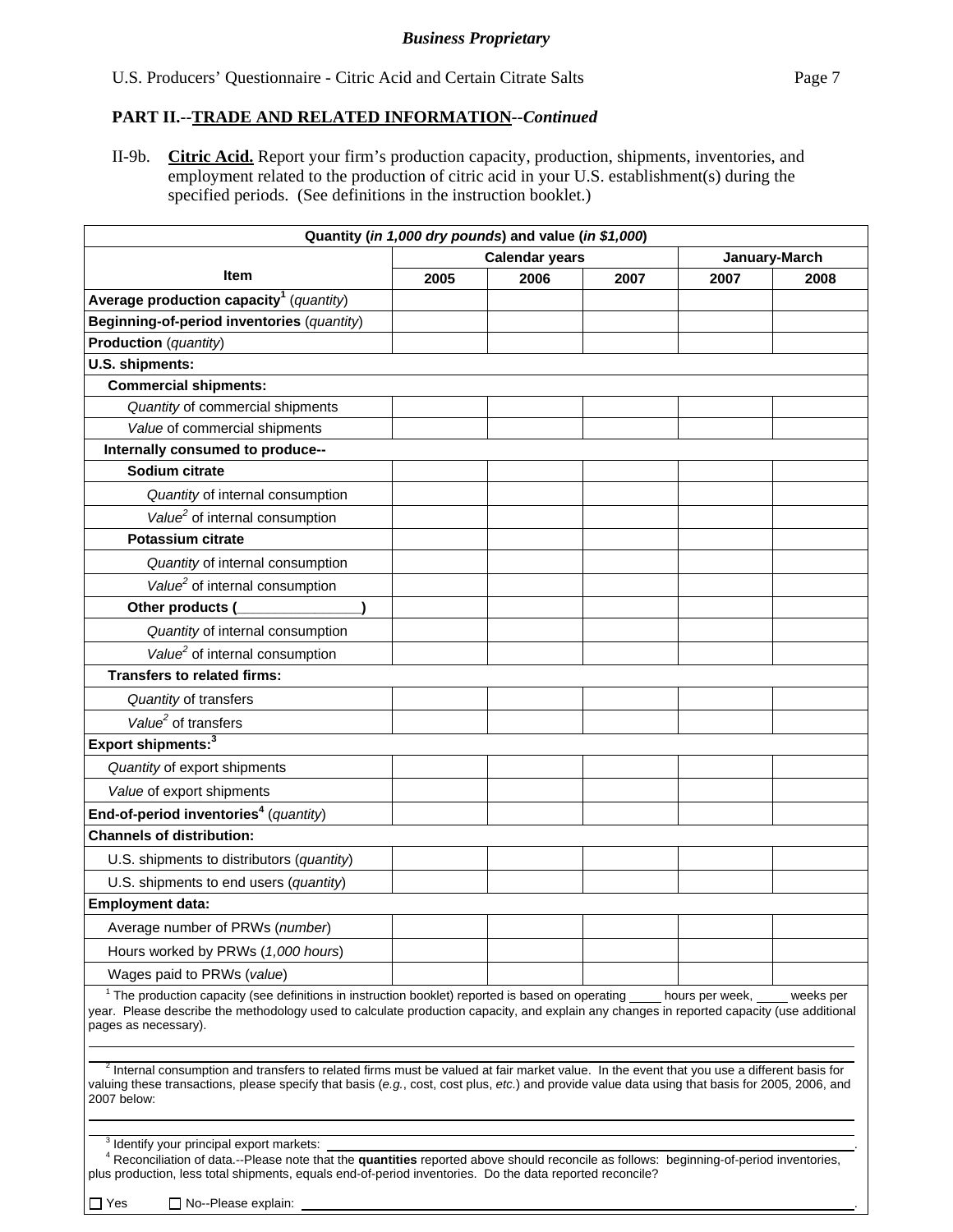II-9c. **Sodium Citrate.** Report your firm's production capacity, production, shipments, inventories, and employment related to the production of sodium citrate in your U.S. establishment(s) during the specified periods. (See definitions in the instruction booklet.)

| Quantity (in 1,000 dry pounds) and value (in \$1,000)                                                                                                                                                                                                                                                                   |                                                                                                                                                                                                                                                                |      |      |      |               |  |
|-------------------------------------------------------------------------------------------------------------------------------------------------------------------------------------------------------------------------------------------------------------------------------------------------------------------------|----------------------------------------------------------------------------------------------------------------------------------------------------------------------------------------------------------------------------------------------------------------|------|------|------|---------------|--|
|                                                                                                                                                                                                                                                                                                                         | <b>Calendar years</b>                                                                                                                                                                                                                                          |      |      |      | January-March |  |
| Item                                                                                                                                                                                                                                                                                                                    | 2005                                                                                                                                                                                                                                                           | 2006 | 2007 | 2007 | 2008          |  |
| Average production capacity <sup>1</sup> (quantity)                                                                                                                                                                                                                                                                     |                                                                                                                                                                                                                                                                |      |      |      |               |  |
| Beginning-of-period inventories (quantity)                                                                                                                                                                                                                                                                              |                                                                                                                                                                                                                                                                |      |      |      |               |  |
| Production (quantity)                                                                                                                                                                                                                                                                                                   |                                                                                                                                                                                                                                                                |      |      |      |               |  |
| U.S. shipments:                                                                                                                                                                                                                                                                                                         |                                                                                                                                                                                                                                                                |      |      |      |               |  |
| <b>Commercial shipments:</b>                                                                                                                                                                                                                                                                                            |                                                                                                                                                                                                                                                                |      |      |      |               |  |
| Quantity of commercial shipments                                                                                                                                                                                                                                                                                        |                                                                                                                                                                                                                                                                |      |      |      |               |  |
| Value of commercial shipments                                                                                                                                                                                                                                                                                           |                                                                                                                                                                                                                                                                |      |      |      |               |  |
| Internal consumption:                                                                                                                                                                                                                                                                                                   |                                                                                                                                                                                                                                                                |      |      |      |               |  |
| Quantity of internal consumption                                                                                                                                                                                                                                                                                        |                                                                                                                                                                                                                                                                |      |      |      |               |  |
| Value <sup>2</sup> of internal consumption                                                                                                                                                                                                                                                                              |                                                                                                                                                                                                                                                                |      |      |      |               |  |
| <b>Transfers to related firms:</b>                                                                                                                                                                                                                                                                                      |                                                                                                                                                                                                                                                                |      |      |      |               |  |
| Quantity of transfers                                                                                                                                                                                                                                                                                                   |                                                                                                                                                                                                                                                                |      |      |      |               |  |
| Value <sup>2</sup> of transfers                                                                                                                                                                                                                                                                                         |                                                                                                                                                                                                                                                                |      |      |      |               |  |
| Export shipments: <sup>3</sup>                                                                                                                                                                                                                                                                                          |                                                                                                                                                                                                                                                                |      |      |      |               |  |
| Quantity of export shipments                                                                                                                                                                                                                                                                                            |                                                                                                                                                                                                                                                                |      |      |      |               |  |
| Value of export shipments                                                                                                                                                                                                                                                                                               |                                                                                                                                                                                                                                                                |      |      |      |               |  |
| End-of-period inventories <sup>4</sup> (quantity)                                                                                                                                                                                                                                                                       |                                                                                                                                                                                                                                                                |      |      |      |               |  |
| <b>Channels of distribution:</b>                                                                                                                                                                                                                                                                                        |                                                                                                                                                                                                                                                                |      |      |      |               |  |
| U.S. shipments to distributors (quantity)                                                                                                                                                                                                                                                                               |                                                                                                                                                                                                                                                                |      |      |      |               |  |
| U.S. shipments to end users (quantity)                                                                                                                                                                                                                                                                                  |                                                                                                                                                                                                                                                                |      |      |      |               |  |
| <b>Employment data:</b>                                                                                                                                                                                                                                                                                                 |                                                                                                                                                                                                                                                                |      |      |      |               |  |
| Average number of PRWs (number)                                                                                                                                                                                                                                                                                         |                                                                                                                                                                                                                                                                |      |      |      |               |  |
| Hours worked by PRWs (1,000 hours)                                                                                                                                                                                                                                                                                      |                                                                                                                                                                                                                                                                |      |      |      |               |  |
| Wages paid to PRWs (value)                                                                                                                                                                                                                                                                                              |                                                                                                                                                                                                                                                                |      |      |      |               |  |
| $1$ The production capacity (see definitions in instruction booklet) reported is based on operating $\_\_$<br>hours per week,<br>weeks per year. Please describe the methodology used to calculate production capacity, and explain any changes in<br>reported capacity (use additional pages as necessary).            |                                                                                                                                                                                                                                                                |      |      |      |               |  |
| <sup>2</sup> Internal consumption and transfers to related firms must be valued at fair market value. In the event that you use a<br>different basis for valuing these transactions, please specify that basis (e.g., cost, cost plus, etc.) and provide value data<br>using that basis for 2005, 2006, and 2007 below: |                                                                                                                                                                                                                                                                |      |      |      |               |  |
| $\frac{3}{1}$ Identify your principal export markets:<br>No--Please explain:<br>$\Box$ Yes                                                                                                                                                                                                                              | <sup>4</sup> Reconciliation of data.--Please note that the quantities reported above should reconcile as follows: beginning-of-period<br>inventories, plus production, less total shipments, equals end-of-period inventories. Do the data reported reconcile? |      |      |      |               |  |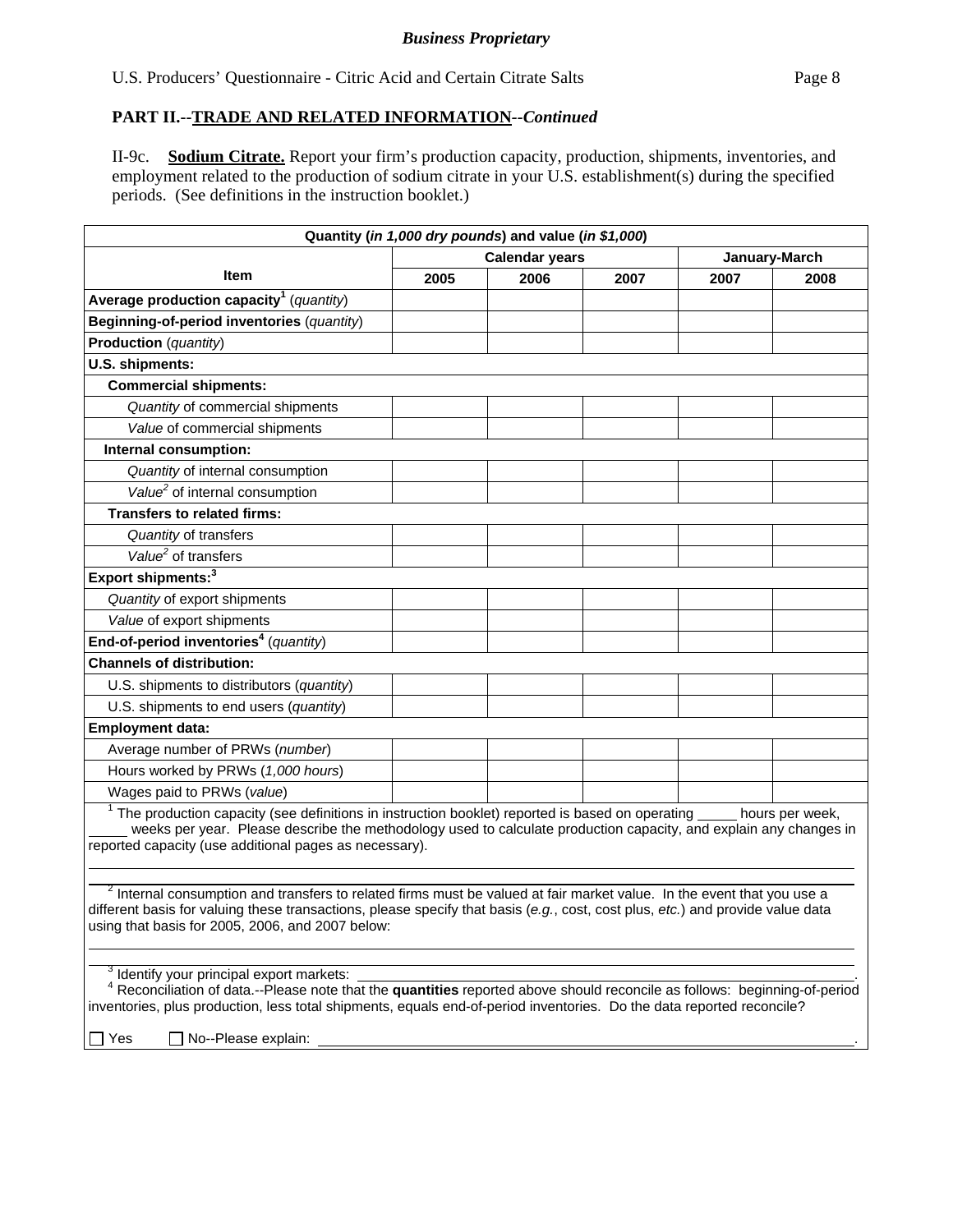II-9d. **Potassium Citrate.** Report your firm's production capacity, production, shipments, inventories, and employment related to the production of potassium citrate in your U.S. establishment(s) during the specified periods. (See definitions in the instruction booklet.)

| Quantity (in 1,000 dry pounds) and value (in \$1,000)                                                                                                                                                                                                                                                                   |                       |      |      |      |                 |
|-------------------------------------------------------------------------------------------------------------------------------------------------------------------------------------------------------------------------------------------------------------------------------------------------------------------------|-----------------------|------|------|------|-----------------|
|                                                                                                                                                                                                                                                                                                                         | <b>Calendar years</b> |      |      |      | January-March   |
| <b>Item</b>                                                                                                                                                                                                                                                                                                             | 2005                  | 2006 | 2007 | 2007 | 2008            |
| Average production capacity <sup>1</sup> (quantity)                                                                                                                                                                                                                                                                     |                       |      |      |      |                 |
| Beginning-of-period inventories (quantity)                                                                                                                                                                                                                                                                              |                       |      |      |      |                 |
| <b>Production</b> (quantity)                                                                                                                                                                                                                                                                                            |                       |      |      |      |                 |
| U.S. shipments:                                                                                                                                                                                                                                                                                                         |                       |      |      |      |                 |
| <b>Commercial shipments:</b>                                                                                                                                                                                                                                                                                            |                       |      |      |      |                 |
| Quantity of commercial shipments                                                                                                                                                                                                                                                                                        |                       |      |      |      |                 |
| Value of commercial shipments                                                                                                                                                                                                                                                                                           |                       |      |      |      |                 |
| Internal consumption:                                                                                                                                                                                                                                                                                                   |                       |      |      |      |                 |
| Quantity of internal consumption                                                                                                                                                                                                                                                                                        |                       |      |      |      |                 |
| Value <sup>2</sup> of internal consumption                                                                                                                                                                                                                                                                              |                       |      |      |      |                 |
| <b>Transfers to related firms:</b>                                                                                                                                                                                                                                                                                      |                       |      |      |      |                 |
| Quantity of transfers                                                                                                                                                                                                                                                                                                   |                       |      |      |      |                 |
| Value <sup>2</sup> of transfers                                                                                                                                                                                                                                                                                         |                       |      |      |      |                 |
| Export shipments: <sup>3</sup>                                                                                                                                                                                                                                                                                          |                       |      |      |      |                 |
| Quantity of export shipments                                                                                                                                                                                                                                                                                            |                       |      |      |      |                 |
| Value of export shipments                                                                                                                                                                                                                                                                                               |                       |      |      |      |                 |
| End-of-period inventories <sup>4</sup> (quantity)                                                                                                                                                                                                                                                                       |                       |      |      |      |                 |
| <b>Channels of distribution:</b>                                                                                                                                                                                                                                                                                        |                       |      |      |      |                 |
| U.S. shipments to distributors (quantity)                                                                                                                                                                                                                                                                               |                       |      |      |      |                 |
| U.S. shipments to end users (quantity)                                                                                                                                                                                                                                                                                  |                       |      |      |      |                 |
| <b>Employment data:</b>                                                                                                                                                                                                                                                                                                 |                       |      |      |      |                 |
| Average number of PRWs (number)                                                                                                                                                                                                                                                                                         |                       |      |      |      |                 |
| Hours worked by PRWs (1,000 hours)                                                                                                                                                                                                                                                                                      |                       |      |      |      |                 |
| Wages paid to PRWs (value)                                                                                                                                                                                                                                                                                              |                       |      |      |      |                 |
| $1$ The production capacity (see definitions in instruction booklet) reported is based on operating $\overline{\phantom{a}}$<br>weeks per year. Please describe the methodology used to calculate production capacity, and explain any changes in<br>reported capacity (use additional pages as necessary).             |                       |      |      |      | hours per week, |
| <sup>2</sup> Internal consumption and transfers to related firms must be valued at fair market value. In the event that you use a<br>different basis for valuing these transactions, please specify that basis (e.g., cost, cost plus, etc.) and provide value data<br>using that basis for 2005, 2006, and 2007 below: |                       |      |      |      |                 |
| $3$ Identify your principal export markets:<br>Reconciliation of data.--Please note that the quantities reported above should reconcile as follows: beginning-of-period<br>inventories, plus production, less total shipments, equals end-of-period inventories. Do the data reported reconcile?                        |                       |      |      |      |                 |
| No--Please explain:<br>$\Box$ Yes                                                                                                                                                                                                                                                                                       |                       |      |      |      |                 |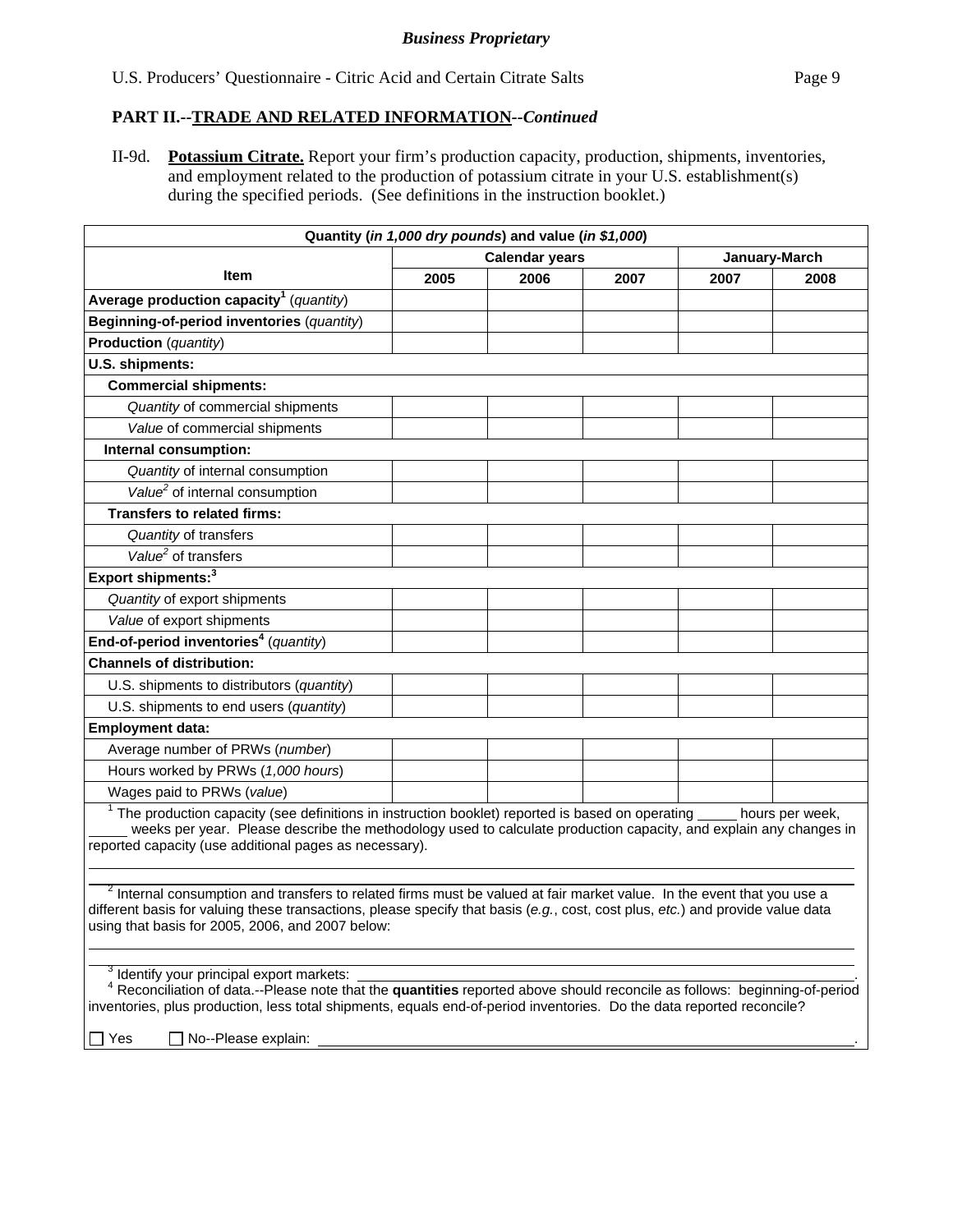II-9e. **Unrefined Calcium Citrate.** Report your firm's production capacity, production, shipments, inventories, and employment related to the production of unrefined calcium citrate in your U.S. establishment(s) during the specified periods. (See definitions in the instruction booklet.)

| Quantity (in 1,000 dry pounds) and value (in \$1,000)                                                                                                                                                                                                                                                                                                      |                       |      |      |               |      |  |
|------------------------------------------------------------------------------------------------------------------------------------------------------------------------------------------------------------------------------------------------------------------------------------------------------------------------------------------------------------|-----------------------|------|------|---------------|------|--|
|                                                                                                                                                                                                                                                                                                                                                            | <b>Calendar years</b> |      |      | January-March |      |  |
| <b>Item</b>                                                                                                                                                                                                                                                                                                                                                | 2005                  | 2006 | 2007 | 2007          | 2008 |  |
| Average production capacity <sup>1</sup> (quantity)                                                                                                                                                                                                                                                                                                        |                       |      |      |               |      |  |
| Beginning-of-period inventories (quantity)                                                                                                                                                                                                                                                                                                                 |                       |      |      |               |      |  |
| <b>Production</b> (quantity)                                                                                                                                                                                                                                                                                                                               |                       |      |      |               |      |  |
| U.S. shipments:                                                                                                                                                                                                                                                                                                                                            |                       |      |      |               |      |  |
| <b>Commercial shipments:</b>                                                                                                                                                                                                                                                                                                                               |                       |      |      |               |      |  |
| Quantity of commercial shipments                                                                                                                                                                                                                                                                                                                           |                       |      |      |               |      |  |
| Value of commercial shipments                                                                                                                                                                                                                                                                                                                              |                       |      |      |               |      |  |
| Internal consumption:                                                                                                                                                                                                                                                                                                                                      |                       |      |      |               |      |  |
| Quantity of internal consumption                                                                                                                                                                                                                                                                                                                           |                       |      |      |               |      |  |
| Value <sup>2</sup> of internal consumption                                                                                                                                                                                                                                                                                                                 |                       |      |      |               |      |  |
| <b>Transfers to related firms:</b>                                                                                                                                                                                                                                                                                                                         |                       |      |      |               |      |  |
| Quantity of transfers                                                                                                                                                                                                                                                                                                                                      |                       |      |      |               |      |  |
| Value <sup>2</sup> of transfers                                                                                                                                                                                                                                                                                                                            |                       |      |      |               |      |  |
| Export shipments: <sup>3</sup>                                                                                                                                                                                                                                                                                                                             |                       |      |      |               |      |  |
| Quantity of export shipments                                                                                                                                                                                                                                                                                                                               |                       |      |      |               |      |  |
| Value of export shipments                                                                                                                                                                                                                                                                                                                                  |                       |      |      |               |      |  |
| End-of-period inventories <sup>4</sup> (quantity)                                                                                                                                                                                                                                                                                                          |                       |      |      |               |      |  |
| <b>Channels of distribution:</b>                                                                                                                                                                                                                                                                                                                           |                       |      |      |               |      |  |
| U.S. shipments to distributors (quantity)                                                                                                                                                                                                                                                                                                                  |                       |      |      |               |      |  |
| U.S. shipments to end users (quantity)                                                                                                                                                                                                                                                                                                                     |                       |      |      |               |      |  |
| <b>Employment data:</b>                                                                                                                                                                                                                                                                                                                                    |                       |      |      |               |      |  |
| Average number of PRWs (number)                                                                                                                                                                                                                                                                                                                            |                       |      |      |               |      |  |
| Hours worked by PRWs (1,000 hours)                                                                                                                                                                                                                                                                                                                         |                       |      |      |               |      |  |
| Wages paid to PRWs (value)                                                                                                                                                                                                                                                                                                                                 |                       |      |      |               |      |  |
| $1$ The production capacity (see definitions in instruction booklet) reported is based on operating<br>hours per week,<br>weeks per year. Please describe the methodology used to calculate production capacity, and explain any changes in<br>reported capacity (use additional pages as necessary).                                                      |                       |      |      |               |      |  |
| $2$ Internal consumption and transfers to related firms must be valued at fair market value. In the event that you use a<br>different basis for valuing these transactions, please specify that basis (e.g., cost, cost plus, etc.) and provide value data<br>using that basis for 2005, 2006, and 2007 below:                                             |                       |      |      |               |      |  |
| $\frac{3}{4}$ Identify your principal export markets: $\frac{1}{4}$ Reconciliation of data.--Please note that the <b>quantities</b> reported above should reconcile as follows: beginning-of-period<br>inventories, plus production, less total shipments, equals end-of-period inventories. Do the data reported reconcile?<br>No--Please explain:<br>Yes |                       |      |      |               |      |  |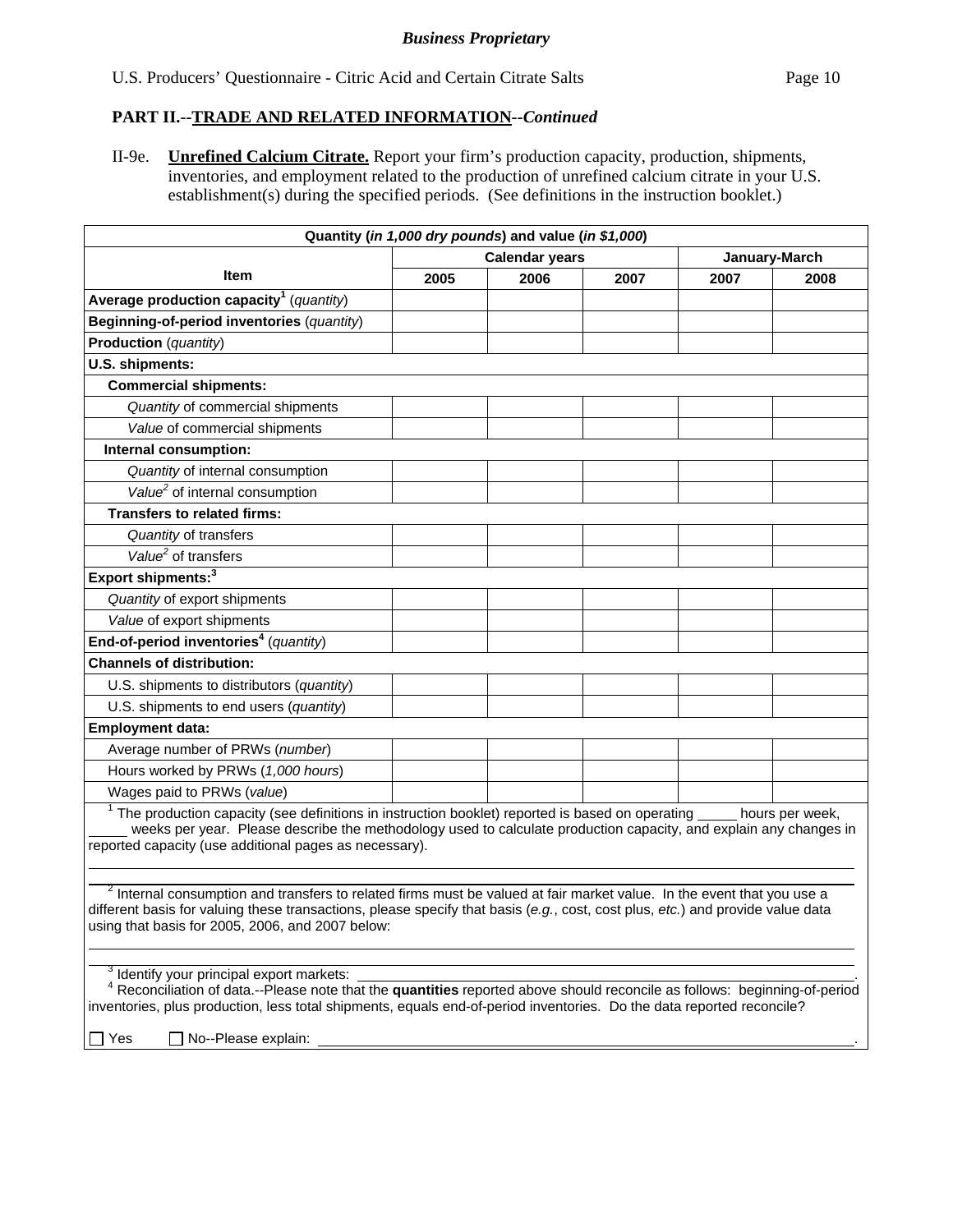| $II-10.$<br>If you reported transfers to related firms in question II-9, please indicate the nature of the<br>relationship between your firm and the related firms $(e.g.,$ joint venture, wholly owned<br>subsidiary), whether the transfers were priced at market value or by a non-market formula,<br>whether your firm retained marketing rights to all transfers, and whether the related firms also<br>processed inputs from sources other than your firm. |                                                                                                                                                                            |      |                                                  |                                                                          |      |               |
|------------------------------------------------------------------------------------------------------------------------------------------------------------------------------------------------------------------------------------------------------------------------------------------------------------------------------------------------------------------------------------------------------------------------------------------------------------------|----------------------------------------------------------------------------------------------------------------------------------------------------------------------------|------|--------------------------------------------------|--------------------------------------------------------------------------|------|---------------|
|                                                                                                                                                                                                                                                                                                                                                                                                                                                                  |                                                                                                                                                                            |      |                                                  |                                                                          |      |               |
| $II-11.$                                                                                                                                                                                                                                                                                                                                                                                                                                                         | Other than direct imports, has your firm otherwise purchased citric acid or certain citrate salts<br>since January 1, 2005? (See definitions in the instruction booklet.)  |      |                                                  |                                                                          |      |               |
|                                                                                                                                                                                                                                                                                                                                                                                                                                                                  | N <sub>o</sub>                                                                                                                                                             |      |                                                  | Yes--Report such purchases below for the specified periods. <sup>1</sup> |      |               |
|                                                                                                                                                                                                                                                                                                                                                                                                                                                                  |                                                                                                                                                                            |      | (Quantity in 1,000 dry pounds, value in \$1,000) |                                                                          |      |               |
|                                                                                                                                                                                                                                                                                                                                                                                                                                                                  |                                                                                                                                                                            |      | <b>Calendar years</b>                            |                                                                          |      | January-March |
|                                                                                                                                                                                                                                                                                                                                                                                                                                                                  | Item                                                                                                                                                                       | 2005 | 2006                                             | 2007                                                                     | 2007 | 2008          |
|                                                                                                                                                                                                                                                                                                                                                                                                                                                                  | PURCHASES FROM U.S. IMPORTERS <sup>2</sup><br>OF PRODUCT FROM--                                                                                                            |      |                                                  |                                                                          |      |               |
|                                                                                                                                                                                                                                                                                                                                                                                                                                                                  | Canada:                                                                                                                                                                    |      |                                                  |                                                                          |      |               |
|                                                                                                                                                                                                                                                                                                                                                                                                                                                                  | Quantity                                                                                                                                                                   |      |                                                  |                                                                          |      |               |
|                                                                                                                                                                                                                                                                                                                                                                                                                                                                  | Value                                                                                                                                                                      |      |                                                  |                                                                          |      |               |
| China:                                                                                                                                                                                                                                                                                                                                                                                                                                                           |                                                                                                                                                                            |      |                                                  |                                                                          |      |               |
|                                                                                                                                                                                                                                                                                                                                                                                                                                                                  | Quantity                                                                                                                                                                   |      |                                                  |                                                                          |      |               |
|                                                                                                                                                                                                                                                                                                                                                                                                                                                                  | Value                                                                                                                                                                      |      |                                                  |                                                                          |      |               |
|                                                                                                                                                                                                                                                                                                                                                                                                                                                                  | All other countries:                                                                                                                                                       |      |                                                  |                                                                          |      |               |
|                                                                                                                                                                                                                                                                                                                                                                                                                                                                  | Quantity                                                                                                                                                                   |      |                                                  |                                                                          |      |               |
|                                                                                                                                                                                                                                                                                                                                                                                                                                                                  | Value                                                                                                                                                                      |      |                                                  |                                                                          |      |               |
|                                                                                                                                                                                                                                                                                                                                                                                                                                                                  | <b>PURCHASES FROM DOMESTIC</b><br>PRODUCERS: <sup>2</sup>                                                                                                                  |      |                                                  |                                                                          |      |               |
|                                                                                                                                                                                                                                                                                                                                                                                                                                                                  | Quantity                                                                                                                                                                   |      |                                                  |                                                                          |      |               |
| Value                                                                                                                                                                                                                                                                                                                                                                                                                                                            |                                                                                                                                                                            |      |                                                  |                                                                          |      |               |
|                                                                                                                                                                                                                                                                                                                                                                                                                                                                  | PURCHASES FROM OTHER SOURCES: <sup>2</sup>                                                                                                                                 |      |                                                  |                                                                          |      |               |
|                                                                                                                                                                                                                                                                                                                                                                                                                                                                  | Quantity                                                                                                                                                                   |      |                                                  |                                                                          |      |               |
| Value                                                                                                                                                                                                                                                                                                                                                                                                                                                            |                                                                                                                                                                            |      |                                                  |                                                                          |      |               |
| 1                                                                                                                                                                                                                                                                                                                                                                                                                                                                | Please indicate your reasons for purchasing this product. If your reasons differ by source, please elaborate.                                                              |      |                                                  |                                                                          |      |               |
|                                                                                                                                                                                                                                                                                                                                                                                                                                                                  | $2$ Please list the name of the firm(s) from which you purchased this product. If your suppliers differ by source,<br>please identify the source for each listed supplier. |      |                                                  |                                                                          |      |               |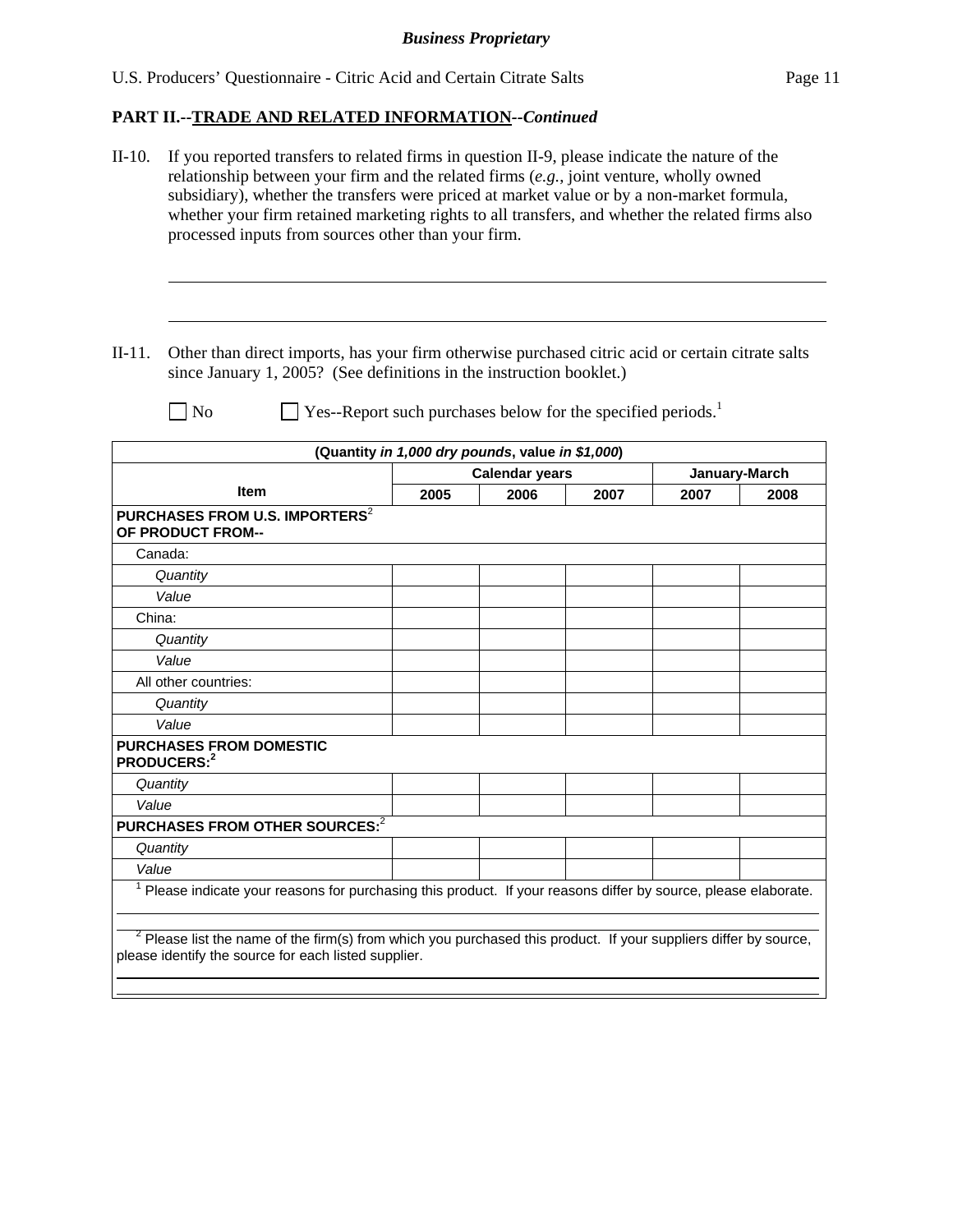|                         | <b>CITRATE</b> .-Since January 1, 2005, has your firm produced more than one of the following:                                                                  |
|-------------------------|-----------------------------------------------------------------------------------------------------------------------------------------------------------------|
|                         | citric acid, sodium citrate, or potassium citrate?                                                                                                              |
| $\Box$ No               | □ Yes--Please describe the differences and similarities between citric acid,<br>sodium citrate, and potassium citrate with respect to the following<br>factors: |
|                         | (a) Characteristics and uses:                                                                                                                                   |
| (b) Interchangeability: |                                                                                                                                                                 |
|                         |                                                                                                                                                                 |
|                         | (c) Manufacturing processes:                                                                                                                                    |
|                         | (d) Channels of distribution:                                                                                                                                   |
|                         |                                                                                                                                                                 |
|                         | (e) Customer and producer perceptions:                                                                                                                          |
| (f) Price:              |                                                                                                                                                                 |
|                         |                                                                                                                                                                 |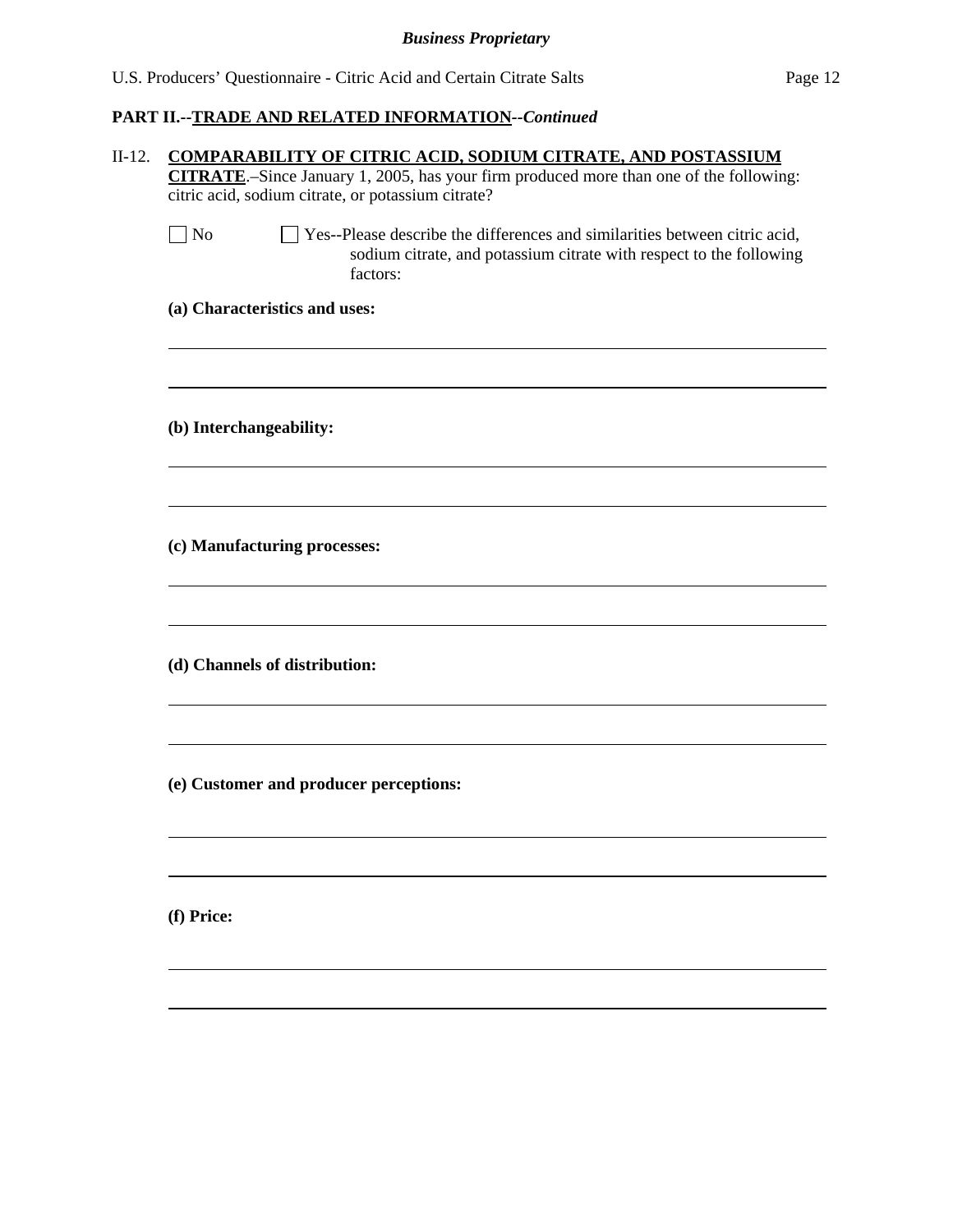l  $\overline{a}$  $\overline{a}$  $\overline{a}$ 

 $\overline{a}$  $\overline{a}$  $\overline{a}$  $\overline{a}$ 

 $\overline{a}$  $\overline{a}$  $\overline{a}$  $\overline{a}$ 

 $\overline{a}$  $\overline{a}$  $\overline{a}$  $\overline{a}$ 

l  $\overline{a}$  $\overline{a}$ 

#### **PART II.--TRADE AND RELATED INFORMATION***--Continued*

II-13. **COMPARABILITY OF CITRIC ACID AND UNREFINED CALCIUM CITRATE**.--Please describe the differences and similarities between citric acid and unrefined calcium citrate for the following factors:

**(a) Whether the upstream article is dedicated to the production of the downstream article (i.e., what percentage of unrefined calcium citrate is used in the production of downstream products):** 

**(b) Whether there are perceived to be separate markets for the upstream and downstream articles**:

**(c) Differences in the physical characteristics and functions of the upstream and downstream articles:** 

**(d) Differences in the cost or value of the vertically differentiated articles:** 

**(e) Significance and extent of the processes used to transform the upstream into the downstream article:**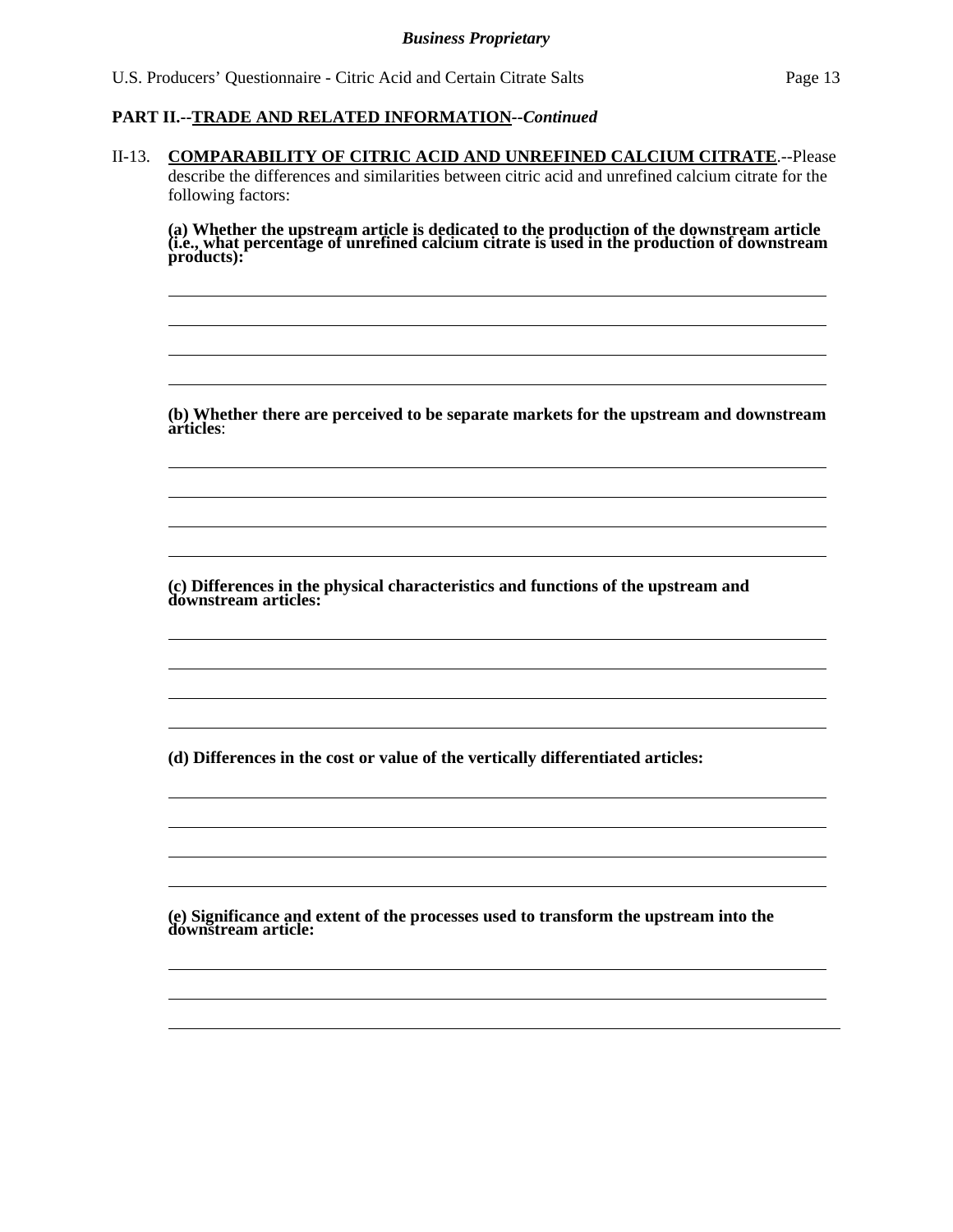- **Please note: Questions II-14 through II-18 request information regarding your firm's production of citric acid that is used to produce other downstream products by your firm (such as sodium and potassium citrate). If your firm does not internally consume any of its citric acid production in the production of downstream products then indicate that this section is not applicable and skip to question III-1.**
- II-14. In 2007, did your firm internally transfer (captively consume) any portion of its production of citric acid to produce downstream product(s) (product(s) other than sodium citrate or potassium citrate?

- II-15. Was all of the citric acid that your company transferred for internal processing actually processed into a downstream product?
	- $\Box$  Yes  $\Box$  No –Please report the quantity and value sold in the citric acid merchant market in 2007.

Quantity *(in 1,000 dry pounds)*: Value *(in \$1,000)*:

Please report the quantity and value in 2007 that was unusable and/or was used for some purpose other than the processing of a downstream product. Please also specify the purpose.

Quantity *(in 1,000 dry pounds)*: Value *(in \$1,000)*: Purpose: \_\_\_\_\_\_

II-16. What share of the raw material cost of producing your downstream product(s) in 2007 was accounted for by citric acid?

| Downstream product     | Share of raw material cost (in percent) |
|------------------------|-----------------------------------------|
|                        |                                         |
| Citric acid            |                                         |
|                        |                                         |
| Sodium citrate         |                                         |
|                        |                                         |
| Potassium citrate      |                                         |
|                        |                                         |
| Other (please specify) |                                         |
|                        |                                         |
|                        |                                         |
|                        |                                         |
|                        |                                         |

 $\Box$  No  $\Box$  Yes—Please identify the downstream product and the quantity of the citric acid used to produce the downstream product.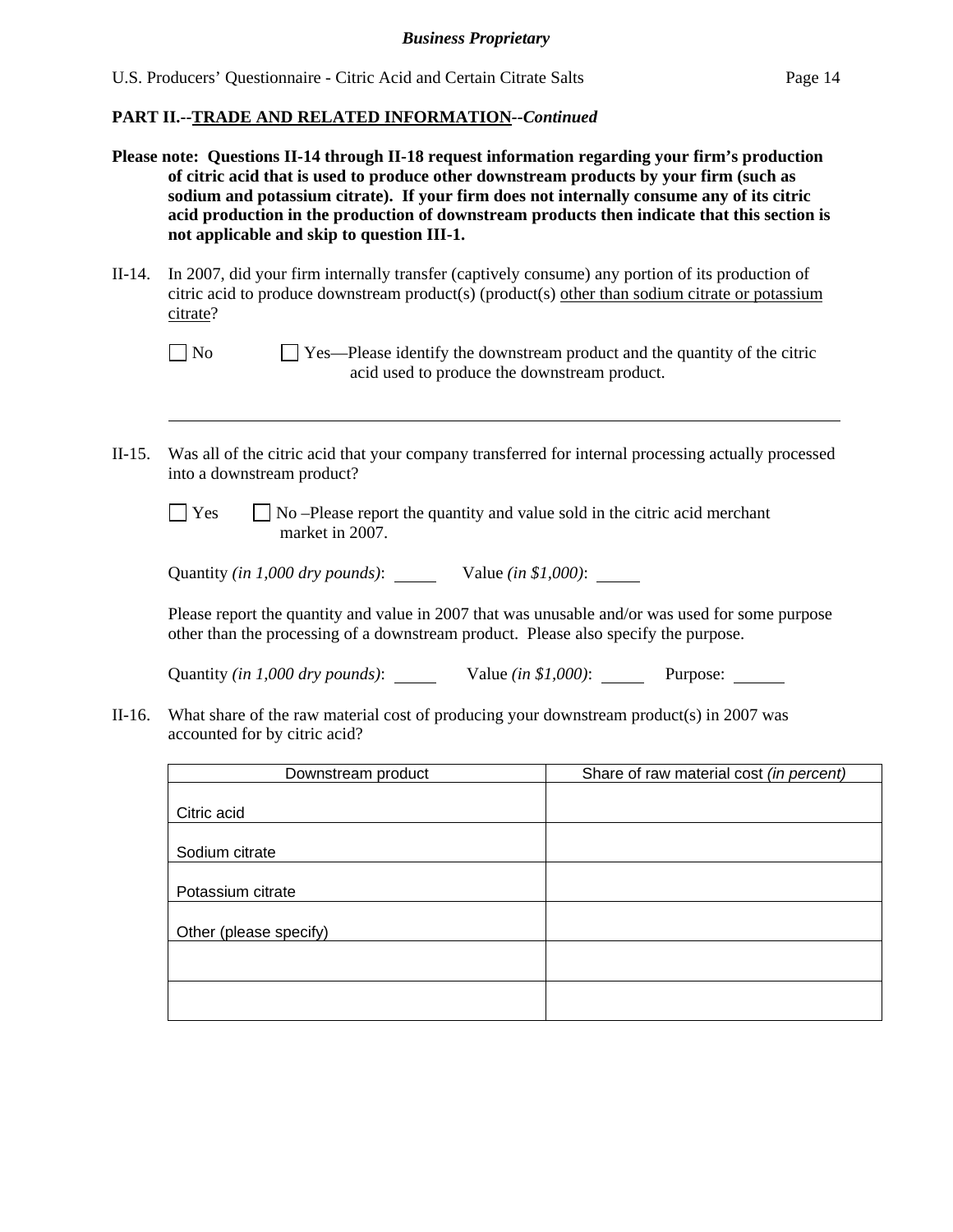l

l

II-17. In 2007, was the citric acid that you sold in the merchant market generally used in the production of downstream products by your customers?

 $\Box$  No  $\Box$  Don't know  $\Box$  Yes–Please identify your two major customers, the major downstream products involved, and the approximate share (*in percent*) of the volume of your merchant market sales of citric acid in 2007 that was used in the production of downstream products by **all** of your customers.

II-18. In 2007, was any portion of your merchant market sales of citric acid used by your customers to produce the same downstream product(s) that your firm produces from captively produced citric acid?

| $\Box$ No | Don't know | $\Box$ Yes-Please indicate the approximate share (in percent) of                                   |
|-----------|------------|----------------------------------------------------------------------------------------------------|
|           |            | the volume of your merchant market sales of citric acid in 2007 that was used in the production of |
|           |            | the same downstream products that your firm produces from captively produced citric acid.          |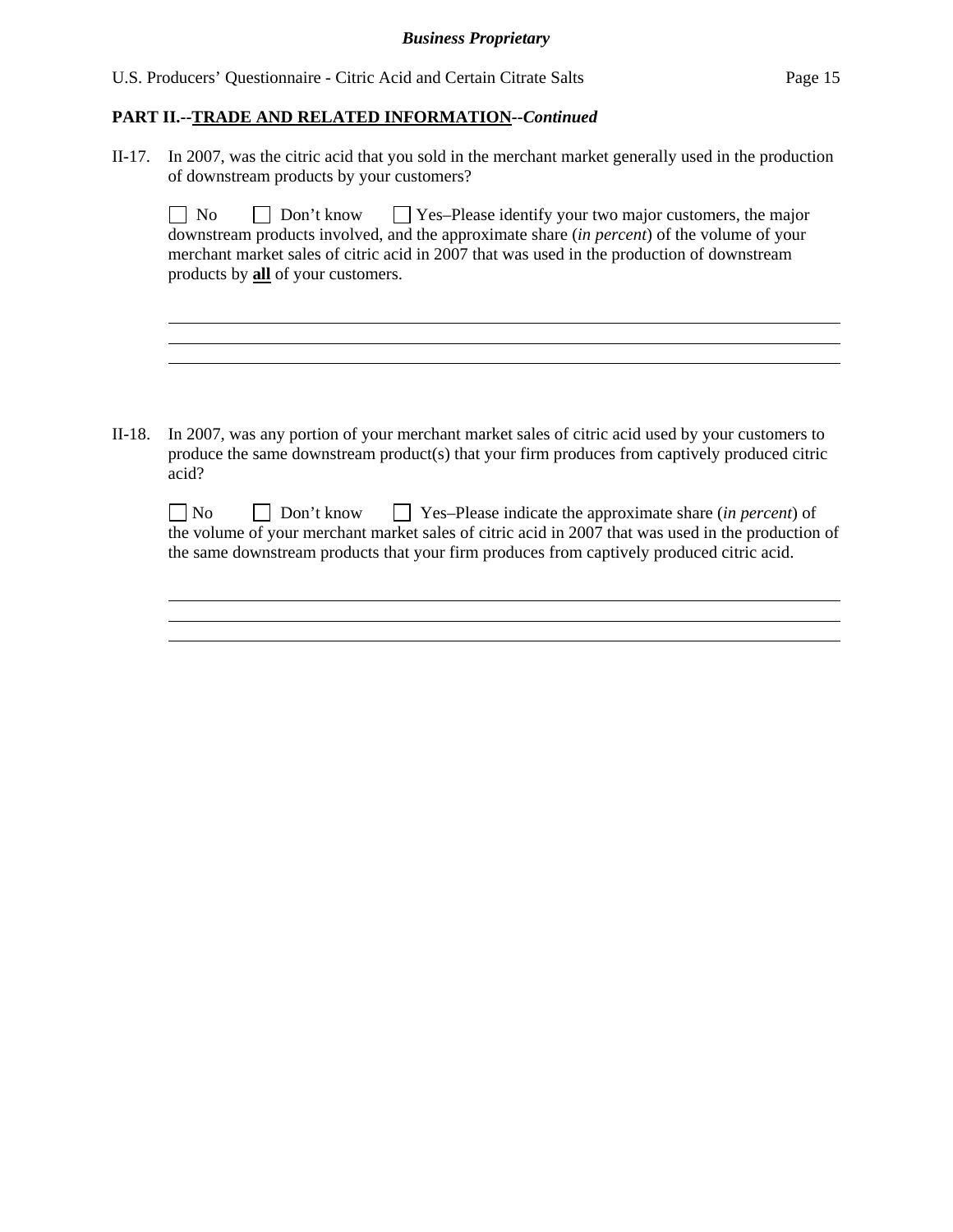## **PART III.--FINANCIAL INFORMATION**

Address questions on this part of the questionnaire to John Ascienzo (202-205-3175, john.ascienzo@usitc.gov).

III-1. Who should be contacted regarding the requested financial information?

Company contact:

l

 $\overline{a}$ 

 $\overline{a}$ 

 $\overline{a}$ 

 $\overline{a}$ 

 $\overline{a}$ 

Name and title

 $($ 

Phone number E-mail address

III-2. Briefly describe your financial accounting system.

l

- A. When does your fiscal year end (month and day)? If your fiscal year changed during the period examined, explain below:
- B.1. Describe the lowest level of operations (e.g., plant, division, company-wide) for which financial statements are prepared that include subject merchandise:
	- l 2. Does your firm prepare profit/loss statements for the subject merchandise:  $\Box$  Yes  $\Box$  No
	- 3. How often did your firm (or parent company) prepare financial statements (including annual reports, 10Ks)? Please check relevant items below. Audited, <u>I</u> unaudited,  $\Box$  annual reports,  $\Box$  10Ks,  $\Box$  10 Qs, Monthly,  $\Box$  quarterly,  $\Box$  semi-annually,  $\Box$  annually
	- 4. Accounting basis:  $\Box$  GAAP,  $\Box$  cash,  $\Box$  tax, or  $\Box$  other comprehensive (specify)

*Note: The Commission may request that your company submit copies of its financial statements, including internal profit-and-loss statements for the division or product group that includes citric acid and certain citrate salts, as well as those statements and worksheets used to compile data for your firm's questionnaire response.* 

III-3. Briefly describe your cost accounting system (*e.g.*, standard cost, job order cost, *etc.*).

III-4. Briefly describe your allocation basis, if any, for COGS, SG&A, and interest expense and other income and expenses.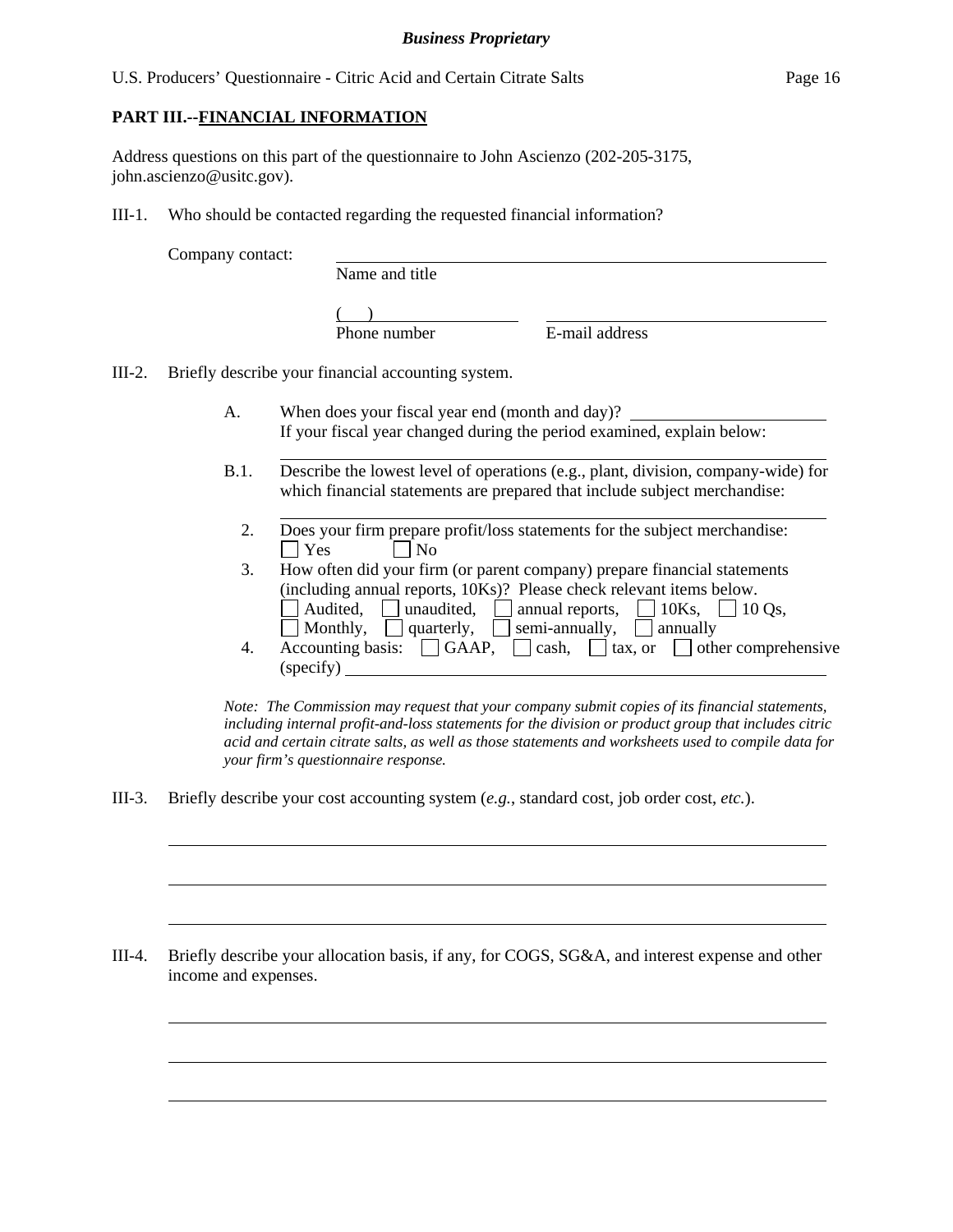III-5. Other products.--Please list any other products you produced in the facilities in which you produced citric acid or certain citrate salts, and provide the share of net sales accounted for by these other products in your most recent fiscal year:

| Input |  |                                              |                                                                                  |                                                                           |                                                                                                                                                                                                                                                                                                                                                       |
|-------|--|----------------------------------------------|----------------------------------------------------------------------------------|---------------------------------------------------------------------------|-------------------------------------------------------------------------------------------------------------------------------------------------------------------------------------------------------------------------------------------------------------------------------------------------------------------------------------------------------|
|       |  |                                              |                                                                                  |                                                                           |                                                                                                                                                                                                                                                                                                                                                       |
|       |  |                                              |                                                                                  |                                                                           |                                                                                                                                                                                                                                                                                                                                                       |
|       |  |                                              |                                                                                  |                                                                           |                                                                                                                                                                                                                                                                                                                                                       |
|       |  |                                              |                                                                                  |                                                                           |                                                                                                                                                                                                                                                                                                                                                       |
|       |  |                                              |                                                                                  |                                                                           |                                                                                                                                                                                                                                                                                                                                                       |
|       |  |                                              |                                                                                  |                                                                           |                                                                                                                                                                                                                                                                                                                                                       |
|       |  | $\Box$ Yes—Continue to question III-7 below. | consolidated with the financial statements of your firm.<br><b>Related party</b> | production of citric acid or certain citrate salts from any related firm? | Does your firm receive inputs (raw materials, labor, energy, or any other services) used in the<br>$\Box$ No--Continue to question III-10 below.<br>In the space provided below, identify the inputs related to the production of citric acid or certain<br>citrate salts that your firm receives from related parties whose financial statements are |

financial statements consolidated with your firm's financial statements? (In other words, are profits or losses arising from intercompany transactions eliminated?)

□ Yes—Continue to question III-9 below. □ No--Continue to question III-10 below.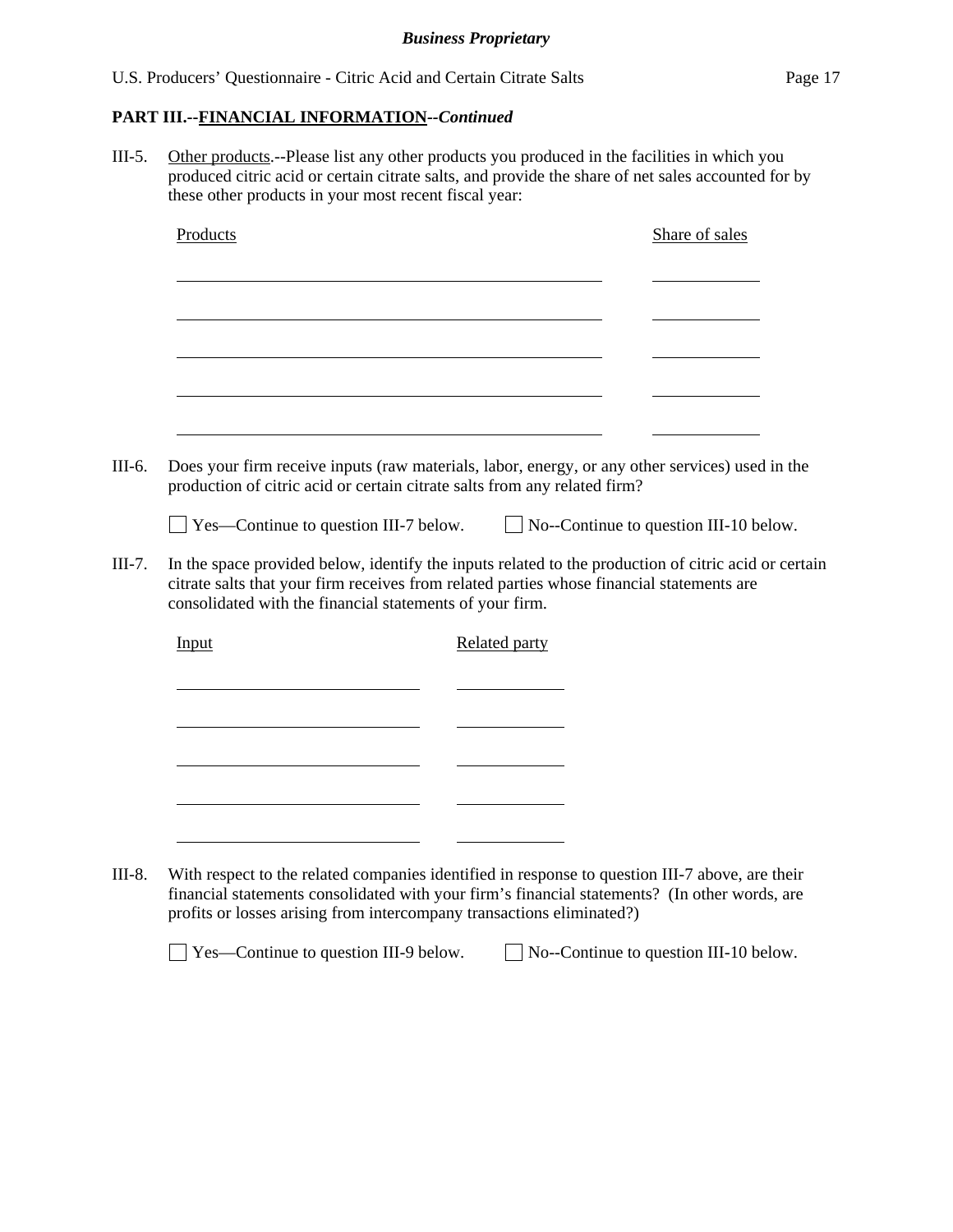III-9. All intercompany profit on inputs purchased from related parties that is eliminated pursuant to formal financial statement consolidation should also be eliminated from the costs reported to the Commission in question III-11 (i.e., costs reported in question III-11, to the extent that they reflect inputs purchased from related parties, should only reflect the related party's cost and not include an associated profit component). Reasonable methods for determining and eliminating the associated profit on inputs purchased from related parties are acceptable.

 Has your firm complied with the Commission's instructions regarding costs associated with inputs purchased from related parties?

 $\Box$  Yes  $\Box$  No—Please contact John Ascienzo (202-205-3175, john.ascienzo@usitc.gov).

III-10. Nonrecurring charges.--For each annual and interim period for which financial results are reported in question III-11, please indicate in the schedule below the specific nonrecurring charges, the particular expense/cost line items from question III-11 where the associated charges are included, a brief description of the charges, and the associated values (*in \$1,000*). Nonrecurring charges would include, but are not limited to, items such as asset write-offs and accelerated depreciation due to restructuring of the company's citric acid or certain citrate salts operations.

|                                                                                                                                                                                                                                      | Fiscal years ended-- |  | January-March |      |      |
|--------------------------------------------------------------------------------------------------------------------------------------------------------------------------------------------------------------------------------------|----------------------|--|---------------|------|------|
| <b>Item</b>                                                                                                                                                                                                                          |                      |  |               | 2007 | 2008 |
| Non-recurring charges: (In this column please<br>provide a brief description of each nonrecurring<br>charge and indicate the particular expense/cost line<br>items where the associated charges are included in<br>question III-11.) |                      |  |               |      |      |
|                                                                                                                                                                                                                                      |                      |  |               |      |      |
| 2.                                                                                                                                                                                                                                   |                      |  |               |      |      |
| 3.                                                                                                                                                                                                                                   |                      |  |               |      |      |
| $\boldsymbol{4}$ .                                                                                                                                                                                                                   |                      |  |               |      |      |
| 5.                                                                                                                                                                                                                                   |                      |  |               |      |      |
| 6.                                                                                                                                                                                                                                   |                      |  |               |      |      |
| 7.                                                                                                                                                                                                                                   |                      |  |               |      |      |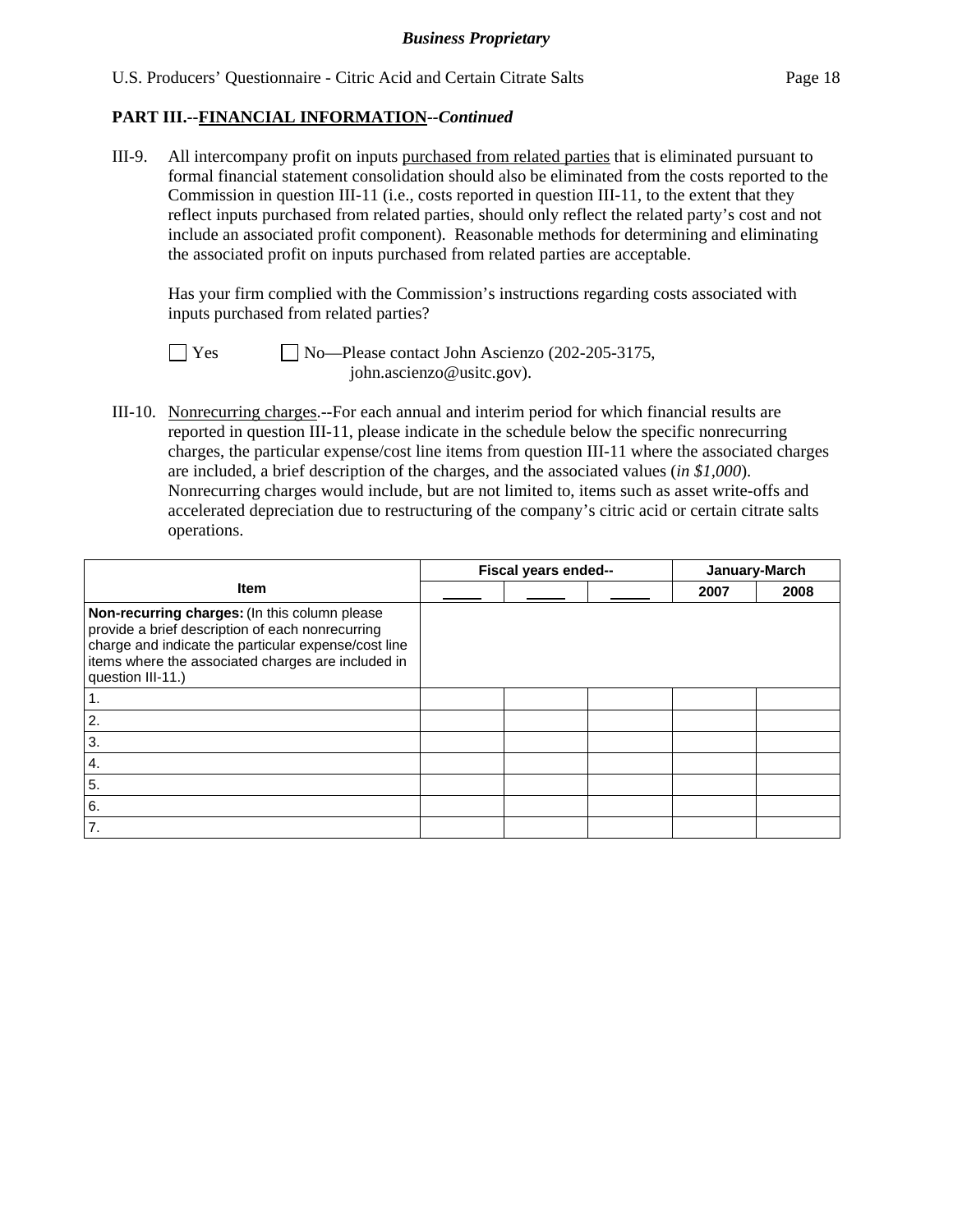III-11a. **Operations on Citric Acid and Certain Citrate Salts**.--Report the revenue and related cost information requested below on the citric acid and certain citrate salt operations of your U.S. establishment(s).<sup>1</sup> Do not report resales of products. Note that internal consumption and transfers to related firms must be valued at fair market value and purchases from related firms must be at cost.<sup>2</sup> Provide data for your three most recently completed fiscal years in chronological order from left to right, and for the specified interim periods. If your firm was involved in tolling operations (either as the toller or as the tollee) please contact John Ascienzo at (202) 205-3175 before completing this section of the questionnaire. Please note that tables III-9b, III-9c, and III-9d are subsets of and should equal table III-9a.

| Quantity (in 1,000 dry pounds) and value (in \$1,000)                                                    |                      |  |      |               |  |  |  |  |
|----------------------------------------------------------------------------------------------------------|----------------------|--|------|---------------|--|--|--|--|
|                                                                                                          | Fiscal years ended-- |  |      | January-March |  |  |  |  |
| <b>Item</b>                                                                                              |                      |  | 2007 | 2008          |  |  |  |  |
| Net sales quantities: <sup>3</sup>                                                                       |                      |  |      |               |  |  |  |  |
| Commercial sales                                                                                         |                      |  |      |               |  |  |  |  |
| Internal consumption                                                                                     |                      |  |      |               |  |  |  |  |
| Transfers to related firms                                                                               |                      |  |      |               |  |  |  |  |
| Total net sales quantities                                                                               |                      |  |      |               |  |  |  |  |
| Net sales values: $3$                                                                                    |                      |  |      |               |  |  |  |  |
| Commercial sales                                                                                         |                      |  |      |               |  |  |  |  |
| Internal consumption                                                                                     |                      |  |      |               |  |  |  |  |
| Transfers to related firms                                                                               |                      |  |      |               |  |  |  |  |
| Total net sales values                                                                                   |                      |  |      |               |  |  |  |  |
| Cost of goods sold (COGS): $4$                                                                           |                      |  |      |               |  |  |  |  |
| Raw materials                                                                                            |                      |  |      |               |  |  |  |  |
| Direct labor                                                                                             |                      |  |      |               |  |  |  |  |
| Other factory costs                                                                                      |                      |  |      |               |  |  |  |  |
| <b>Total COGS</b>                                                                                        |                      |  |      |               |  |  |  |  |
| <b>Gross profit or (loss)</b>                                                                            |                      |  |      |               |  |  |  |  |
| Selling, general, and administrative<br>(SG&A) expenses:                                                 |                      |  |      |               |  |  |  |  |
| Selling expenses                                                                                         |                      |  |      |               |  |  |  |  |
| General and administrative expenses                                                                      |                      |  |      |               |  |  |  |  |
| <b>Total SG&amp;A expenses</b>                                                                           |                      |  |      |               |  |  |  |  |
| <b>Operating income (loss)</b>                                                                           |                      |  |      |               |  |  |  |  |
| Other income and expenses:                                                                               |                      |  |      |               |  |  |  |  |
| Interest expense                                                                                         |                      |  |      |               |  |  |  |  |
| All other expense items                                                                                  |                      |  |      |               |  |  |  |  |
| All other income items                                                                                   |                      |  |      |               |  |  |  |  |
| All other income or expenses, net                                                                        |                      |  |      |               |  |  |  |  |
| Net income or (loss) before income taxes                                                                 |                      |  |      |               |  |  |  |  |
| Depreciation/amortization included above                                                                 |                      |  |      |               |  |  |  |  |
| Include only sales (whether domestic or export) and costs related to your U.S. manufacturing operations. |                      |  |      |               |  |  |  |  |

<sup>1</sup> Include only sales (whether domestic or export) and costs related to your U.S. manufacturing operations.<br><sup>2</sup> Please list the expense categories and amounts of any profits on internal inputs or inputs from related firms your books but which are eliminated from the costs reported below.

 $\frac{3}{2}$ Less discounts, returns, allowances, and prepaid freight. The quantities and values should approximate the corresponding shipment quantities and values reported in Part II of this questionnaire.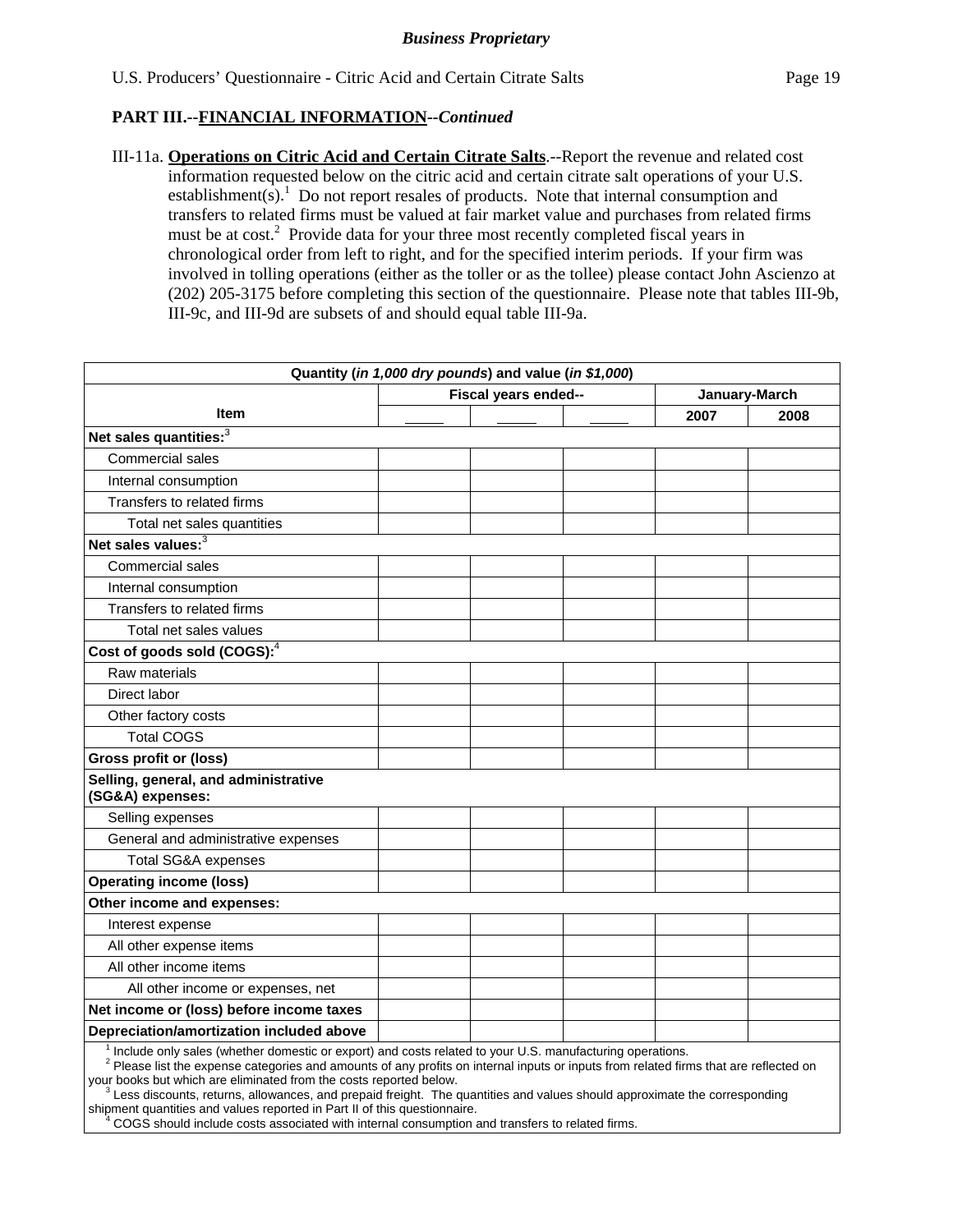III-11b. **Operations on Citric Acid**.--Report the revenue and related cost information requested below on the citric acid operations of your U.S. establishment(s).<sup>1</sup> Do not report resales of products. Note that internal consumption and transfers to related firms must be valued at fair market value and purchases from related firms must be at cost.<sup>2</sup> Provide data for your three most recently completed fiscal years in chronological order from left to right, and for the specified interim periods. If your firm was involved in tolling operations (either as the toller or as the tollee) please contact John Ascienzo at (202) 205-3175 before completing this section of the questionnaire.

| Quantity (in 1,000 dry pounds) and value (in \$1,000)    |                      |               |      |  |  |  |  |
|----------------------------------------------------------|----------------------|---------------|------|--|--|--|--|
|                                                          | Fiscal years ended-- | January-March |      |  |  |  |  |
| Item                                                     |                      | 2007          | 2008 |  |  |  |  |
| Net sales quantities: <sup>3</sup>                       |                      |               |      |  |  |  |  |
| Commercial sales                                         |                      |               |      |  |  |  |  |
| Internal consumption                                     |                      |               |      |  |  |  |  |
| Transfers to related firms                               |                      |               |      |  |  |  |  |
| Total net sales quantities                               |                      |               |      |  |  |  |  |
| Net sales values: $3$                                    |                      |               |      |  |  |  |  |
| Commercial sales                                         |                      |               |      |  |  |  |  |
| Internal consumption                                     |                      |               |      |  |  |  |  |
| Transfers to related firms                               |                      |               |      |  |  |  |  |
| Total net sales values                                   |                      |               |      |  |  |  |  |
| Cost of goods sold (COGS): <sup>4</sup>                  |                      |               |      |  |  |  |  |
| Raw materials                                            |                      |               |      |  |  |  |  |
| Direct labor                                             |                      |               |      |  |  |  |  |
| Other factory costs                                      |                      |               |      |  |  |  |  |
| <b>Total COGS</b>                                        |                      |               |      |  |  |  |  |
| <b>Gross profit or (loss)</b>                            |                      |               |      |  |  |  |  |
| Selling, general, and administrative<br>(SG&A) expenses: |                      |               |      |  |  |  |  |
| Selling expenses                                         |                      |               |      |  |  |  |  |
| General and administrative expenses                      |                      |               |      |  |  |  |  |
| Total SG&A expenses                                      |                      |               |      |  |  |  |  |
| <b>Operating income (loss)</b>                           |                      |               |      |  |  |  |  |
| Other income and expenses:                               |                      |               |      |  |  |  |  |
| Interest expense                                         |                      |               |      |  |  |  |  |
| All other expense items                                  |                      |               |      |  |  |  |  |
| All other income items                                   |                      |               |      |  |  |  |  |
| All other income or expenses, net                        |                      |               |      |  |  |  |  |
| Net income or (loss) before income taxes                 |                      |               |      |  |  |  |  |
| Depreciation/amortization included above                 |                      |               |      |  |  |  |  |

 <sup>2</sup> Please list the expense categories and amounts of any profits on internal inputs or inputs from related firms that are reflected on

your books but which are eliminated from the costs reported below.

 $\frac{3}{2}$ Less discounts, returns, allowances, and prepaid freight. The quantities and values should approximate the corresponding shipment quantities and values reported in Part II of this questionnaire.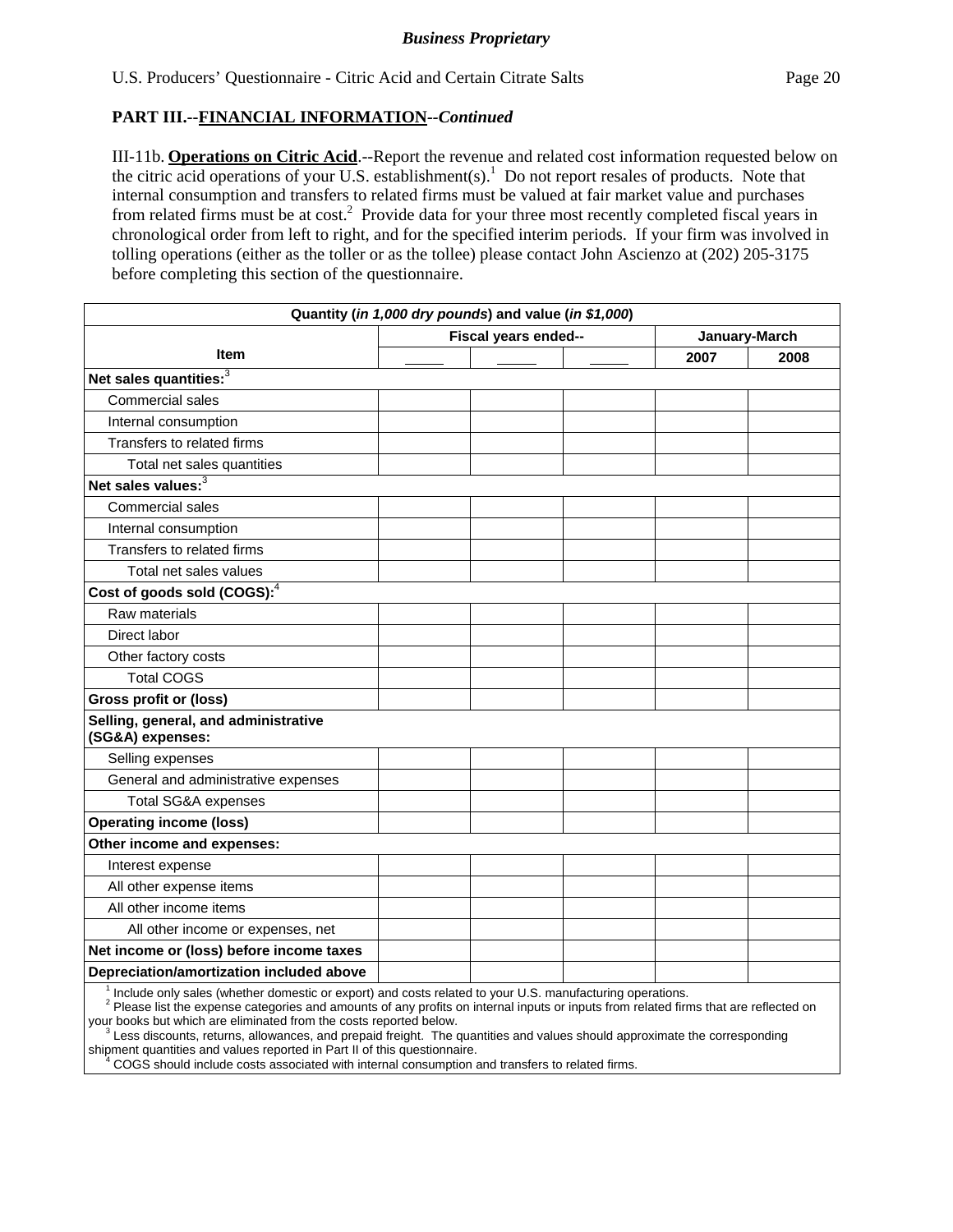III-11c. **Operations on Sodium Citrate**.--Report the revenue and related cost information requested below on the sodium citrate operations of your U.S. establishment(s).<sup>1</sup> Do not report resales of products. Note that internal consumption and transfers to related firms must be valued at fair market value and purchases from related firms must be at  $cost^2$ . Provide data for your three most recently completed fiscal years in chronological order from left to right, and for the specified interim periods. If your firm was involved in tolling operations (either as the toller or as the tollee) please contact John Ascienzo at (202) 205-3175 before completing this section of the questionnaire.

| Quantity (in 1,000 dry pounds) and value (in \$1,000)    |                      |      |               |  |  |  |  |
|----------------------------------------------------------|----------------------|------|---------------|--|--|--|--|
|                                                          | Fiscal years ended-- |      | January-March |  |  |  |  |
| Item                                                     |                      | 2007 | 2008          |  |  |  |  |
| Net sales quantities: <sup>3</sup>                       |                      |      |               |  |  |  |  |
| Commercial sales                                         |                      |      |               |  |  |  |  |
| Internal consumption                                     |                      |      |               |  |  |  |  |
| Transfers to related firms                               |                      |      |               |  |  |  |  |
| Total net sales quantities                               |                      |      |               |  |  |  |  |
| Net sales values: <sup>3</sup>                           |                      |      |               |  |  |  |  |
| Commercial sales                                         |                      |      |               |  |  |  |  |
| Internal consumption                                     |                      |      |               |  |  |  |  |
| Transfers to related firms                               |                      |      |               |  |  |  |  |
| Total net sales values                                   |                      |      |               |  |  |  |  |
| Cost of goods sold (COGS): <sup>4</sup>                  |                      |      |               |  |  |  |  |
| Raw materials                                            |                      |      |               |  |  |  |  |
| Direct labor                                             |                      |      |               |  |  |  |  |
| Other factory costs                                      |                      |      |               |  |  |  |  |
| <b>Total COGS</b>                                        |                      |      |               |  |  |  |  |
| <b>Gross profit or (loss)</b>                            |                      |      |               |  |  |  |  |
| Selling, general, and administrative<br>(SG&A) expenses: |                      |      |               |  |  |  |  |
| Selling expenses                                         |                      |      |               |  |  |  |  |
| General and administrative expenses                      |                      |      |               |  |  |  |  |
| <b>Total SG&amp;A expenses</b>                           |                      |      |               |  |  |  |  |
| <b>Operating income (loss)</b>                           |                      |      |               |  |  |  |  |
| Other income and expenses:                               |                      |      |               |  |  |  |  |
| Interest expense                                         |                      |      |               |  |  |  |  |
| All other expense items                                  |                      |      |               |  |  |  |  |
| All other income items                                   |                      |      |               |  |  |  |  |
| All other income or expenses, net                        |                      |      |               |  |  |  |  |
| Net income or (loss) before income taxes                 |                      |      |               |  |  |  |  |
| Depreciation/amortization included above                 |                      |      |               |  |  |  |  |

 <sup>2</sup> Please list the expense categories and amounts of any profits on internal inputs or inputs from related firms that are reflected on your books but which are eliminated from the costs reported below.

 $3$  Less discounts, returns, allowances, and prepaid freight. The quantities and values should approximate the corresponding shipment quantities and values reported in Part II of this questionnaire.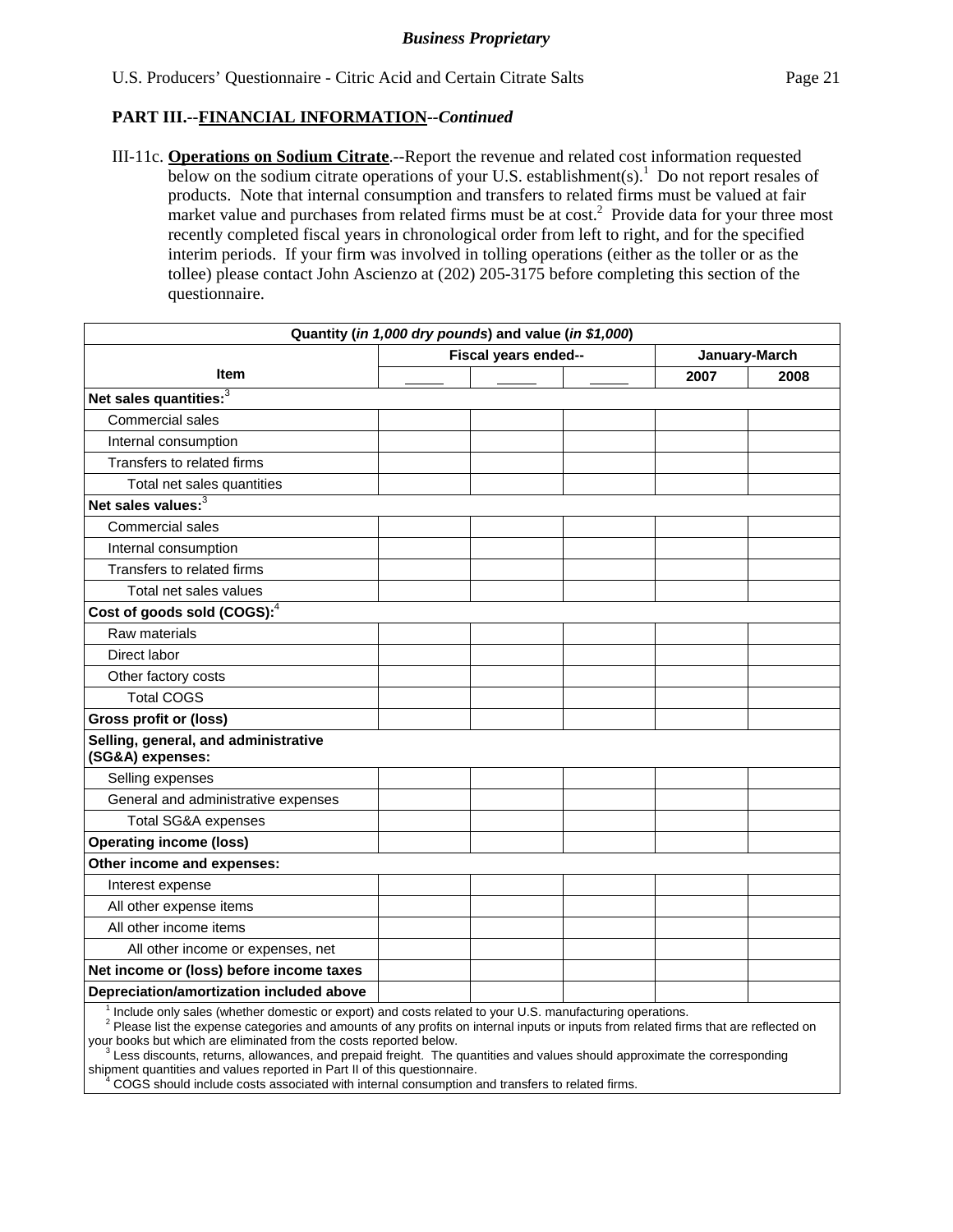III-11d. **Operations on Potassium Citrate**.--Report the revenue and related cost information requested below on the potassium citrate operations of your U.S. establishment(s).<sup>1</sup> Do not report resales of products. Note that internal consumption and transfers to related firms must be valued at fair market value and purchases from related firms must be at  $cost^2$ . Provide data for your three most recently completed fiscal years in chronological order from left to right, and for the specified interim periods. If your firm was involved in tolling operations (either as the toller or as the tollee) please contact John Ascienzo at (202) 205-3175 before completing this section of the questionnaire.

| Quantity (in 1,000 dry pounds) and value (in \$1,000)                                                    |                                 |               |      |      |  |  |  |
|----------------------------------------------------------------------------------------------------------|---------------------------------|---------------|------|------|--|--|--|
|                                                                                                          | Fiscal years ended--            | January-March |      |      |  |  |  |
| <b>Item</b>                                                                                              |                                 |               | 2007 | 2008 |  |  |  |
| Net sales quantities: <sup>3</sup>                                                                       |                                 |               |      |      |  |  |  |
| Commercial sales                                                                                         |                                 |               |      |      |  |  |  |
| Internal consumption                                                                                     |                                 |               |      |      |  |  |  |
| Transfers to related firms                                                                               |                                 |               |      |      |  |  |  |
| Total net sales quantities                                                                               |                                 |               |      |      |  |  |  |
| Net sales values: <sup>3</sup>                                                                           |                                 |               |      |      |  |  |  |
| <b>Commercial sales</b>                                                                                  |                                 |               |      |      |  |  |  |
| Internal consumption                                                                                     |                                 |               |      |      |  |  |  |
| Transfers to related firms                                                                               |                                 |               |      |      |  |  |  |
| Total net sales values                                                                                   |                                 |               |      |      |  |  |  |
| Cost of goods sold (COGS): <sup>4</sup>                                                                  |                                 |               |      |      |  |  |  |
| Raw materials                                                                                            |                                 |               |      |      |  |  |  |
| Direct labor                                                                                             |                                 |               |      |      |  |  |  |
| Other factory costs                                                                                      |                                 |               |      |      |  |  |  |
| <b>Total COGS</b>                                                                                        |                                 |               |      |      |  |  |  |
| <b>Gross profit or (loss)</b>                                                                            |                                 |               |      |      |  |  |  |
| Selling, general, and administrative<br>(SG&A) expenses:                                                 |                                 |               |      |      |  |  |  |
| Selling expenses                                                                                         |                                 |               |      |      |  |  |  |
| General and administrative expenses                                                                      |                                 |               |      |      |  |  |  |
| <b>Total SG&amp;A expenses</b>                                                                           |                                 |               |      |      |  |  |  |
| <b>Operating income (loss)</b>                                                                           |                                 |               |      |      |  |  |  |
| Other income and expenses:                                                                               |                                 |               |      |      |  |  |  |
| Interest expense                                                                                         |                                 |               |      |      |  |  |  |
| All other expense items                                                                                  |                                 |               |      |      |  |  |  |
| All other income items                                                                                   |                                 |               |      |      |  |  |  |
| All other income or expenses, net                                                                        |                                 |               |      |      |  |  |  |
| Net income or (loss) before income taxes                                                                 |                                 |               |      |      |  |  |  |
| Depreciation/amortization included above                                                                 |                                 |               |      |      |  |  |  |
| Include only sales (whether domestic or export) and costs related to your U.S. manufacturing operations. | and a formation of the constant |               |      |      |  |  |  |

 <sup>2</sup> Please list the expense categories and amounts of any profits on internal inputs or inputs from related firms that are reflected on your books but which are eliminated from the costs reported below.

 $3$  Less discounts, returns, allowances, and prepaid freight. The quantities and values should approximate the corresponding shipment quantities and values reported in Part II of this questionnaire.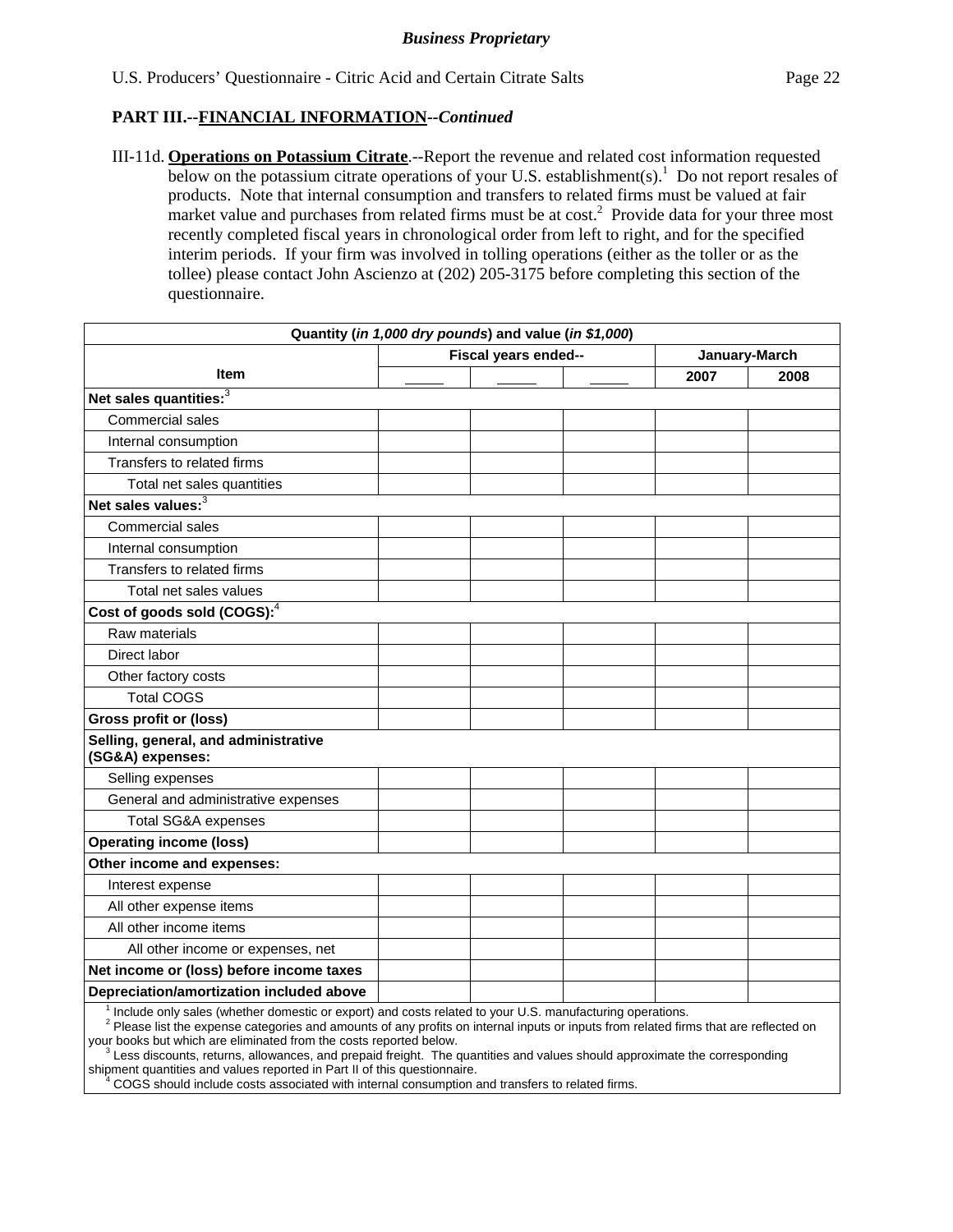III-11e. **Operations on Unrefined Calcium Citrate**.--Report the revenue and related cost information requested below on the unrefined calcium citrate operations of your U.S. establishment(s).<sup>1</sup> Do not report resales of products. Note that internal consumption and transfers to related firms must be valued at fair market value and purchases from related firms must be at cost.<sup>2</sup> Provide data for your three most recently completed fiscal years in chronological order from left to right, and for the specified interim periods. If your firm was involved in tolling operations (either as the toller or as the tollee) please contact John Ascienzo at (202) 205-3175 before completing this section of the questionnaire.

| Quantity (in 1,000 dry pounds) and value (in \$1,000)                                                    |                                                                                                                                                          |      |               |  |  |  |  |
|----------------------------------------------------------------------------------------------------------|----------------------------------------------------------------------------------------------------------------------------------------------------------|------|---------------|--|--|--|--|
|                                                                                                          | Fiscal years ended--                                                                                                                                     |      | January-March |  |  |  |  |
| <b>Item</b>                                                                                              |                                                                                                                                                          | 2007 | 2008          |  |  |  |  |
| Net sales quantities: <sup>3</sup>                                                                       |                                                                                                                                                          |      |               |  |  |  |  |
| Commercial sales                                                                                         |                                                                                                                                                          |      |               |  |  |  |  |
| Internal consumption                                                                                     |                                                                                                                                                          |      |               |  |  |  |  |
| Transfers to related firms                                                                               |                                                                                                                                                          |      |               |  |  |  |  |
| Total net sales quantities                                                                               |                                                                                                                                                          |      |               |  |  |  |  |
| Net sales values: <sup>3</sup>                                                                           |                                                                                                                                                          |      |               |  |  |  |  |
| Commercial sales                                                                                         |                                                                                                                                                          |      |               |  |  |  |  |
| Internal consumption                                                                                     |                                                                                                                                                          |      |               |  |  |  |  |
| Transfers to related firms                                                                               |                                                                                                                                                          |      |               |  |  |  |  |
| Total net sales values                                                                                   |                                                                                                                                                          |      |               |  |  |  |  |
| Cost of goods sold (COGS): <sup>4</sup>                                                                  |                                                                                                                                                          |      |               |  |  |  |  |
| Raw materials                                                                                            |                                                                                                                                                          |      |               |  |  |  |  |
| Direct labor                                                                                             |                                                                                                                                                          |      |               |  |  |  |  |
| Other factory costs                                                                                      |                                                                                                                                                          |      |               |  |  |  |  |
| <b>Total COGS</b>                                                                                        |                                                                                                                                                          |      |               |  |  |  |  |
| <b>Gross profit or (loss)</b>                                                                            |                                                                                                                                                          |      |               |  |  |  |  |
| Selling, general, and administrative<br>(SG&A) expenses:                                                 |                                                                                                                                                          |      |               |  |  |  |  |
| Selling expenses                                                                                         |                                                                                                                                                          |      |               |  |  |  |  |
| General and administrative expenses                                                                      |                                                                                                                                                          |      |               |  |  |  |  |
| <b>Total SG&amp;A expenses</b>                                                                           |                                                                                                                                                          |      |               |  |  |  |  |
| <b>Operating income (loss)</b>                                                                           |                                                                                                                                                          |      |               |  |  |  |  |
| Other income and expenses:                                                                               |                                                                                                                                                          |      |               |  |  |  |  |
| Interest expense                                                                                         |                                                                                                                                                          |      |               |  |  |  |  |
| All other expense items                                                                                  |                                                                                                                                                          |      |               |  |  |  |  |
| All other income items                                                                                   |                                                                                                                                                          |      |               |  |  |  |  |
| All other income or expenses, net                                                                        |                                                                                                                                                          |      |               |  |  |  |  |
| Net income or (loss) before income taxes                                                                 |                                                                                                                                                          |      |               |  |  |  |  |
| Depreciation/amortization included above                                                                 |                                                                                                                                                          |      |               |  |  |  |  |
| Include only sales (whether domestic or export) and costs related to your U.S. manufacturing operations. | and a contract and contract and the contract of the contract of the contract of the contract of the contract of<br>والمتوارث والمتواطئ والمتحال المتوارد |      |               |  |  |  |  |

 <sup>2</sup> Please list the expense categories and amounts of any profits on internal inputs or inputs from related firms that are reflected on your books but which are eliminated from the costs reported below.

 $3$  Less discounts, returns, allowances, and prepaid freight. The quantities and values should approximate the corresponding shipment quantities and values reported in Part II of this questionnaire.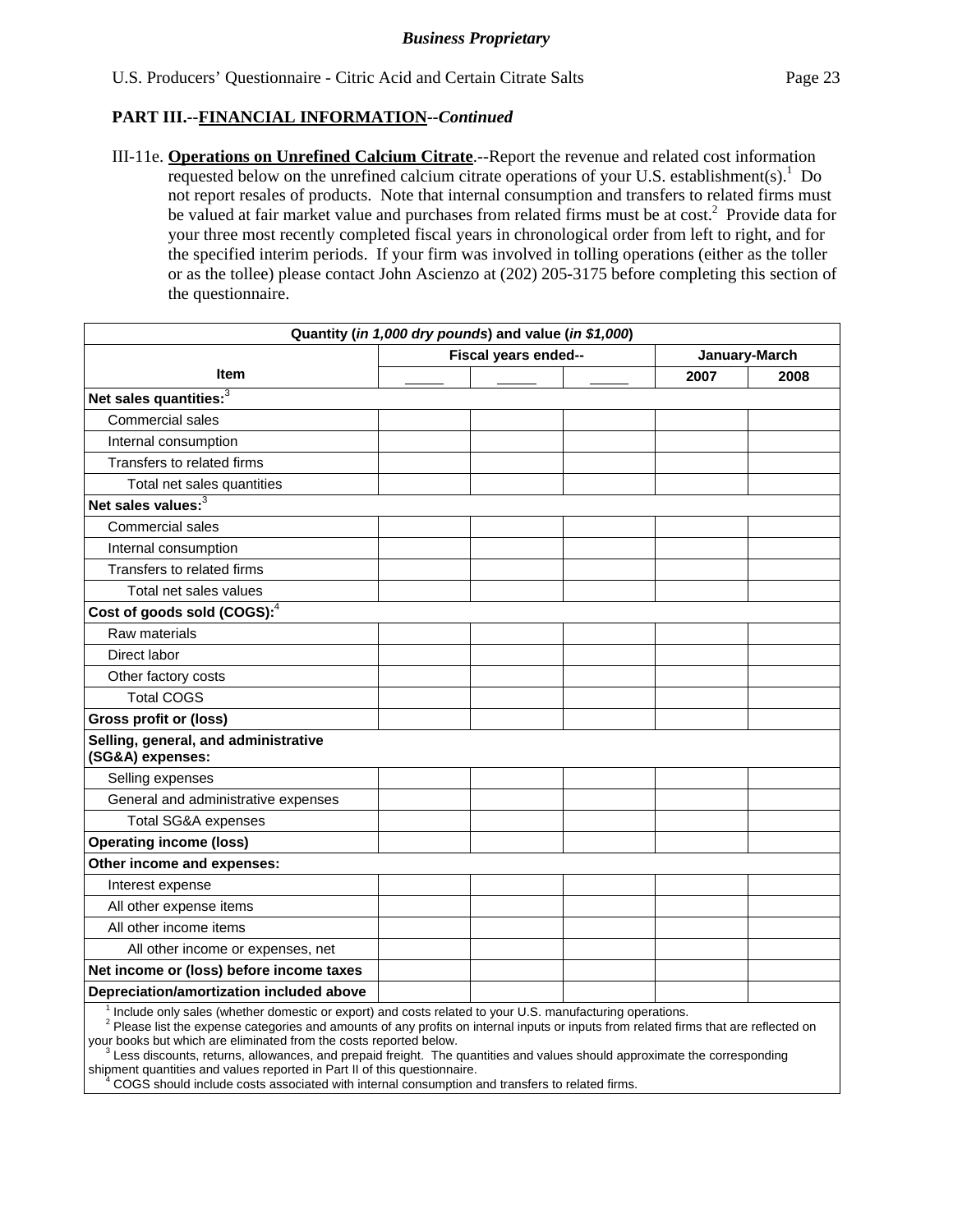III-12. Asset values.--Report the total assets associated with the production, warehousing, and sale of citric acid or certain citrate salts. If your firm does not maintain some or all of the specific asset data in the normal course of business, please estimate it based upon some rational method (such as production, sales, or costs) that is consistent with your cost allocations in the previous question. Your finished goods inventory value should reconcile with the inventory quantity data reported in Part II. Provide data as of the end of your three most recently completed fiscal years in chronological order from left to right, and as of the end of the specified interim periods.

| Value (in \$1,000)                                                          |  |                      |  |               |      |  |  |
|-----------------------------------------------------------------------------|--|----------------------|--|---------------|------|--|--|
|                                                                             |  | Fiscal years ended-- |  | January-March |      |  |  |
| <b>Item</b>                                                                 |  |                      |  | 2007          | 2008 |  |  |
| Assets associated with the production,<br>warehousing, and sale of product: |  |                      |  |               |      |  |  |
| 1. Current assets:                                                          |  |                      |  |               |      |  |  |
| A. Cash and equivalents                                                     |  |                      |  |               |      |  |  |
| B. Accounts receivable, net                                                 |  |                      |  |               |      |  |  |
| C. Inventories (finished goods)                                             |  |                      |  |               |      |  |  |
| D. Inventories (raw materials and work in<br>process)                       |  |                      |  |               |      |  |  |
| E. Other (describe: _______)                                                |  |                      |  |               |      |  |  |
| F. Total current assets (lines 1.A. through<br>1.E.)                        |  |                      |  |               |      |  |  |
| 2. Property, plant, and equipment                                           |  |                      |  |               |      |  |  |
| A. Original cost of property, plant, and<br>equipment                       |  |                      |  |               |      |  |  |
| B. Less: Accumulated depreciation                                           |  |                      |  |               |      |  |  |
| C. Equals: Book value of property, plant,<br>and equipment                  |  |                      |  |               |      |  |  |
| 3. Other (describe: _____)                                                  |  |                      |  |               |      |  |  |
| 4. Other (describe: ______)                                                 |  |                      |  |               |      |  |  |
| <b>5. Total assets</b> (lines 1.F., 2.C., 3 and 4)                          |  |                      |  |               |      |  |  |

III-13. Capital expenditures and research and development expenditures.--Report your firm's capital expenditures and research and development expenditures on citric acid or certain citrate salts. Provide data for your three most recently completed fiscal years in chronological order from left to right, and for the specified interim periods.

| Value (in \$1,000)                           |                                       |  |  |      |      |  |  |  |
|----------------------------------------------|---------------------------------------|--|--|------|------|--|--|--|
|                                              | Fiscal years ended--<br>January-March |  |  |      |      |  |  |  |
| <b>Item</b>                                  |                                       |  |  | 2007 | 2008 |  |  |  |
| <b>Capital expenditures</b>                  |                                       |  |  |      |      |  |  |  |
| <b>Research and development expenditures</b> |                                       |  |  |      |      |  |  |  |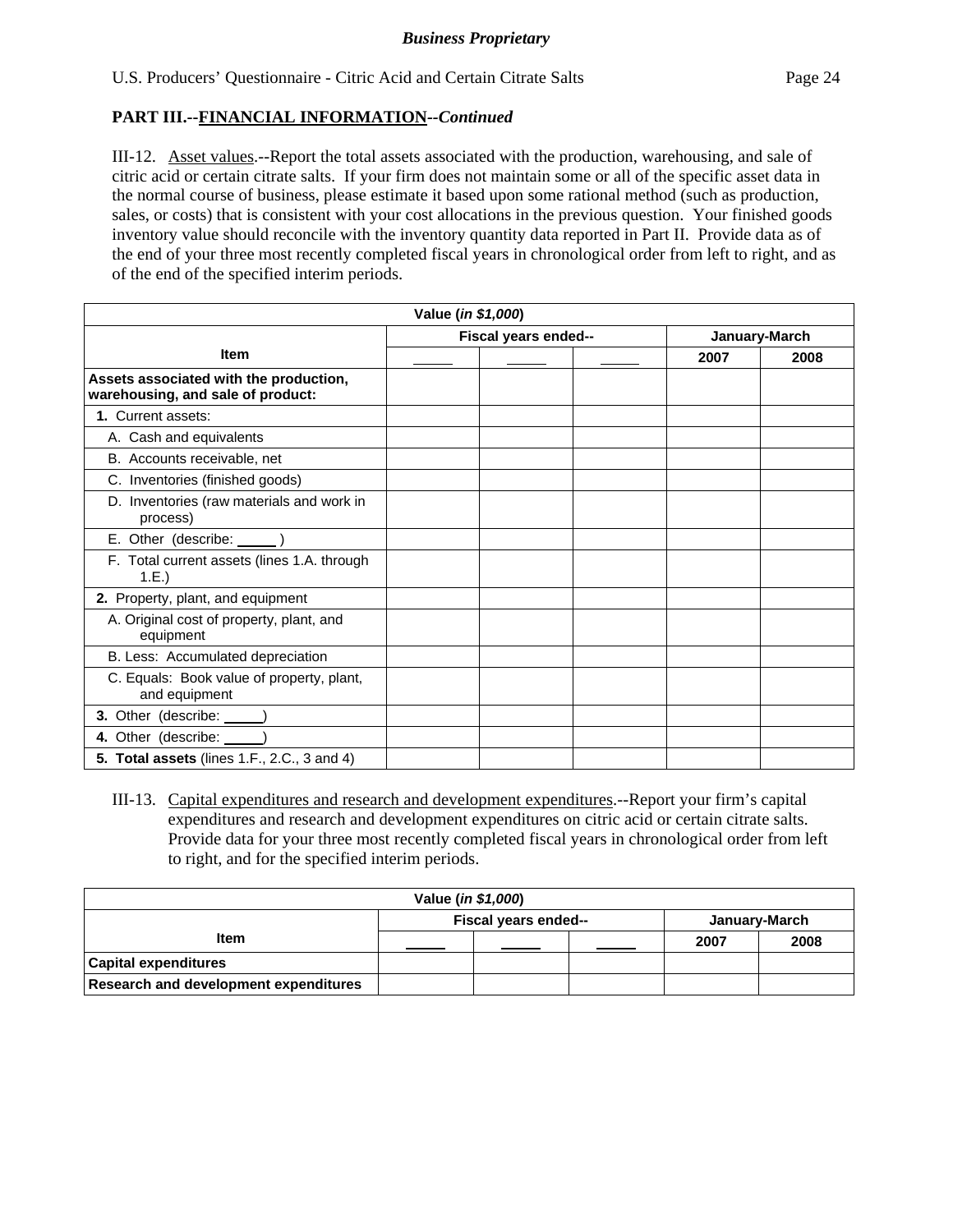- III-14. Since January 1, 2004, has your firm experienced any actual negative effects on its return on investment or its growth, investment, ability to raise capital, existing development and production efforts (including efforts to develop a derivative or more advanced version of the product), or the scale of capital investments as a result of imports of citric acid or certain citrate salts from Canada or China?
	- No Ses-My firm has experienced actual negative effects as follows:
		- Cancellation, postponement, or rejection of expansion projects
		- Denial or rejection of investment proposal
		- $\Box$  Reduction in the size of capital investments
		- $\Box$  Rejection of bank loans
		- **Lowering of credit rating**

 $\overline{a}$ 

 $\overline{a}$ 

 $\overline{a}$ 

- $\n$  Problem related to the issue of stocks or bonds
- Other (specify)
- III-15. Does your firm anticipate any negative impact of imports of citric acid or certain citrate salts from Canada or China?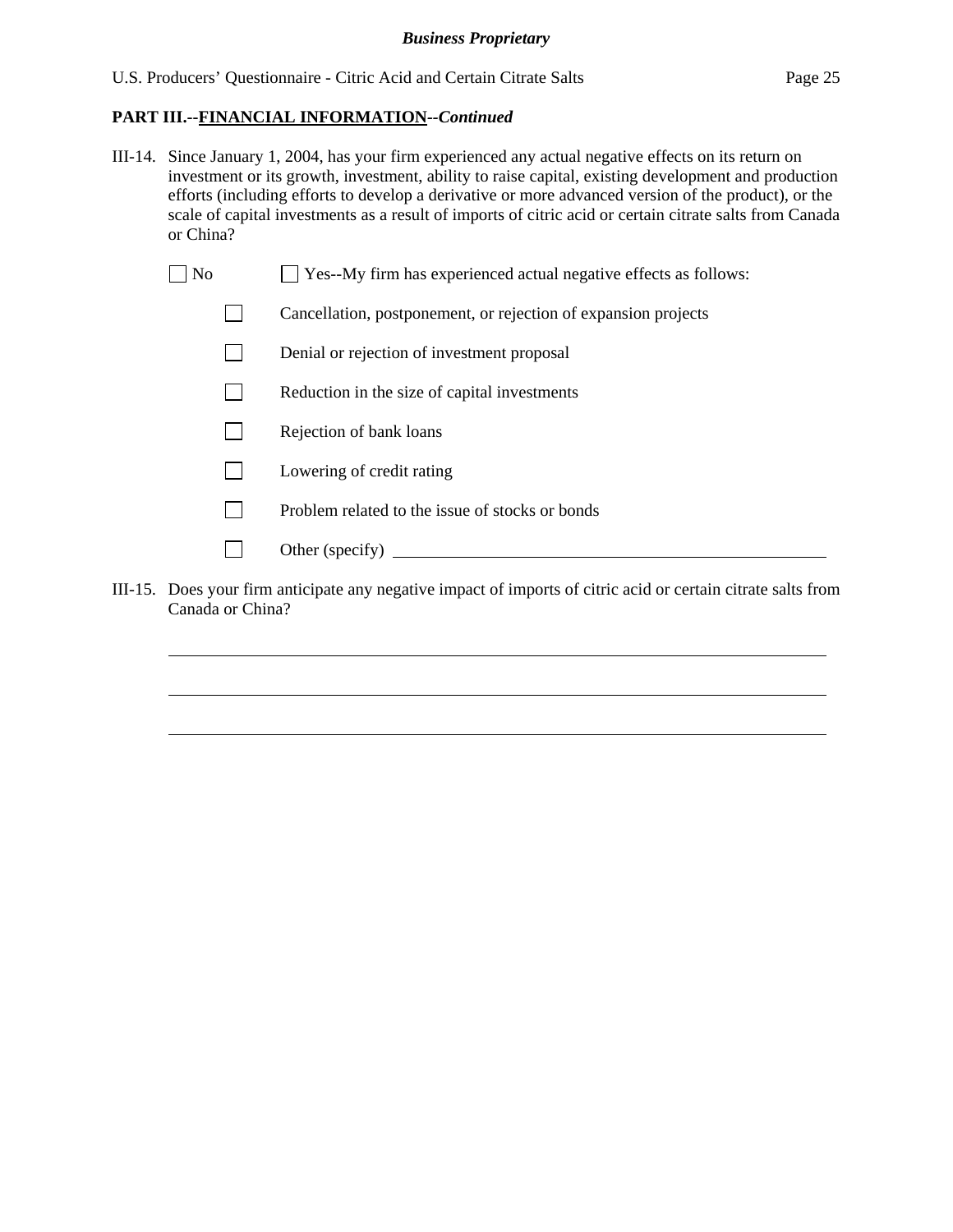# **PART IV.--PRICING AND RELATED INFORMATION**

Further information on this part of the questionnaire can be obtained from John Benedetto (202-205-3270, **john.benedetto@usitc.gov**)

IV-1. Who should be contacted regarding the requested pricing and related information?

Company contact:

Name and title

 $($ Phone number E-mail address

# **PRICE DATA**

This section requests quarterly quantity and value data on your firm's U.S. commercial shipments to unrelated parties of the following products that your firm produced during January 2005-March 2008.

**NOTE.- All values and quantities should be reported on an anhydrous equivalent basis.** 

*Product 1***.—Citric acid, granular, in dry form in 25 kilogram and 50 pound bags.** 

*Product 2***.—Citric acid, fine granular, in dry form in 25 kilogram and 50 pound bags.** 

*Product 3***.—Citric acid, granular, in dry form packed in bulk sacks ("supersacks").** 

*Product 4***.—Sodium citrate, granular, in dry form in 25 kilogram and 50 pound bags.** 

*Product 5***.—Potassium citrate, granular, in dry form in 25 kilogram and 50 pound bags.** 

**Please note that total dollar values should be f.o.b., U.S. point of shipment and should not include U.S.-inland transportation costs. Total dollar values should reflect the** *final net* **amount paid to you (i.e., should be net of all deductions for discounts or rebates). See instruction booklet.**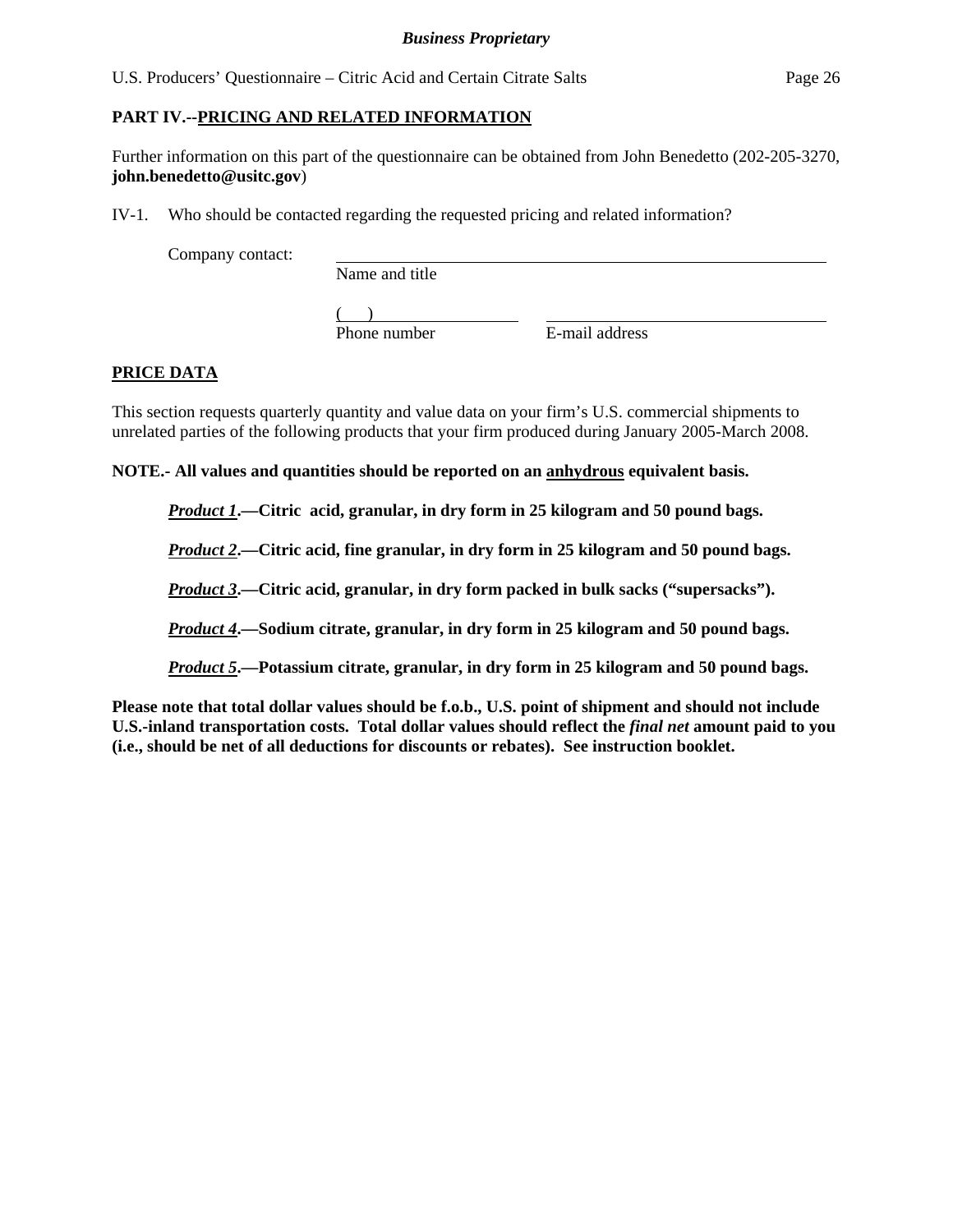IV-2a. Report below the quarterly price data<sup>1</sup> for pricing products<sup>2</sup> produced and sold by your firm.

| (Quantity in 1,000 dry pounds, value in 1,000 dollars)                                                                                                                                                                                                         |           |       |          |                  |  |  |  |  |
|----------------------------------------------------------------------------------------------------------------------------------------------------------------------------------------------------------------------------------------------------------------|-----------|-------|----------|------------------|--|--|--|--|
|                                                                                                                                                                                                                                                                | Product 1 |       |          | <b>Product 2</b> |  |  |  |  |
| <b>Period of shipment</b>                                                                                                                                                                                                                                      | Quantity  | Value | Quantity | <b>Value</b>     |  |  |  |  |
| 2005                                                                                                                                                                                                                                                           |           |       |          |                  |  |  |  |  |
| January-March                                                                                                                                                                                                                                                  |           |       |          |                  |  |  |  |  |
| April-June                                                                                                                                                                                                                                                     |           |       |          |                  |  |  |  |  |
| July-September                                                                                                                                                                                                                                                 |           |       |          |                  |  |  |  |  |
| October-December                                                                                                                                                                                                                                               |           |       |          |                  |  |  |  |  |
| 2006                                                                                                                                                                                                                                                           |           |       |          |                  |  |  |  |  |
| January-March                                                                                                                                                                                                                                                  |           |       |          |                  |  |  |  |  |
| April-June                                                                                                                                                                                                                                                     |           |       |          |                  |  |  |  |  |
| July-September                                                                                                                                                                                                                                                 |           |       |          |                  |  |  |  |  |
| October-December                                                                                                                                                                                                                                               |           |       |          |                  |  |  |  |  |
| 2007                                                                                                                                                                                                                                                           |           |       |          |                  |  |  |  |  |
| January-March                                                                                                                                                                                                                                                  |           |       |          |                  |  |  |  |  |
| April-June                                                                                                                                                                                                                                                     |           |       |          |                  |  |  |  |  |
| July-September                                                                                                                                                                                                                                                 |           |       |          |                  |  |  |  |  |
| October-December                                                                                                                                                                                                                                               |           |       |          |                  |  |  |  |  |
| 2008                                                                                                                                                                                                                                                           |           |       |          |                  |  |  |  |  |
| January-March                                                                                                                                                                                                                                                  |           |       |          |                  |  |  |  |  |
| Net values (i.e., gross sales values less all discounts, allowances, rebates, prepaid freight, and the value of<br>returned goods), f.o.b. your U.S. point of shipment.<br><sup>2</sup> Pricing product definitions are provided on the first page of Part IV. |           |       |          |                  |  |  |  |  |
| Note.--If your product does not exactly meet the product specifications but is competitive with the specified product,<br>provide a description of your product:                                                                                               |           |       |          |                  |  |  |  |  |
| Product 1:                                                                                                                                                                                                                                                     |           |       |          |                  |  |  |  |  |
| Product 2:                                                                                                                                                                                                                                                     |           |       |          |                  |  |  |  |  |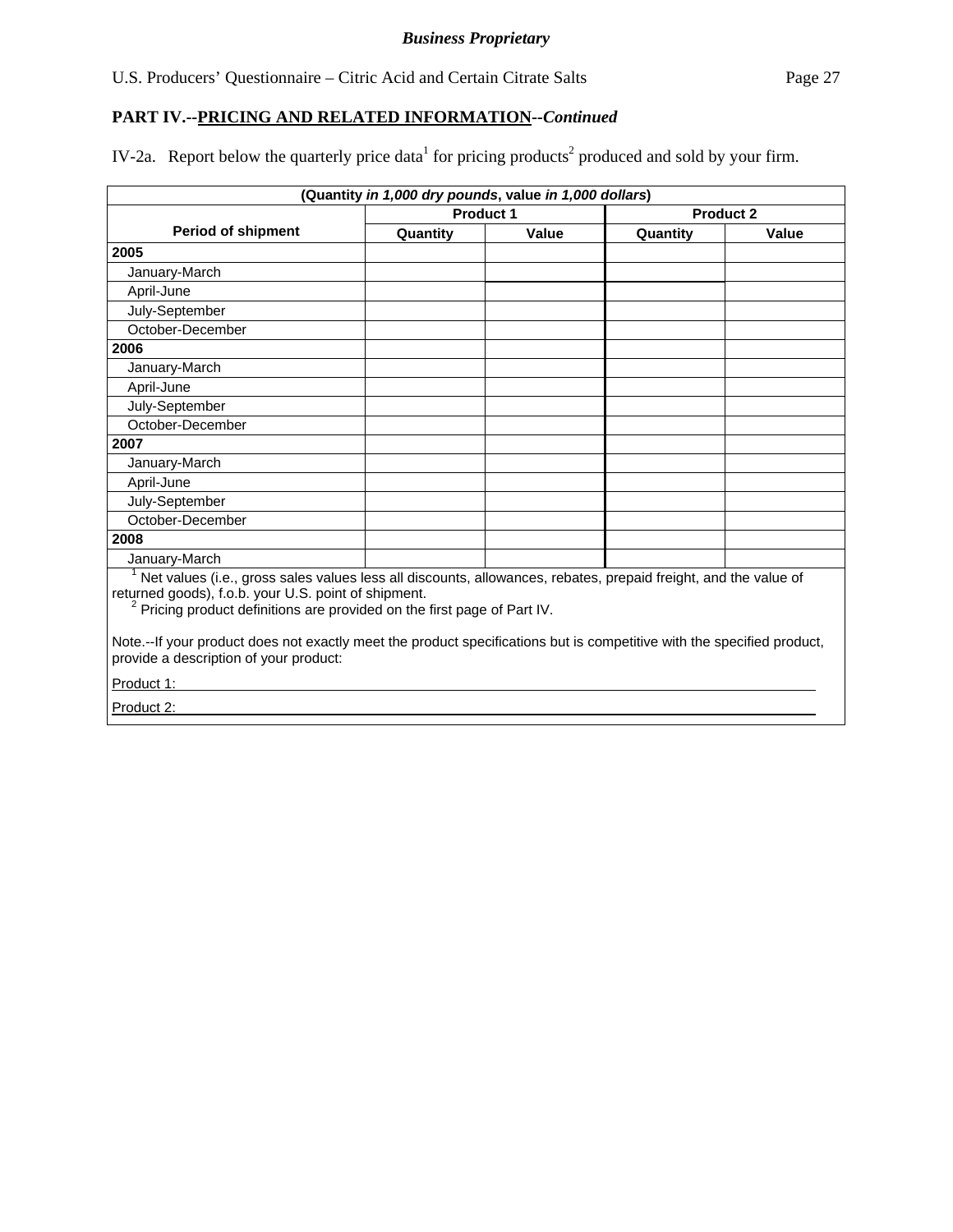IV-2b. Report below the quarterly price data<sup>1</sup> for pricing products<sup>2</sup> produced and sold by your firm.

| (Quantity in 1,000 dry pounds, value in 1,000 dollars)                                                                                                                                                                                                         |                      |       |           |       |  |  |  |  |
|----------------------------------------------------------------------------------------------------------------------------------------------------------------------------------------------------------------------------------------------------------------|----------------------|-------|-----------|-------|--|--|--|--|
|                                                                                                                                                                                                                                                                | Product <sub>3</sub> |       | Product 4 |       |  |  |  |  |
| <b>Period of shipment</b>                                                                                                                                                                                                                                      | Quantity             | Value | Quantity  | Value |  |  |  |  |
| 2005                                                                                                                                                                                                                                                           |                      |       |           |       |  |  |  |  |
| January-March                                                                                                                                                                                                                                                  |                      |       |           |       |  |  |  |  |
| April-June                                                                                                                                                                                                                                                     |                      |       |           |       |  |  |  |  |
| July-September                                                                                                                                                                                                                                                 |                      |       |           |       |  |  |  |  |
| October-December                                                                                                                                                                                                                                               |                      |       |           |       |  |  |  |  |
| 2006                                                                                                                                                                                                                                                           |                      |       |           |       |  |  |  |  |
| January-March                                                                                                                                                                                                                                                  |                      |       |           |       |  |  |  |  |
| April-June                                                                                                                                                                                                                                                     |                      |       |           |       |  |  |  |  |
| July-September                                                                                                                                                                                                                                                 |                      |       |           |       |  |  |  |  |
| October-December                                                                                                                                                                                                                                               |                      |       |           |       |  |  |  |  |
| 2007                                                                                                                                                                                                                                                           |                      |       |           |       |  |  |  |  |
| January-March                                                                                                                                                                                                                                                  |                      |       |           |       |  |  |  |  |
| April-June                                                                                                                                                                                                                                                     |                      |       |           |       |  |  |  |  |
| July-September                                                                                                                                                                                                                                                 |                      |       |           |       |  |  |  |  |
| October-December                                                                                                                                                                                                                                               |                      |       |           |       |  |  |  |  |
| 2008                                                                                                                                                                                                                                                           |                      |       |           |       |  |  |  |  |
| January-March                                                                                                                                                                                                                                                  |                      |       |           |       |  |  |  |  |
| Net values (i.e., gross sales values less all discounts, allowances, rebates, prepaid freight, and the value of<br>returned goods), f.o.b. your U.S. point of shipment.<br><sup>2</sup> Pricing product definitions are provided on the first page of Part IV. |                      |       |           |       |  |  |  |  |
| Note.--If your product does not exactly meet the product specifications but is competitive with the specified product,<br>provide a description of your product:                                                                                               |                      |       |           |       |  |  |  |  |
| Product 3:                                                                                                                                                                                                                                                     |                      |       |           |       |  |  |  |  |
| Product 4:                                                                                                                                                                                                                                                     |                      |       |           |       |  |  |  |  |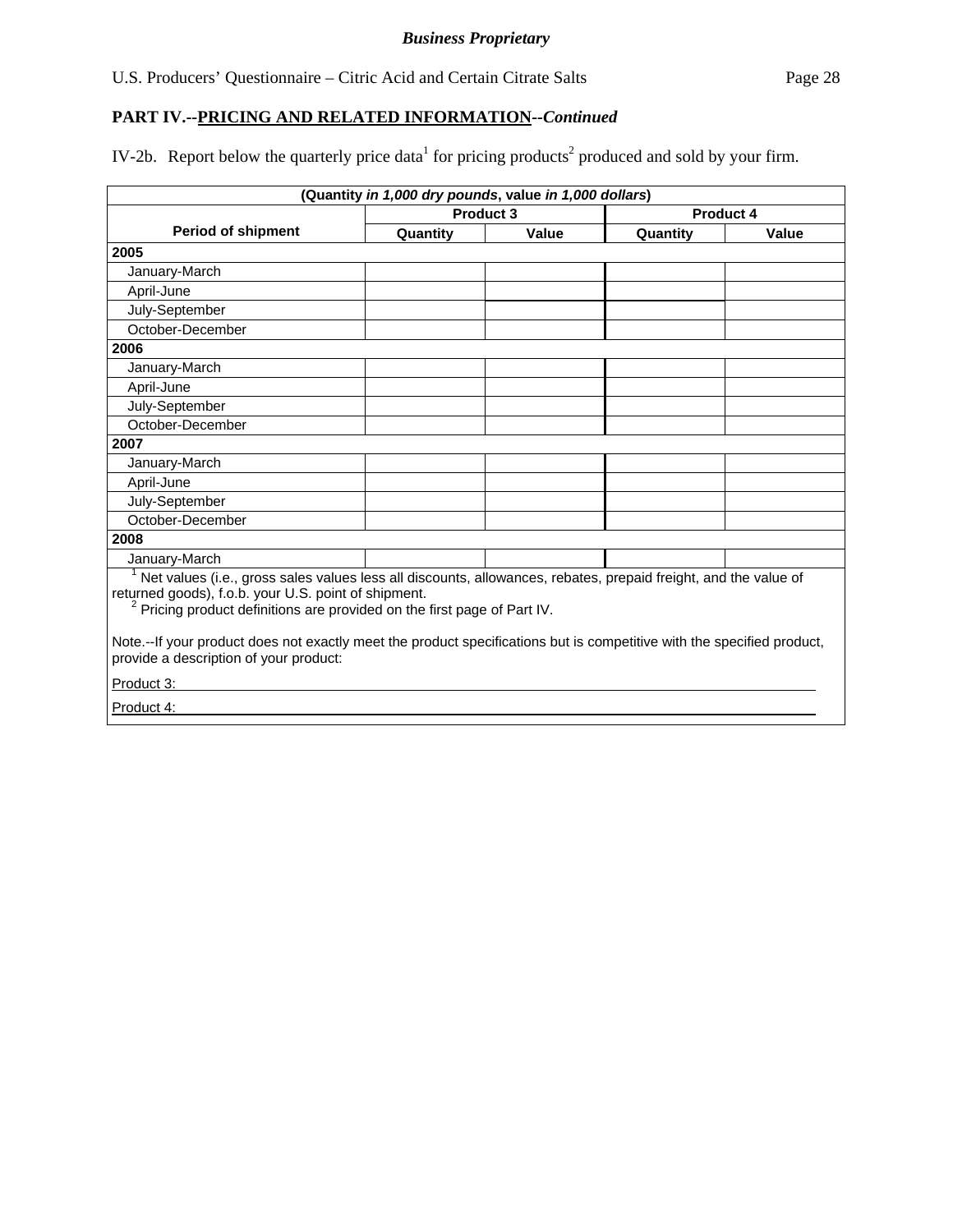IV-2b. Report below the quarterly price data<sup>1</sup> for pricing products<sup>2</sup> produced and sold by your firm.

|                                                                                                                                                                                                                                                                                                                                                                                                                       | (Quantity in 1,000 dry pounds, value in 1,000 dollars) |           |
|-----------------------------------------------------------------------------------------------------------------------------------------------------------------------------------------------------------------------------------------------------------------------------------------------------------------------------------------------------------------------------------------------------------------------|--------------------------------------------------------|-----------|
|                                                                                                                                                                                                                                                                                                                                                                                                                       |                                                        | Product 5 |
| <b>Period of shipment</b>                                                                                                                                                                                                                                                                                                                                                                                             | Quantity                                               | Value     |
| 2005                                                                                                                                                                                                                                                                                                                                                                                                                  |                                                        |           |
| January-March                                                                                                                                                                                                                                                                                                                                                                                                         |                                                        |           |
| April-June                                                                                                                                                                                                                                                                                                                                                                                                            |                                                        |           |
| July-September                                                                                                                                                                                                                                                                                                                                                                                                        |                                                        |           |
| October-December                                                                                                                                                                                                                                                                                                                                                                                                      |                                                        |           |
| 2006                                                                                                                                                                                                                                                                                                                                                                                                                  |                                                        |           |
| January-March                                                                                                                                                                                                                                                                                                                                                                                                         |                                                        |           |
| April-June                                                                                                                                                                                                                                                                                                                                                                                                            |                                                        |           |
| July-September                                                                                                                                                                                                                                                                                                                                                                                                        |                                                        |           |
| October-December                                                                                                                                                                                                                                                                                                                                                                                                      |                                                        |           |
| 2007                                                                                                                                                                                                                                                                                                                                                                                                                  |                                                        |           |
| January-March                                                                                                                                                                                                                                                                                                                                                                                                         |                                                        |           |
| April-June                                                                                                                                                                                                                                                                                                                                                                                                            |                                                        |           |
| July-September                                                                                                                                                                                                                                                                                                                                                                                                        |                                                        |           |
| October-December                                                                                                                                                                                                                                                                                                                                                                                                      |                                                        |           |
| 2008                                                                                                                                                                                                                                                                                                                                                                                                                  |                                                        |           |
| January-March                                                                                                                                                                                                                                                                                                                                                                                                         |                                                        |           |
| Net values (i.e., gross sales values less all discounts, allowances, rebates, prepaid freight, and the value of<br>returned goods), f.o.b. your U.S. point of shipment.<br>Pricing product definitions are provided on the first page of Part IV.<br>Note.--If your product does not exactly meet the product specifications but is competitive with the specified product,<br>provide a description of your product: |                                                        |           |
| Product 5:                                                                                                                                                                                                                                                                                                                                                                                                            |                                                        |           |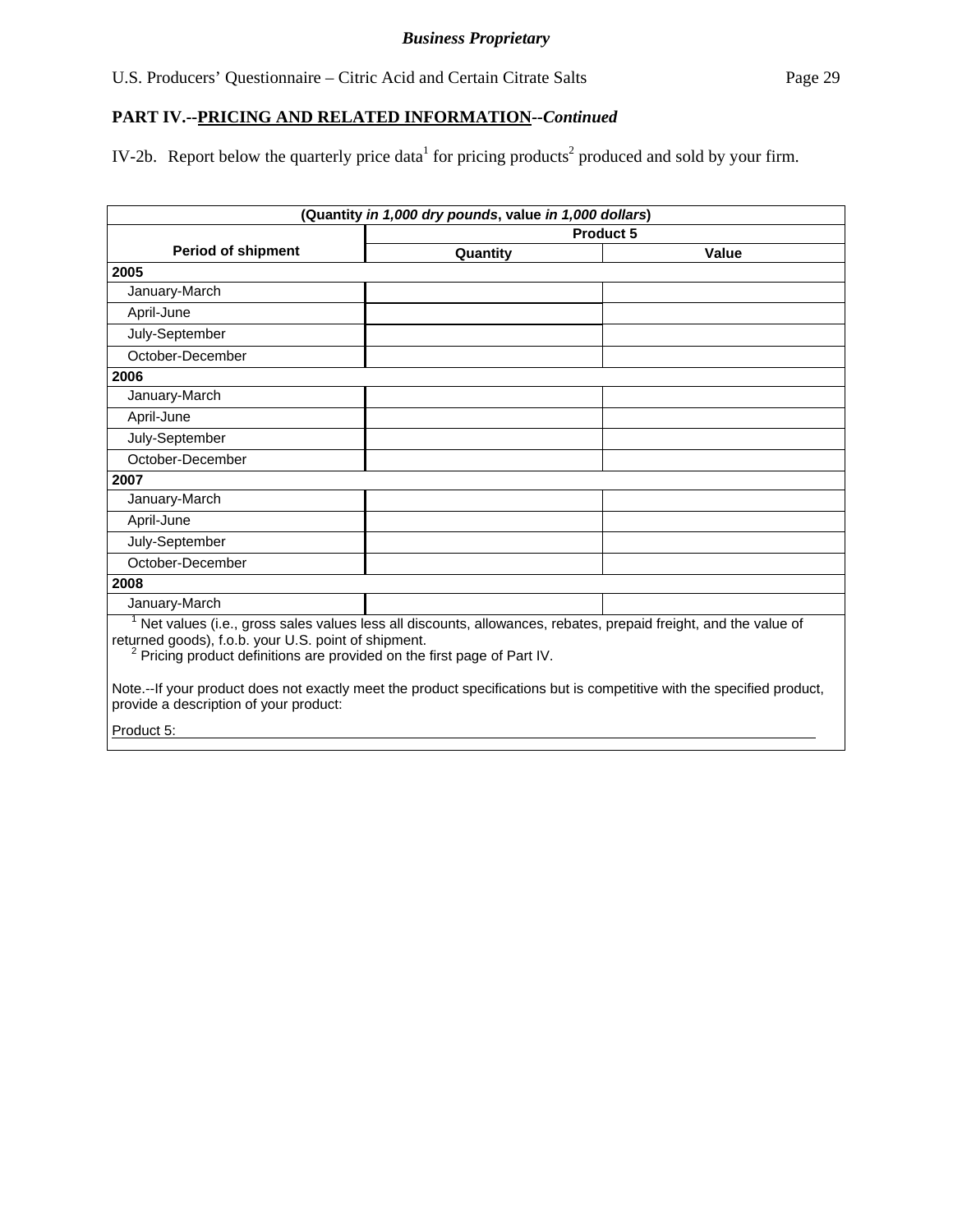l

 $\overline{a}$ 

 $\overline{a}$ 

 $\overline{a}$ 

 $\overline{a}$ 

 $\overline{a}$ 

#### **PART IV.--PRICING AND RELATED INFORMATION***--Continued*

IV-3. Please describe how your firm determines the prices that it charges for sales of citric acid and certain citrate salts (transaction by transaction negotiation, contracts for multiple shipments, set price lists, etc.). If your firm issues price lists, please include a copy of a recent price list with your submission. If your price list is large, please submit sample pages.

IV-4. Please describe your firm's discount policy (quantity discounts, annual total volume discounts, *etc.*).

IV-5. What are your firm's typical sales terms for its U.S.-produced citric acid and certain citrate salts (e.g., 2/10 net 30 days)? . On what basis are your prices of domestic citric acid and certain citrate salts usually quoted (e.g., f.o.b. warehouse, or delivered)? \_\_\_\_\_.

IV-6. Approximately what share of your firm's sales of its U.S.-produced citric acid and certain citrate salts in 2007 were on a (1) long-term contract basis (multiple deliveries for more than 12 months), (2) short-term contract basis (multiple deliveries up to 12 months), and (3) spot sales basis (for a single delivery)?

| Type of sale         | Share of sales (percent)                                                           |
|----------------------|------------------------------------------------------------------------------------|
| Long-term contracts  |                                                                                    |
| Short-term contracts |                                                                                    |
| Spot sales           |                                                                                    |
|                      | sell on a long-term contract basis, please answer the following questions with res |

IV-7. If you sell on a long-term contract basis, please answer the following questions with respect to provisions of a typical long-term contract.

(a) What is the average duration of a contract?

(b) Can prices be renegotiated during the contract period?

(c) Does the contract fix quantity, price, or both?

(d) Does the contract have a meet or release provision?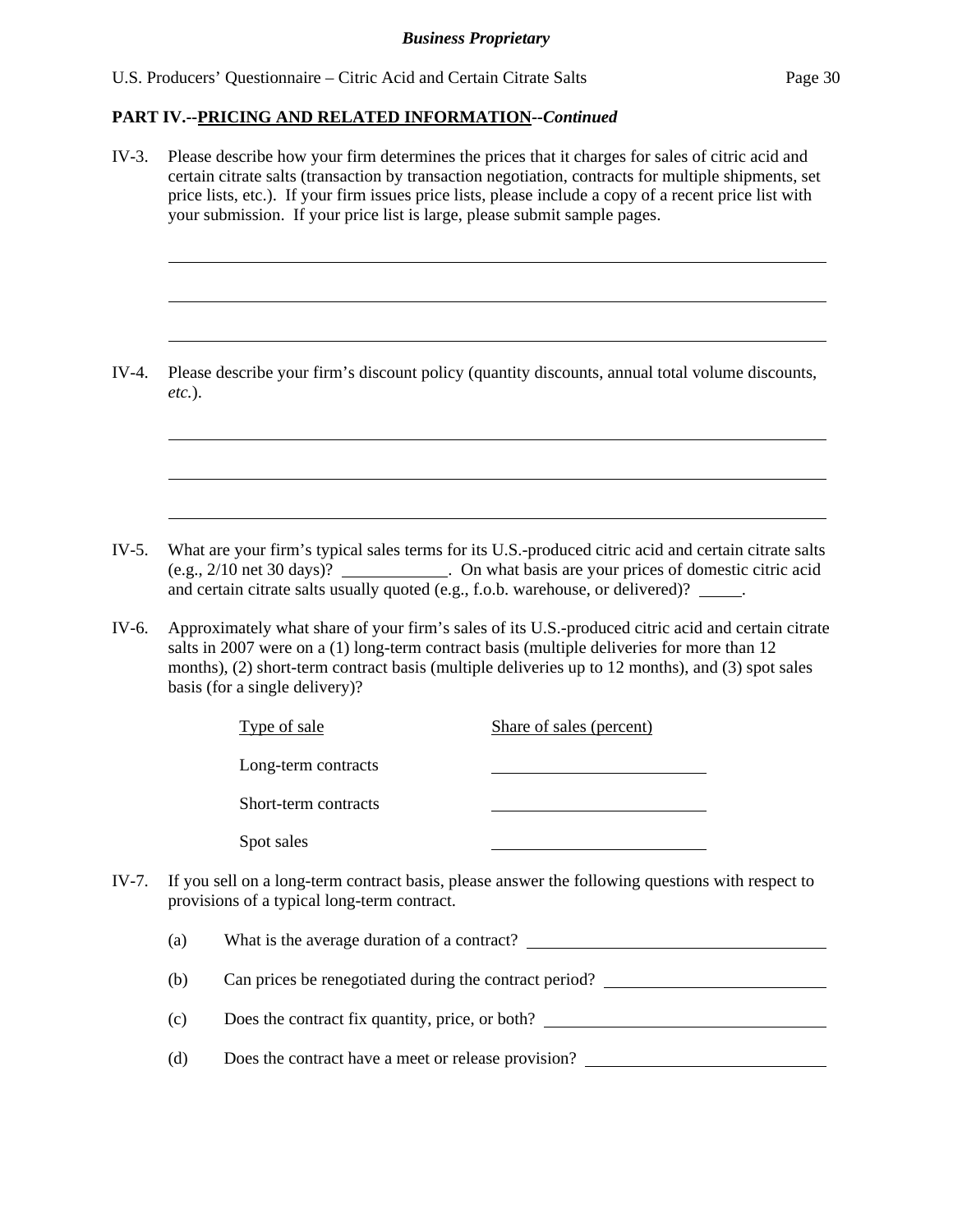| IV-8.                                                         | If you sell on a short-term contract basis, please answer the following questions with respect to<br>provisions of a typical short-term contract.                       |                   |                                                                                                                                                       |                   |                                                                                           |  |  |  |  |
|---------------------------------------------------------------|-------------------------------------------------------------------------------------------------------------------------------------------------------------------------|-------------------|-------------------------------------------------------------------------------------------------------------------------------------------------------|-------------------|-------------------------------------------------------------------------------------------|--|--|--|--|
|                                                               | (a)                                                                                                                                                                     |                   |                                                                                                                                                       |                   | What is the average duration of a contract?                                               |  |  |  |  |
| Can prices be renegotiated during the contract period?<br>(b) |                                                                                                                                                                         |                   |                                                                                                                                                       |                   |                                                                                           |  |  |  |  |
|                                                               | Does the contract fix quantity, price, or both?<br>(c)                                                                                                                  |                   |                                                                                                                                                       |                   |                                                                                           |  |  |  |  |
|                                                               | (d)                                                                                                                                                                     |                   |                                                                                                                                                       |                   | Does the contract have a meet or release provision?                                       |  |  |  |  |
| IV-9.                                                         | What is the average lead time between a customer's order and the date of delivery for your firm's<br>sales of your U.S.-produced citric acid and certain citrate salts? |                   |                                                                                                                                                       |                   |                                                                                           |  |  |  |  |
|                                                               |                                                                                                                                                                         | Source            | Share of sales,<br>2007                                                                                                                               |                   | Lead time                                                                                 |  |  |  |  |
|                                                               |                                                                                                                                                                         | From inventory    |                                                                                                                                                       |                   |                                                                                           |  |  |  |  |
|                                                               |                                                                                                                                                                         | Produced to order |                                                                                                                                                       |                   |                                                                                           |  |  |  |  |
|                                                               | <b>Total</b>                                                                                                                                                            |                   | 100 %                                                                                                                                                 |                   |                                                                                           |  |  |  |  |
| IV-10. $(a)$                                                  |                                                                                                                                                                         |                   | citrate salts that is accounted for by U.S. inland transportation costs? _____ percent.                                                               |                   | What is the approximate percentage of the total delivered cost of citric acid and certain |  |  |  |  |
|                                                               | (b)                                                                                                                                                                     |                   | Who generally arranges the transportation to your customers' locations? (check one)<br>$\Box$ Your firm $\Box$ or purchaser                           |                   |                                                                                           |  |  |  |  |
|                                                               | (c)                                                                                                                                                                     | $\equiv$ percent. | What proportion of your sales occur within 100 miles of your storage or production                                                                    |                   | facility? _____ percent. Within 101 to 1,000 miles? _____ percent. Over 1,000 miles?      |  |  |  |  |
|                                                               |                                                                                                                                                                         |                   | IV-11. What is the geographic market area in the United States served by your firm's citric acid and<br>certain citrate salts? (check all that apply) |                   |                                                                                           |  |  |  |  |
|                                                               |                                                                                                                                                                         | Northeast         | Mid-Atlantic                                                                                                                                          | Midwest           | Southeast                                                                                 |  |  |  |  |
|                                                               |                                                                                                                                                                         | Southwest         | <b>Rocky Mountains</b>                                                                                                                                | <b>West Coast</b> | Northwest                                                                                 |  |  |  |  |
|                                                               |                                                                                                                                                                         | National          | Other (describe:                                                                                                                                      |                   |                                                                                           |  |  |  |  |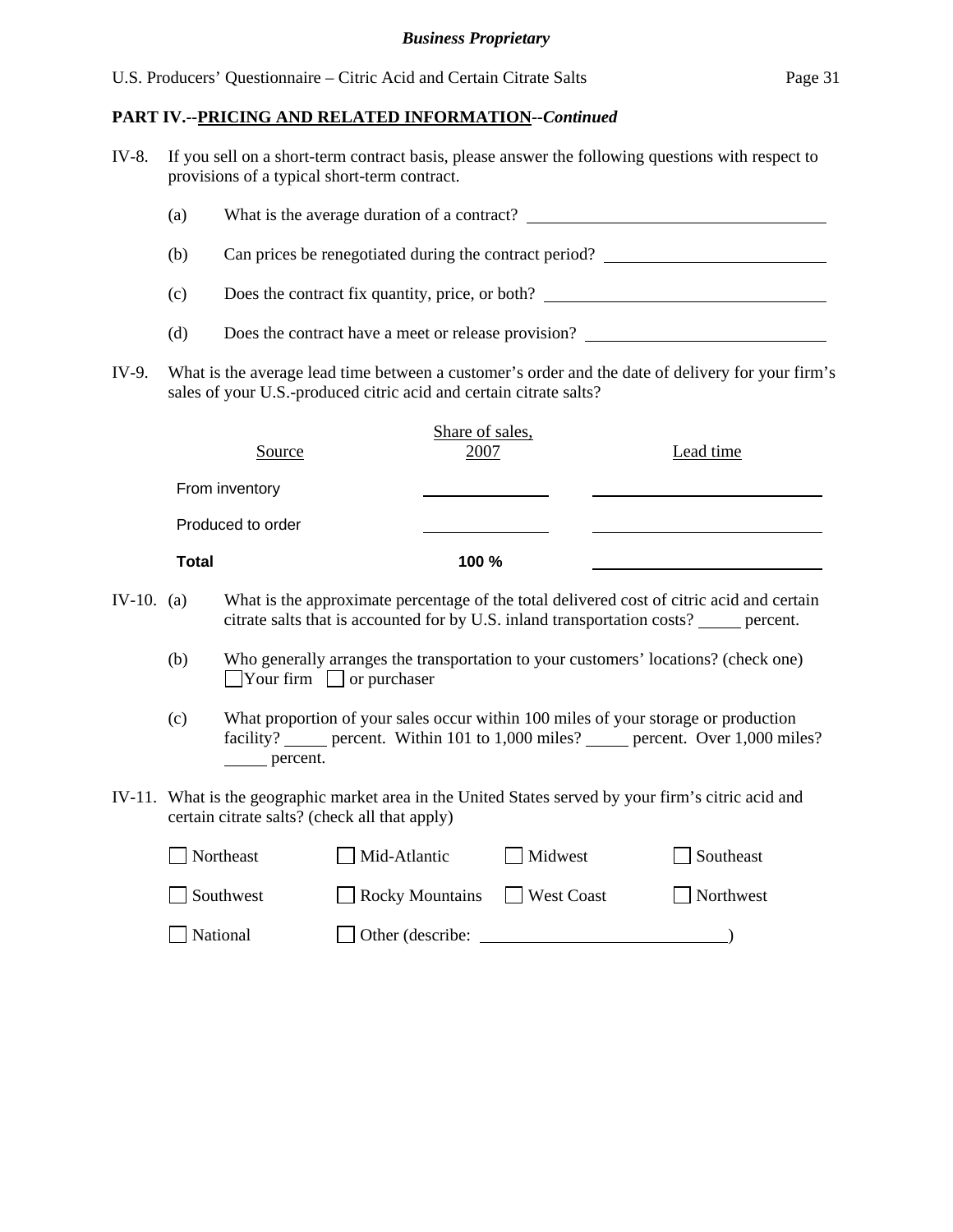IV-12. Describe the end uses of the citric acid and certain citrate salts that you manufacture. For each end-use product, what percentage of the total cost is accounted for by citric acid and certain citrate salts?

|            | End use |                   | Share of total cost (percent)                                                                                                                                                                                                                                                                               |
|------------|---------|-------------------|-------------------------------------------------------------------------------------------------------------------------------------------------------------------------------------------------------------------------------------------------------------------------------------------------------------|
|            |         |                   |                                                                                                                                                                                                                                                                                                             |
| IV-13. (a) |         |                   | Can other products be substituted for citric acid and certain citrate salts?                                                                                                                                                                                                                                |
|            |         | $\Box$ No         | $\Box$ Yes--Please list these substitute products in order of importance.                                                                                                                                                                                                                                   |
|            |         | (i)               |                                                                                                                                                                                                                                                                                                             |
|            |         | (ii)              |                                                                                                                                                                                                                                                                                                             |
|            |         | (iii)             |                                                                                                                                                                                                                                                                                                             |
|            | (b)     |                   | For each possible substitute product, please give examples of applications and end uses<br>for which they are substitutes.                                                                                                                                                                                  |
|            |         |                   |                                                                                                                                                                                                                                                                                                             |
|            |         |                   |                                                                                                                                                                                                                                                                                                             |
|            | (c)     | citrate salts?    | Have changes in the prices of these products affected the price for citric acid and certain                                                                                                                                                                                                                 |
|            |         | $\blacksquare$ No | $\Box$ Yes--To what degree do changes in their prices affect the price for<br>citric acid and certain citrate salts? Does this effect have a time lag? If<br>so, how long is the time lag for each substitute product? Does this vary<br>by type of citric acid and certain citrate salts or final end use? |
|            |         |                   |                                                                                                                                                                                                                                                                                                             |
|            |         |                   |                                                                                                                                                                                                                                                                                                             |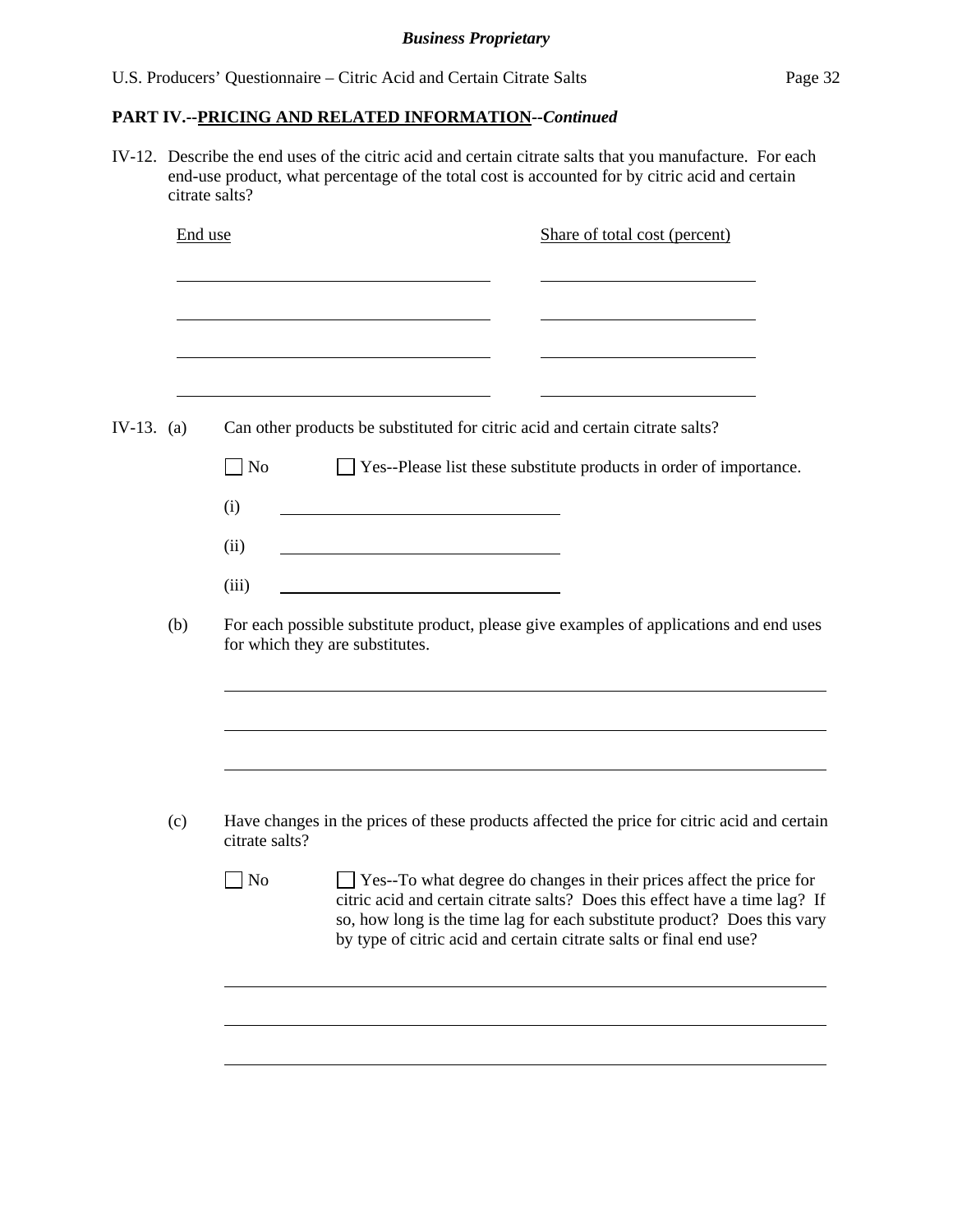#### *Business Proprietary*

# **PART IV.--PRICING AND RELATED INFORMATION***--Continued*

IV-14. How has the demand within the United States (and outside the United States if known) for citric acid and certain citrate salts changed since January 1, 2005? What principal factors affect changes in demand?

| Increased      | No change                                                                           | Decreased                                                                                                                                                         |
|----------------|-------------------------------------------------------------------------------------|-------------------------------------------------------------------------------------------------------------------------------------------------------------------|
|                |                                                                                     |                                                                                                                                                                   |
|                |                                                                                     |                                                                                                                                                                   |
|                |                                                                                     |                                                                                                                                                                   |
|                |                                                                                     |                                                                                                                                                                   |
|                |                                                                                     |                                                                                                                                                                   |
|                |                                                                                     | IV-15. Have there been any significant changes in the product range or marketing of citric acid and                                                               |
|                | certain citrate salts since January 1, 2005?                                        |                                                                                                                                                                   |
| $\Box$ No      | Yes-- Please describe.                                                              |                                                                                                                                                                   |
|                |                                                                                     |                                                                                                                                                                   |
|                |                                                                                     |                                                                                                                                                                   |
|                |                                                                                     |                                                                                                                                                                   |
|                | IV-16. Does your firm sell citric acid and certain citrate salts over the internet? |                                                                                                                                                                   |
| N <sub>o</sub> | sales.                                                                              | □ Yes-- Please describe, noting the estimated percentage of your firm's total<br>sales of citric acid and certain citrate salts in 2007 accounted for by internet |
|                |                                                                                     |                                                                                                                                                                   |
|                |                                                                                     |                                                                                                                                                                   |
|                |                                                                                     |                                                                                                                                                                   |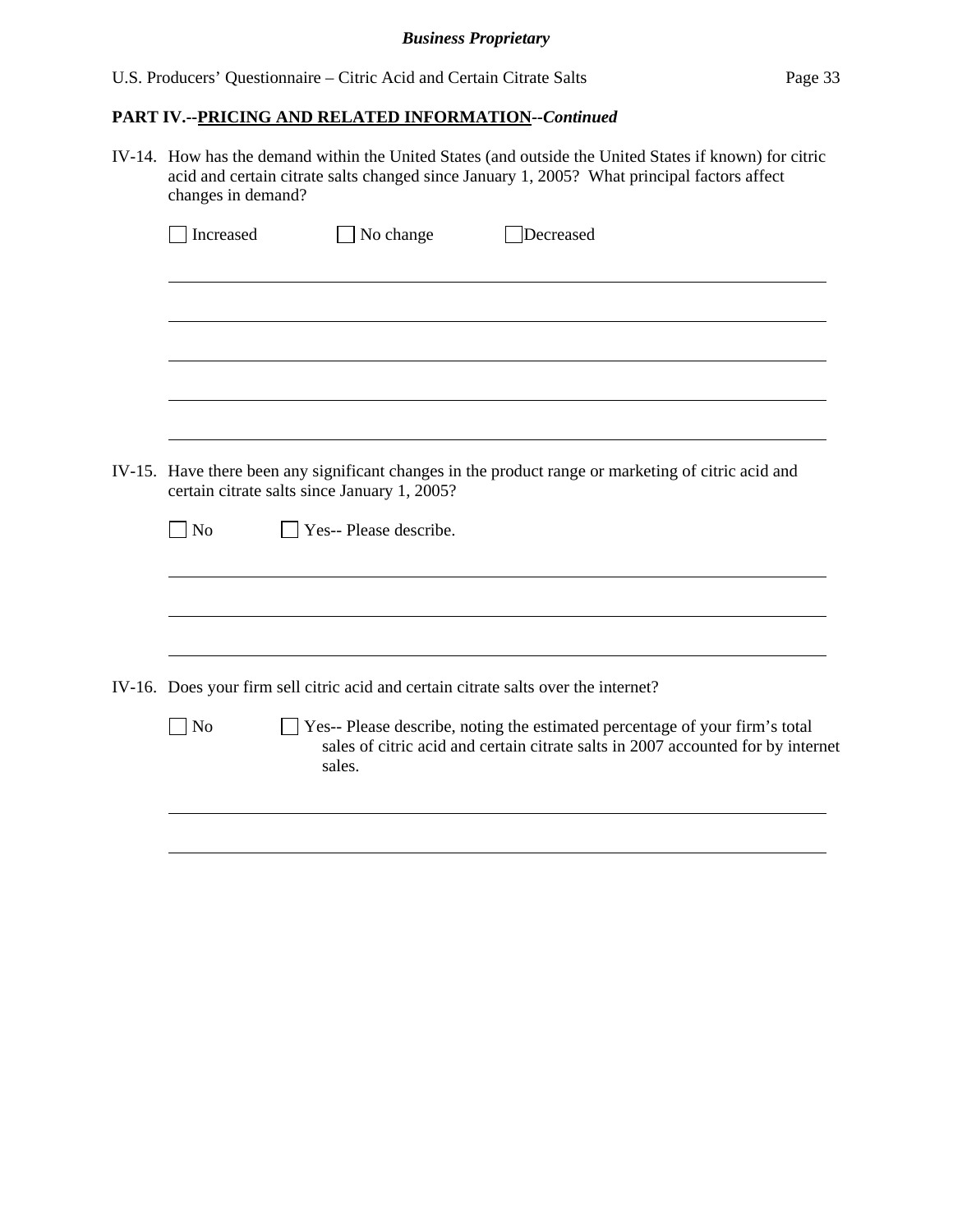$\overline{a}$ 

## **PART IV.--PRICING AND RELATED INFORMATION***--Continued*

IV-17. Are citric acid and certain citrate salts produced in the United States and in other countries interchangeable (*i.e.*, can they physically be used in the same applications)? Please indicate below, using "A" to indicate that the products from a specified country-pair are always interchangeable, "F" to indicate that the products are frequently interchangeable, "S" to indicate that the products are sometimes interchangeable, "N" to indicate that the products are never interchangeable, and "0" to indicate no familiarity with products from a specified country-pair.<sup>1</sup>

| Country-pair                                                                                                                                                                                             | <b>United States</b> | Canada | China | Other countries |  |  |  |
|----------------------------------------------------------------------------------------------------------------------------------------------------------------------------------------------------------|----------------------|--------|-------|-----------------|--|--|--|
| <b>United States</b>                                                                                                                                                                                     |                      |        |       |                 |  |  |  |
| Canada                                                                                                                                                                                                   |                      |        |       |                 |  |  |  |
| China                                                                                                                                                                                                    |                      |        |       |                 |  |  |  |
| <sup>1</sup> For any country-pair producing citric acid and certain citrate salts which is sometimes or never<br>interchangeable, please explain the factors that limit or preclude interchangeable use: |                      |        |       |                 |  |  |  |
|                                                                                                                                                                                                          |                      |        |       |                 |  |  |  |
|                                                                                                                                                                                                          |                      |        |       |                 |  |  |  |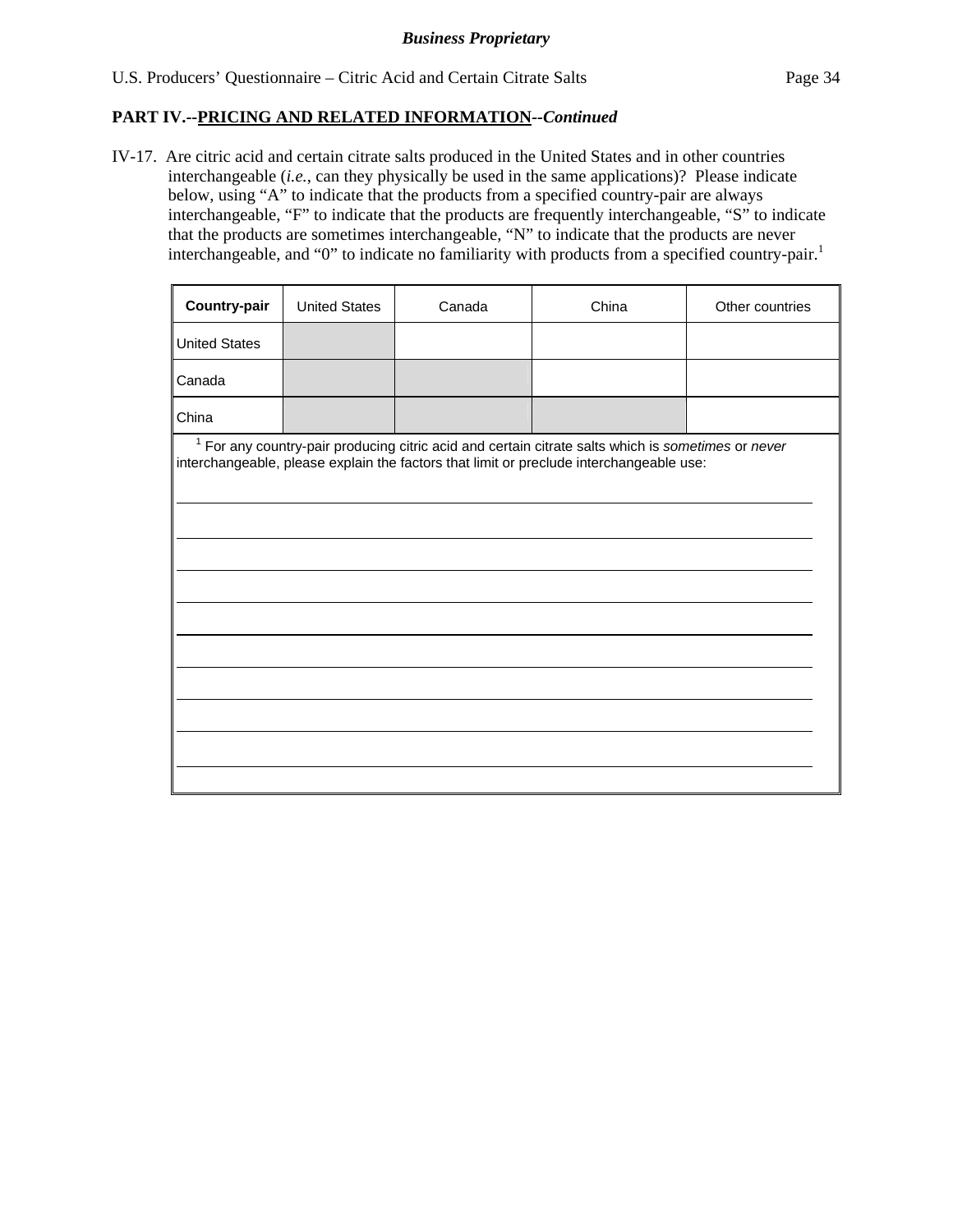$\overline{a}$ 

 $\overline{a}$ 

 $\overline{a}$ 

 $\overline{a}$ 

 $\overline{a}$ 

 $\overline{a}$ 

#### **PART IV.--PRICING AND RELATED INFORMATION***--Continued*

IV-18. Are differences other than price (*i.e.*, quality, availability, transportation network, product range, technical support, *etc.*) between citric acid and certain citrate salts produced in the United States and in other countries a significant factor in your firm's sales of the products? Please indicate below, using "A" to indicate that such differences are always significant, "F" to indicate that such differences are frequently significant, "S" to indicate that such differences are sometimes significant, "N" to indicate that such differences are never significant, and "0" to indicate no familiarity with products from a specified country-pair.<sup>1</sup>

| <b>Country-pair</b>  | <b>United States</b> | Canada | China | Other countries |
|----------------------|----------------------|--------|-------|-----------------|
| <b>United States</b> |                      |        |       |                 |
| Canada               |                      |        |       |                 |
| China                |                      |        |       |                 |

<sup>1</sup> For any country-pair for which factors other than price always or frequently are a significant factor in your firm's sales of citric acid and certain citrate salts, identify the country-pair and report the advantages or disadvantages imparted by such factors: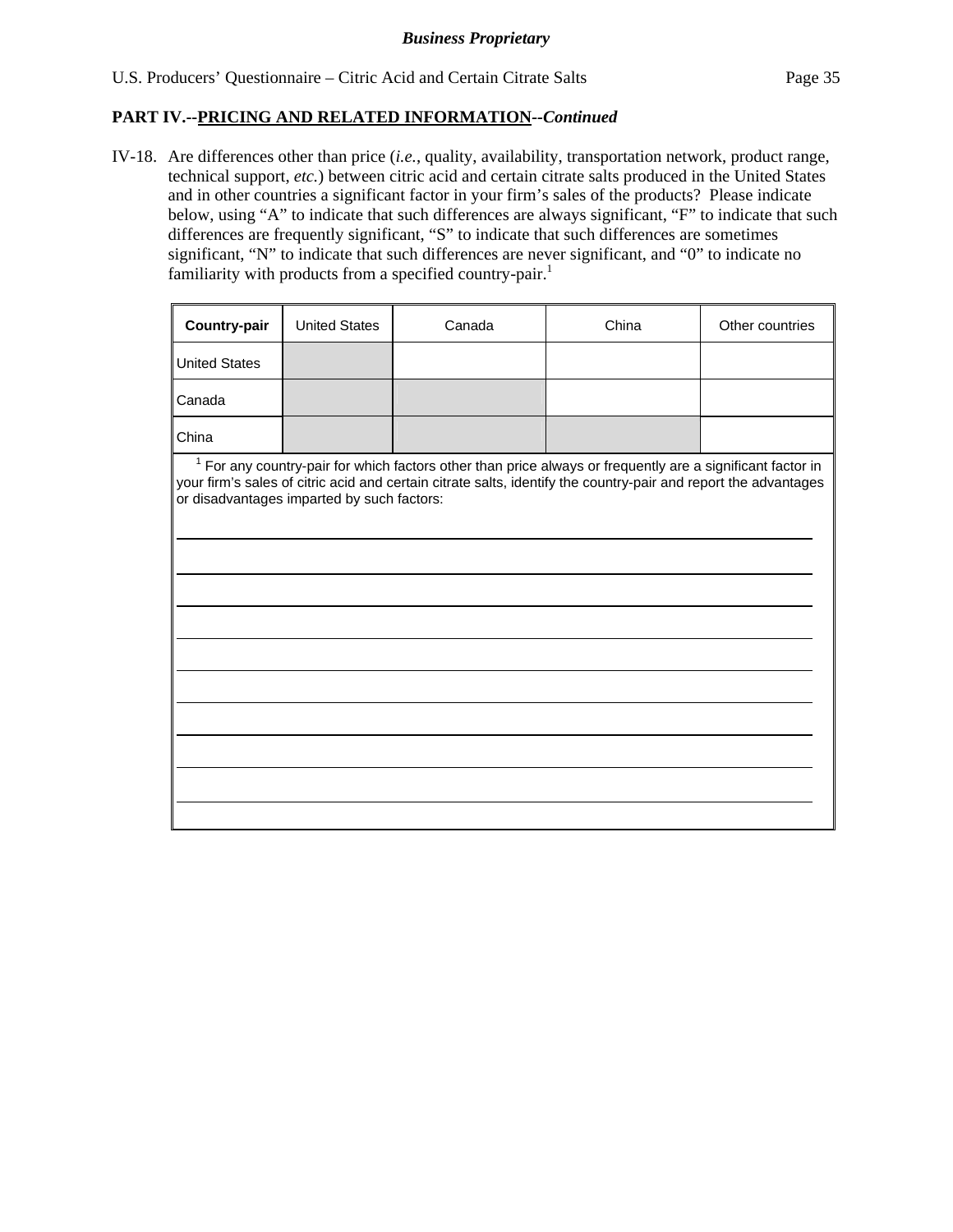IV-19. Please identify below the names and addresses of your firm's 10 largest customers for citric acid and certain citrate salts during 2005-2007. Please also provide the name and telephone number of a contact person and the share of the quantity of your firm's total shipments of citric acid and certain citrate salts that each of these customers accounted for in 2007.

| No.              | <b>Customer's name</b> | Street address (not P.O.<br>box), city, state, and zip<br>code | <b>Contact person</b> | Area<br>code and<br>telephone<br>number | Share of<br>2007<br>sales<br>$(\%)$ |
|------------------|------------------------|----------------------------------------------------------------|-----------------------|-----------------------------------------|-------------------------------------|
| $\mathbf{1}$     |                        |                                                                |                       |                                         |                                     |
| $\boldsymbol{2}$ |                        |                                                                |                       |                                         |                                     |
| $\mathbf{3}$     |                        |                                                                |                       |                                         |                                     |
| $\pmb{4}$        |                        |                                                                |                       |                                         |                                     |
| ${\bf 5}$        |                        |                                                                |                       |                                         |                                     |
| $\bf 6$          |                        |                                                                |                       |                                         |                                     |
| $\overline{7}$   |                        |                                                                |                       |                                         |                                     |
| $\pmb{8}$        |                        |                                                                |                       |                                         |                                     |
| $\boldsymbol{9}$ |                        |                                                                |                       |                                         |                                     |
| 10               |                        |                                                                |                       |                                         |                                     |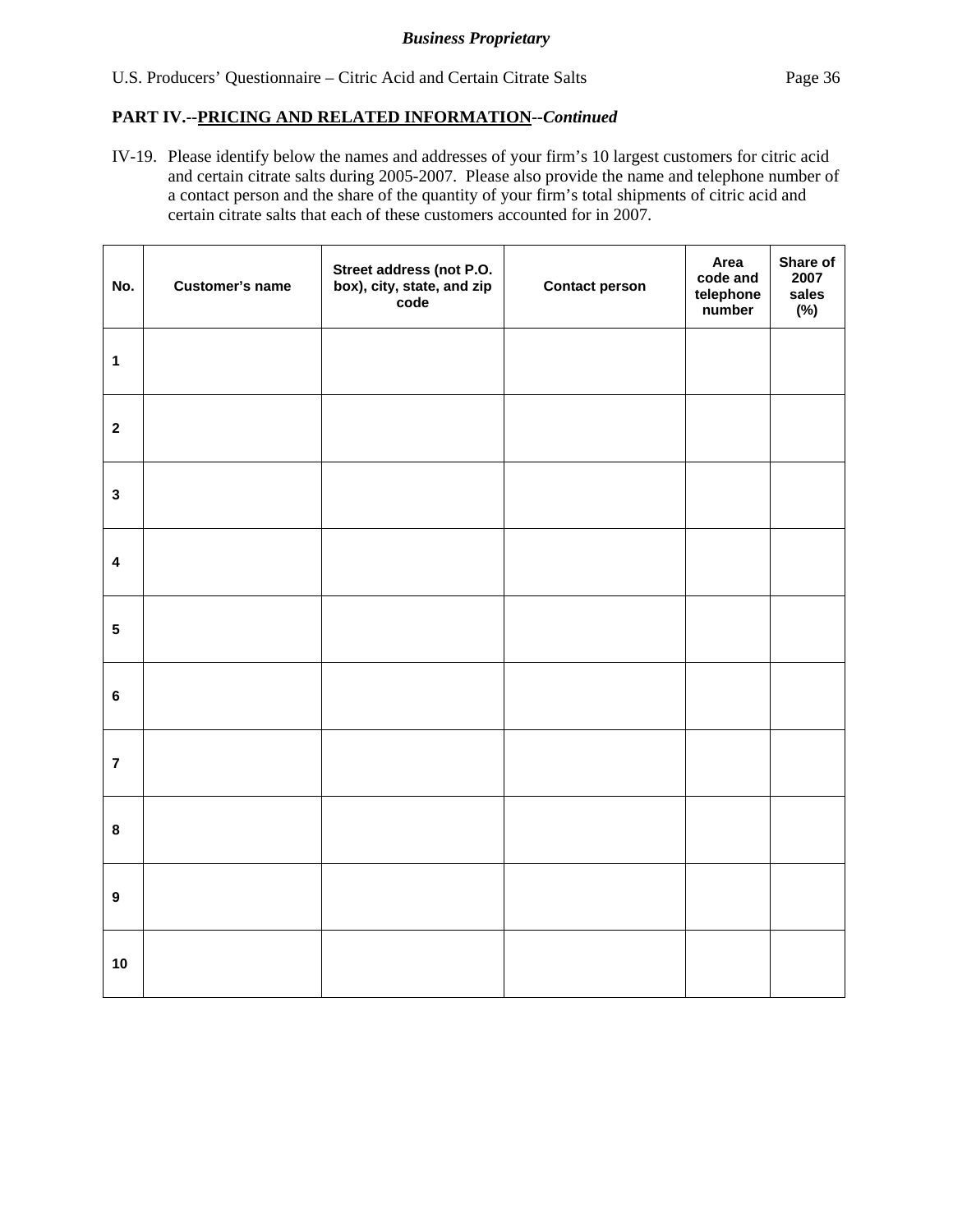## IV-20. **COMPETITION FROM IMPORTS--LOST REVENUES**.—**THIS SECTION IS TO BE**

**COMPLETED ONLY BY NON-PETITIONERS.** (Note: petitioners may provide allegations involving quotes made AFTER the filing of the petition.)

Since January 1, 2005: To avoid losing sales to competitors selling citric acid and certain citrate salts from Canada and/or China, did your firm:

| Reduce prices                       | $\Box$ No | $\Box$ Yes |
|-------------------------------------|-----------|------------|
| Roll back announced price increases | $\Box$ No | $\Box$ Yes |

If yes, please furnish as much of the following information as possible for each affected transaction. Document such allegations of lost revenues whenever possible (documentation could include copies of invoices, sales reports, or letters from customers). Please note that the Commission may contact the firms named to verify the allegations reported.

Customer name, contact person, phone and fax numbers Specific product(s) involved Date of your initial price quotation Quantity involved Your initial *rejected* price quotation (total delivered value) Your *accepted* price quotation (total delivered value) The country of origin of the competing imported product The competing price quotation of the imported product (total delivered value)

| Customer name,<br>contact person,<br>phone and fax<br>numbers | <b>Product</b> | Date of<br>quote | Quantity<br>(pounds) | <b>Initial</b><br>rejected U.S.<br>price (total<br>value--<br>dollars) | <b>Appected</b><br>U.S. price<br>(total value--<br>dollars) | <b>Country of</b><br>origin | <b>Competing</b><br>import price<br>(total<br>value-<br>dollars) |
|---------------------------------------------------------------|----------------|------------------|----------------------|------------------------------------------------------------------------|-------------------------------------------------------------|-----------------------------|------------------------------------------------------------------|
|                                                               |                |                  |                      |                                                                        |                                                             |                             |                                                                  |
|                                                               |                |                  |                      |                                                                        |                                                             |                             |                                                                  |
|                                                               |                |                  |                      |                                                                        |                                                             |                             |                                                                  |
|                                                               |                |                  |                      |                                                                        |                                                             |                             |                                                                  |